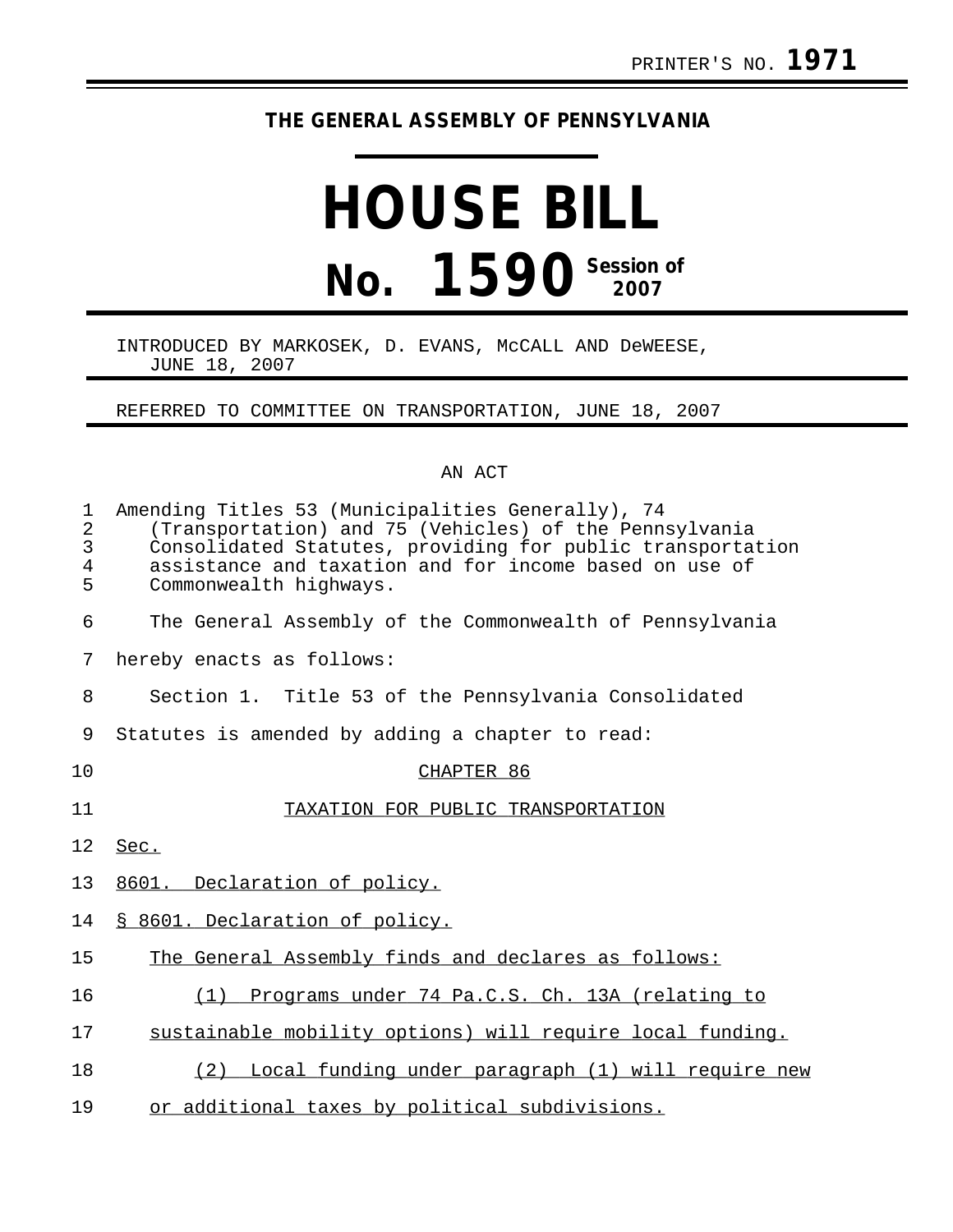|                | $DCCC2212 + I + I$                                               |
|----------------|------------------------------------------------------------------|
| 2              | Consolidated Statutes is repealed:                               |
| 3              | [CHAPTER 13                                                      |
| $\overline{4}$ | PUBLIC TRANSPORTATION ASSISTANCE                                 |
| 5              |                                                                  |
| 6              | § 1301. Definitions.                                             |
| 7              | The following words and phrases when used in this chapter        |
| 8              | shall have the meanings given to them in this section unless the |
| 9              | context clearly indicates otherwise:                             |
| 10             | "Asset maintenance costs." All vehicle maintenance expenses,     |
| 11             | nonvehicle maintenance expenses and materials and supplies used  |

1 Section 1.1. Chapter 13 of Title 74 of the Pennsylvania

12 in the operation of local transportation organizations and 13 transportation companies.

14 "Average fare." Total passenger revenue divided by the total 15 number of fare-paying passengers. With regard to the calculation 16 of average fare or base fare for the reimbursement of losses 17 resulting from free service to senior citizens authorized by 18 this part, the Department of Transportation shall not 19 differentiate between bus services provided within an operating 20 unit or division of any transit agency for any reason. Services 21 funded under either the State urban or rural operating 22 assistance programs will be considered separate operating units. 23 "Bus." A motor vehicle designed for carrying 15 or more 24 passengers, exclusive of the driver, and used for the 25 transportation of persons, and a motor vehicle, other than a 26 taxicab, designed and used for the transportation of persons for 27 compensation.

28 "Capital project." Any system of public passenger or public 29 passenger and rail transportation, including, but not limited 30 to, any railway, street railway, subway, elevated and monorail 20070H1590B1971 - 2 -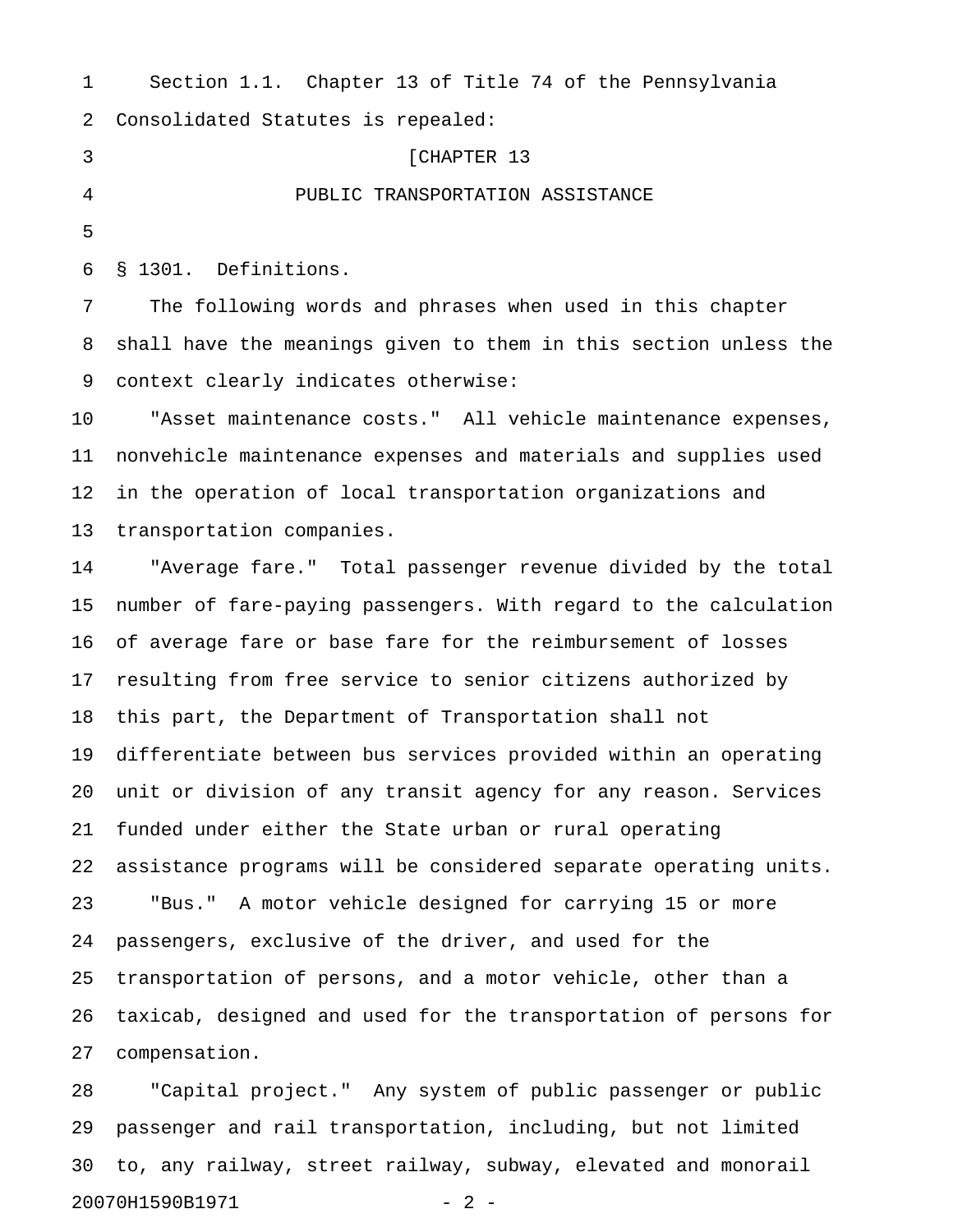1 passenger or passenger and rail rolling stock, including self-2 propelled and gallery cars, locomotives, passenger buses and 3 wires, poles and equipment for the electrification of any of the 4 foregoing, rails, tracks, roadbeds, guideways, elevated 5 structures, buildings, stations, terminals, docks, shelters, 6 airports and parking areas for use in connection with public 7 passenger or public passenger and rail transportation systems, 8 interconnecting lines and tunnels to provide passenger or 9 passenger and rail service connections between transportation 10 systems, transportation routes, corridors, and rights-of-way for 11 any thereof (but not for public highways), signal and 12 communication systems necessary or desirable for the 13 construction, operation or improvement of the public passenger 14 or passenger and rail transportation system involved, or any 15 improvement of or overhaul of any vehicle, equipment or 16 furnishings for any of the foregoing or any part, or fractional 17 and undivided co-ownership or leasehold interest in any one or 18 combination of any of the foregoing, that may be designated as a 19 capital project by the secretary.

20 "Class 1 transit entity." A local transportation 21 organization or transportation company operating 1,000 or more 22 transit vehicles in the peak period.

23 "Class 2 transit entity." A local transportation 24 organization or transportation company operating more than 300 25 but less than 1,000 transit vehicles in the peak period.

26 "Class 3 transit entity." A local transportation 27 organization or transportation company operating 300 or less 28 fixed-route transit vehicles in the peak period serving an 29 urbanized area.

30 "Class 4 transit entity." Any local transportation 20070H1590B1971 - 3 -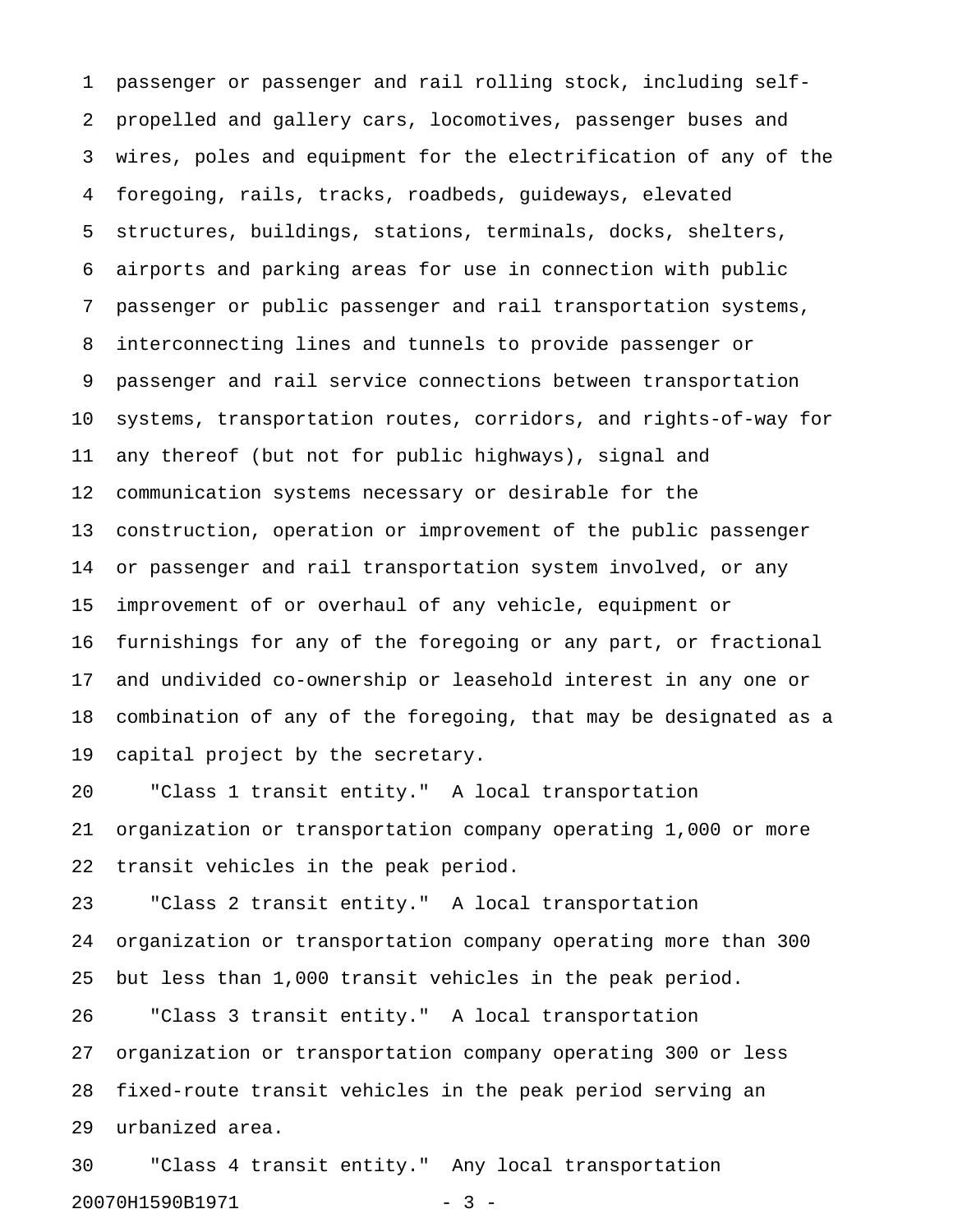1 organization or transportation company which serves a 2 nonurbanized area and, during the 1990-1991 fiscal year, 3 received or was approved to receive funding under the act of 4 February 11, 1976 (P.L.14, No.10), known as the Pennsylvania 5 Rural and Intercity Common Carrier Surface Transportation 6 Assistance Act.

7 "Class 4 transit entity adjusted base grant." The State 8 subsidy for operating expenses a Class 4 transit entity received 9 during the 1990-1991 fiscal year, including any funds 10 appropriated under the act of February 11, 1976 (P.L.14, No.10), 11 known as the Pennsylvania Rural and Intercity Common Carrier 12 Surface Transportation Assistance Act; adjusted for factors 13 which, in the judgment of the department, caused significant 14 increases or decreases in the amount of State subsidy to a Class 15 4 transit entity during the 1990-1991 fiscal year; and further 16 adjusted, with respect to any Class 4 transit entity which 17 received a State subsidy for less than the entire 1990-1991 18 fiscal year, to reflect the annual subsidy that Class 4 transit 19 entity would have received during that fiscal year if it had 20 received a State subsidy for that entire fiscal year.

21 "Community transportation programs." Programs eligible to be 22 funded pursuant to section 1312 (relating to community 23 transportation programs).

24 "Construction." The term includes acquisition as well as 25 construction.

26 "Counties." The term includes any county.

27 "County transportation system." Buses, vans or other transit 28 vehicles purchased, maintained and operated by any county and 29 used to provide free or reduced rate transportation within the 30 county to persons 65 years of age or older.

20070H1590B1971 - 4 -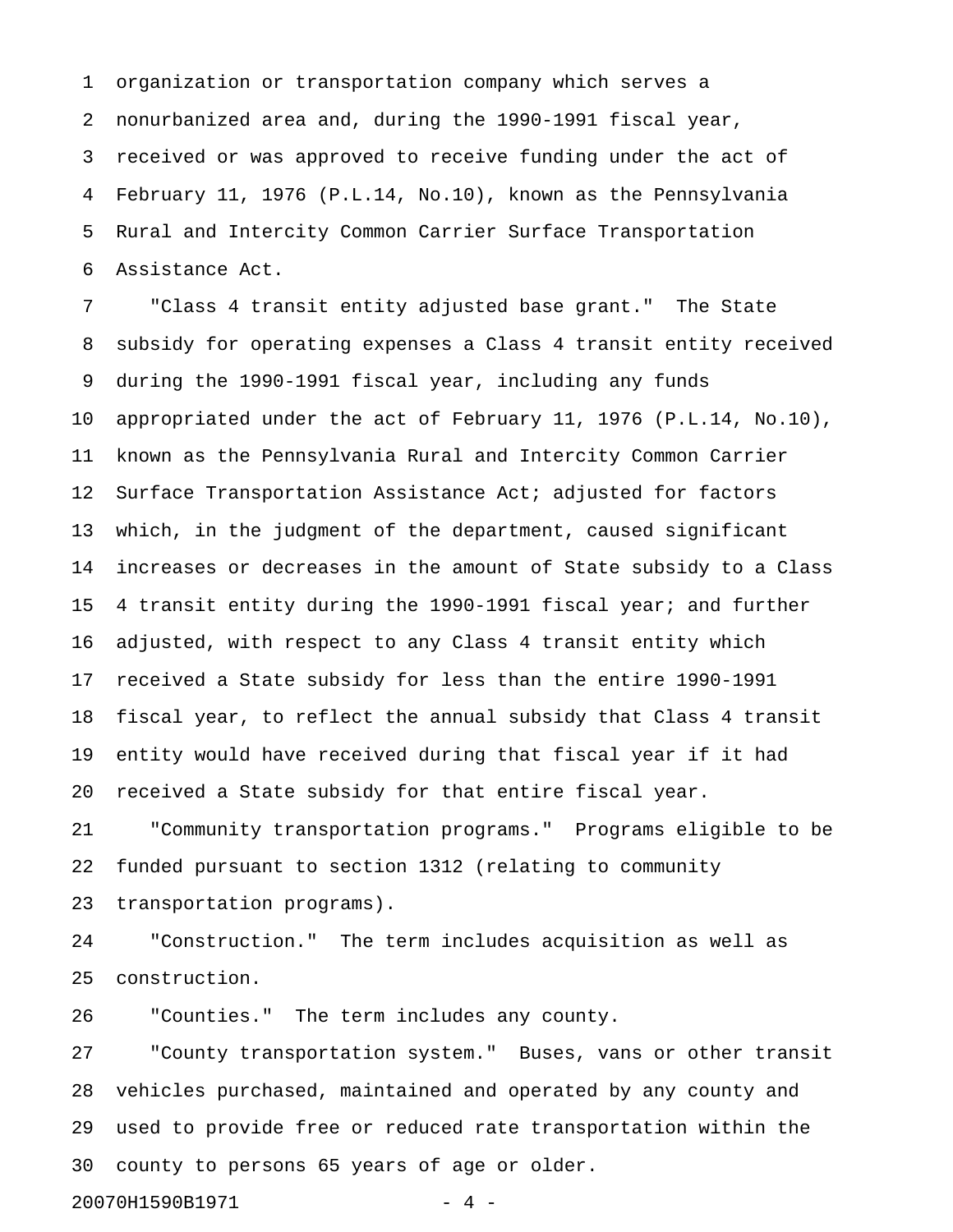1 "Department." The Department of Transportation of the 2 Commonwealth.

3 "Equipment" and "furnishings." Any equipment and furnishings 4 whatsoever as may be deemed desirable and required for a capital 5 project and approved by the Department of Transportation for the 6 use and occupancy of that capital project. The terms include the 7 installation of such equipment and furnishings.

8 "Federal agency." The United States of America, the 9 President of the United States of America and any department of, 10 or corporation, agency or instrumentality heretofore or 11 hereafter created, designated or established by, the United 12 States of America.

13 "Fixed-route public transportation services." Regularly 14 scheduled transportation that is available to the general public 15 and is provided according to published schedules along 16 designated published routes with specified stopping points for 17 the taking on and discharging of passengers, including public 18 bus and commuter rail systems. The term does not include 19 exclusive ride taxi service, charter or sightseeing services, 20 nonpublic transportation or school bus or limousine services. 21 "Fund." The Public Transportation Assistance Fund. 22 "Improvement." Any extension, enlargement, equipping, 23 furnishing, as well as any improvement.

24 "Local transportation organization." Any political 25 subdivision or any mass transportation, port, redevelopment or 26 airport authority now or hereafter organized under the Laws of 27 Pennsylvania or pursuant to an interstate compact or otherwise 28 empowered to render, contract for the rendering or assist in the 29 rendering of transportation service in a limited area in the 30 Commonwealth of Pennsylvania, even though it may also render or 20070H1590B1971 - 5 -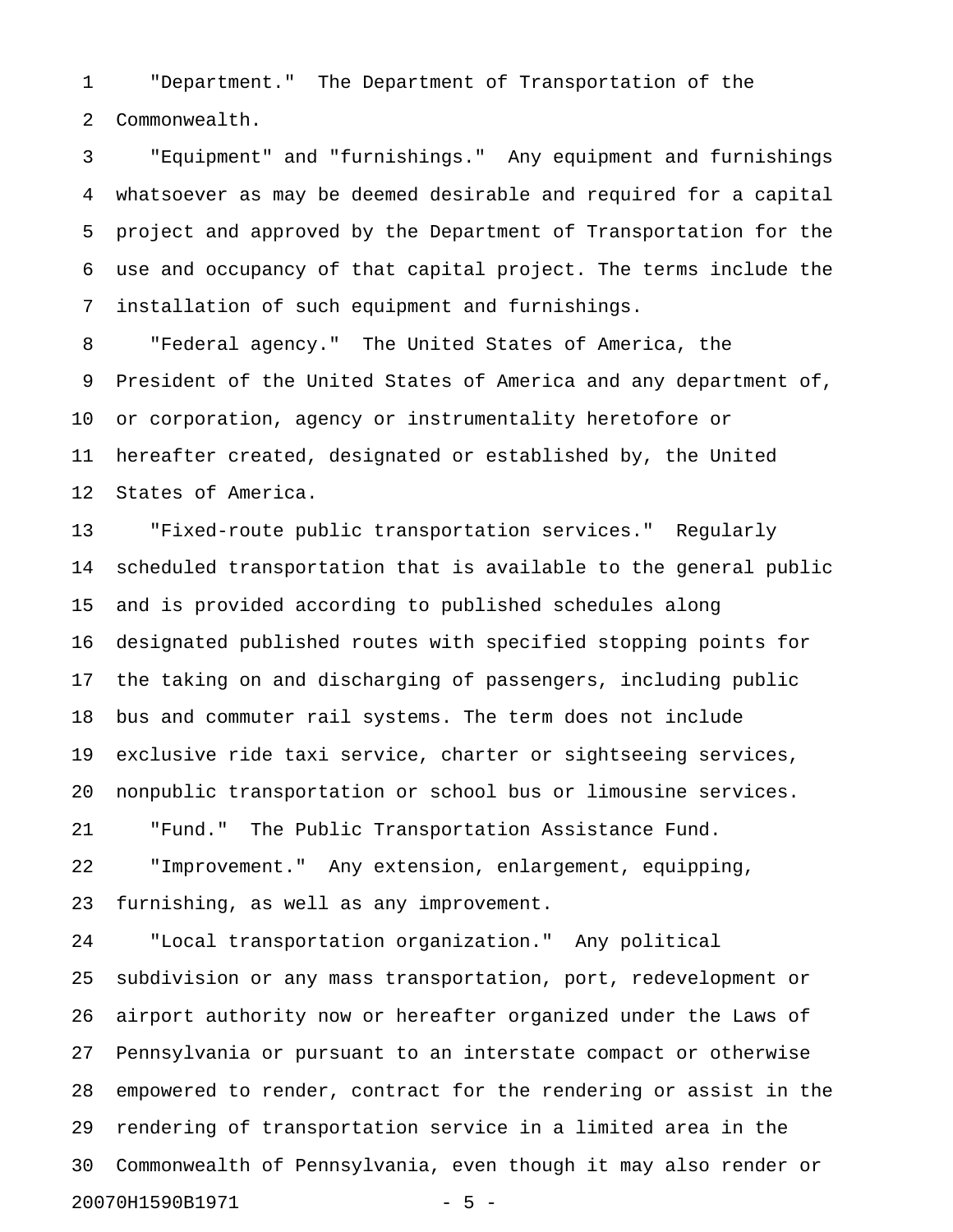1 assist in rendering transportation service in adjacent states, 2 or any nonprofit association of public transportation providers 3 within this Commonwealth.

4 "Materials and supplies." Those categories of expenses 5 contained in object class code 504 as specified in the National 6 Urban Mass Transportation Statistics, 1989 Section 15 Annual 7 Report, Report No. UMTA-IT-06-0352-90-1.

8 "Municipality." Includes any city, borough, incorporated 9 town or township.

10 "Nonurbanized area." Any area in this Commonwealth which 11 does not fall within an area classified as "urbanized" by the 12 United States Bureau of the Census of the United States 13 Department of Commerce in the 1990 Census of Population or any 14 area in this Commonwealth not classified as "urbanized" in any 15 future decennial census of the United States.

16 "Nonvehicle maintenance expenses." The categories of costs 17 associated with the inspection, maintenance and repair of assets 18 other than vehicles, as specified in the National Urban Mass 19 Transportation Statistics, 1989 Section 15 Annual Report, Report 20 No. UMTA-IT-06-0352-90-1.

21 "Pennsylvania Mass Transit Statistical Report." The summary 22 of selected financial and operating data concerning local 23 transportation organizations and transportation companies for 24 services in urbanized areas published annually by the Department 25 of Transportation since the 1973-1974 fiscal year. The 26 department shall publish the Pennsylvania Mass Transit 27 Statistical Report on an annual basis, which report shall 28 contain statistics with respect to the prior fiscal year, 29 including those statistics needed for the department to make the 30 calculations required pursuant to sections 1303 (relating to 20070H1590B1971 - 6 -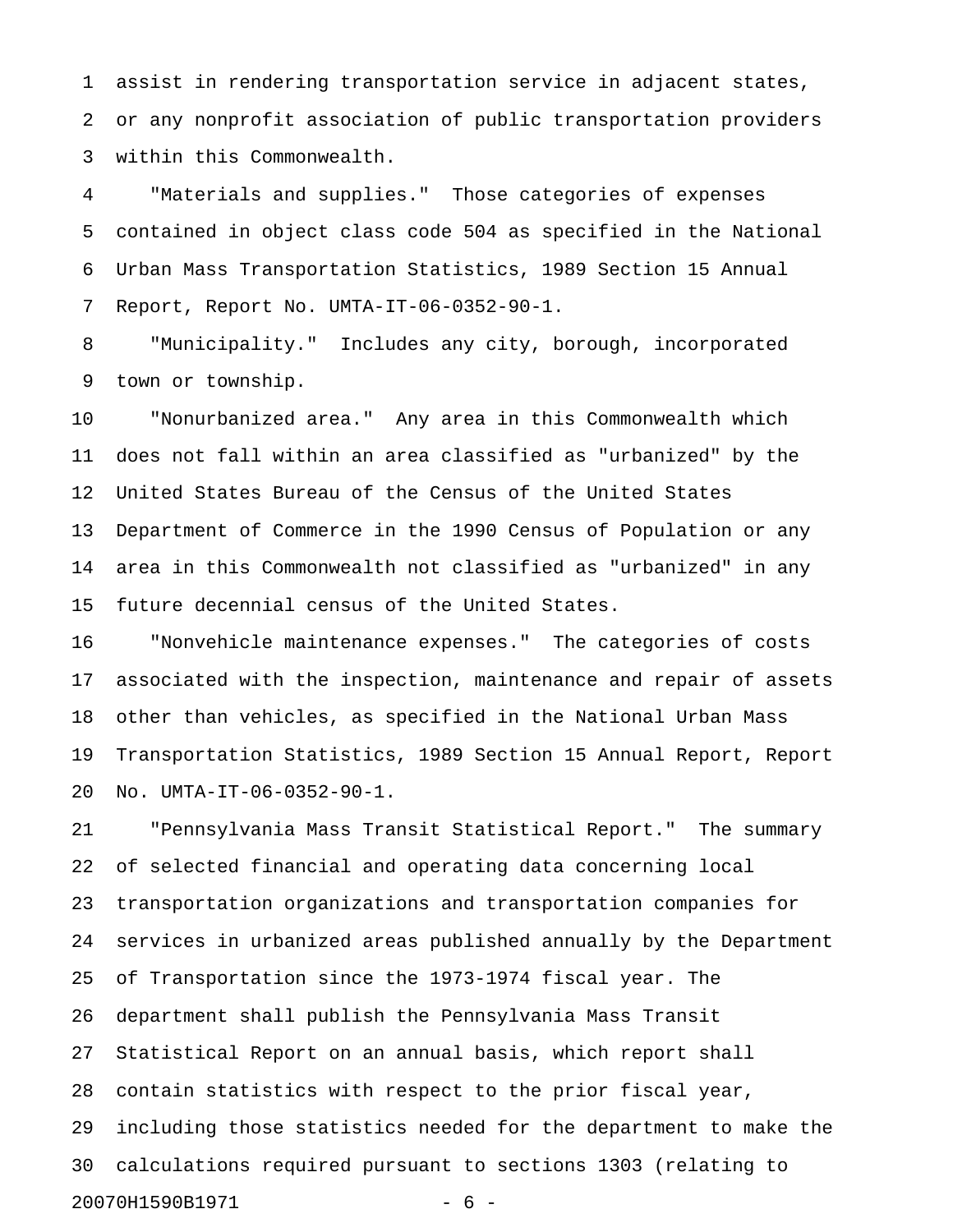1 annual appropriation and computation of subsidy) and 1310 2 (relating to distribution of funding), and such other material 3 as the department shall determine.

4 "Pennsylvania Rural and Small Urban Public Transportation 5 Program Statistical Report." The summary of selected financial 6 and operating data concerning rural and small urban local 7 transportation organizations and transportation companies for 8 services in nonurbanized areas published by the Department of 9 Transportation. The department shall publish the Pennsylvania 10 Rural and Small Urban Public Transportation Program Statistical 11 Report on an annual basis, which report shall contain statistics 12 with respect to the prior fiscal year, including those 13 statistics needed for the department to make the calculations 14 required pursuant to sections 1303 (relating to annual 15 appropriation and computation of subsidy) and 1310 (relating to 16 distribution of funding), and such other material as the 17 department shall determine.

18 "Person." The term includes natural persons, firms, 19 associations, corporations, business trusts, partnerships and 20 public bodies, including local transportation organizations. 21 "Planning, development, research, rural expansion and 22 department-initiated programs." Any program eligible to be 23 funded pursuant to section 1313 (relating to additional 24 programs).

25 "Project grant." The Commonwealth's share of the cost of 26 carrying out the particular project, which cost may include 27 costs incurred prior to the effective date of this part and 28 which cost shall include an appropriate allowance for the 29 administrative expenses involved in carrying out the project. 30 "Property." All property, real, personal or mixed, tangible 20070H1590B1971 - 7 -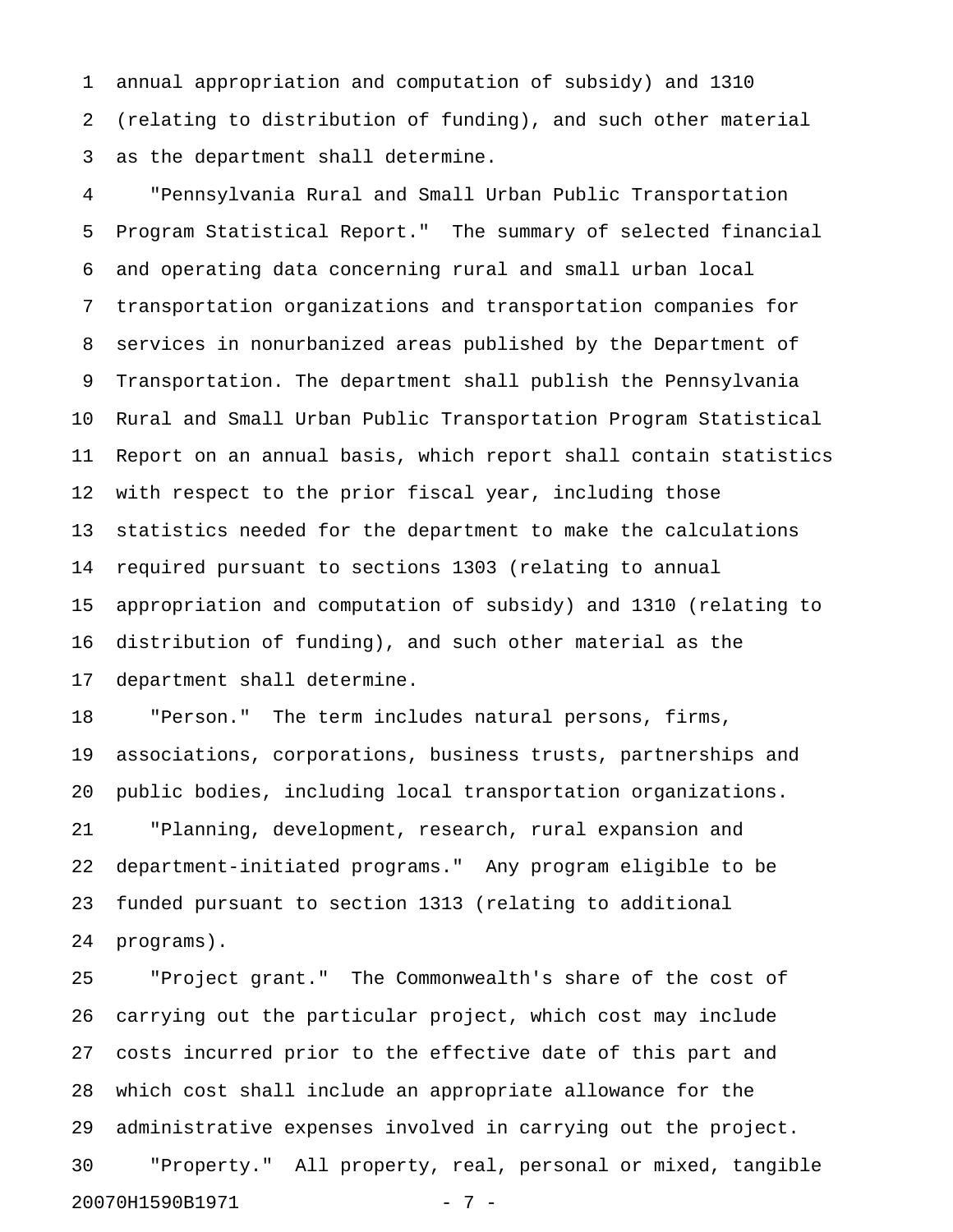1 or intangible, or any interest therein, including fractional and 2 undivided co-ownership interests.

3 "Public highway." Every way or place, of whatever nature, 4 open to the use of the public as a matter of right for purposes 5 of vehicular travel. Solely for the purpose of administering 6 this part, the term shall not be deemed to include a bridge 7 located wholly within this Commonwealth which is open to the use 8 of the public for the purpose of vehicular traffic but which on 9 March 15, 1964, was owned and maintained by a mass 10 transportation or port authority and which comprises a part of 11 the transportation system of the mass transportation or port 12 authority.

13 "Revenue hours." The total amount of time, calculated in 14 hours, during which vehicles of a Class 4 transit entity are in 15 service and available for public use as reported with respect to 16 the most recent fiscal year in the most recently issued 17 Pennsylvania Rural and Small Urban Public Transportation 18 Statistical Report.

19 "Revenue miles." The total number of in-service miles 20 traveled by vehicles of a Class 4 transit entity as reported 21 with respect to the most recent fiscal year in the most recently 22 issued Pennsylvania Rural and Small Urban Public Transportation 23 Statistical Report.

24 "Secretary." The Secretary of Transportation of the 25 Commonwealth.

26 "Shared-ride public transportation services." Demand-27 responsive transportation that is available to the general 28 public, operates on a nonfixed route basis and charges a fare to 29 all riders. For transportation to be included in this definition 30 the first fare-paying passengers to enter the public 20070H1590B1971 - 8 -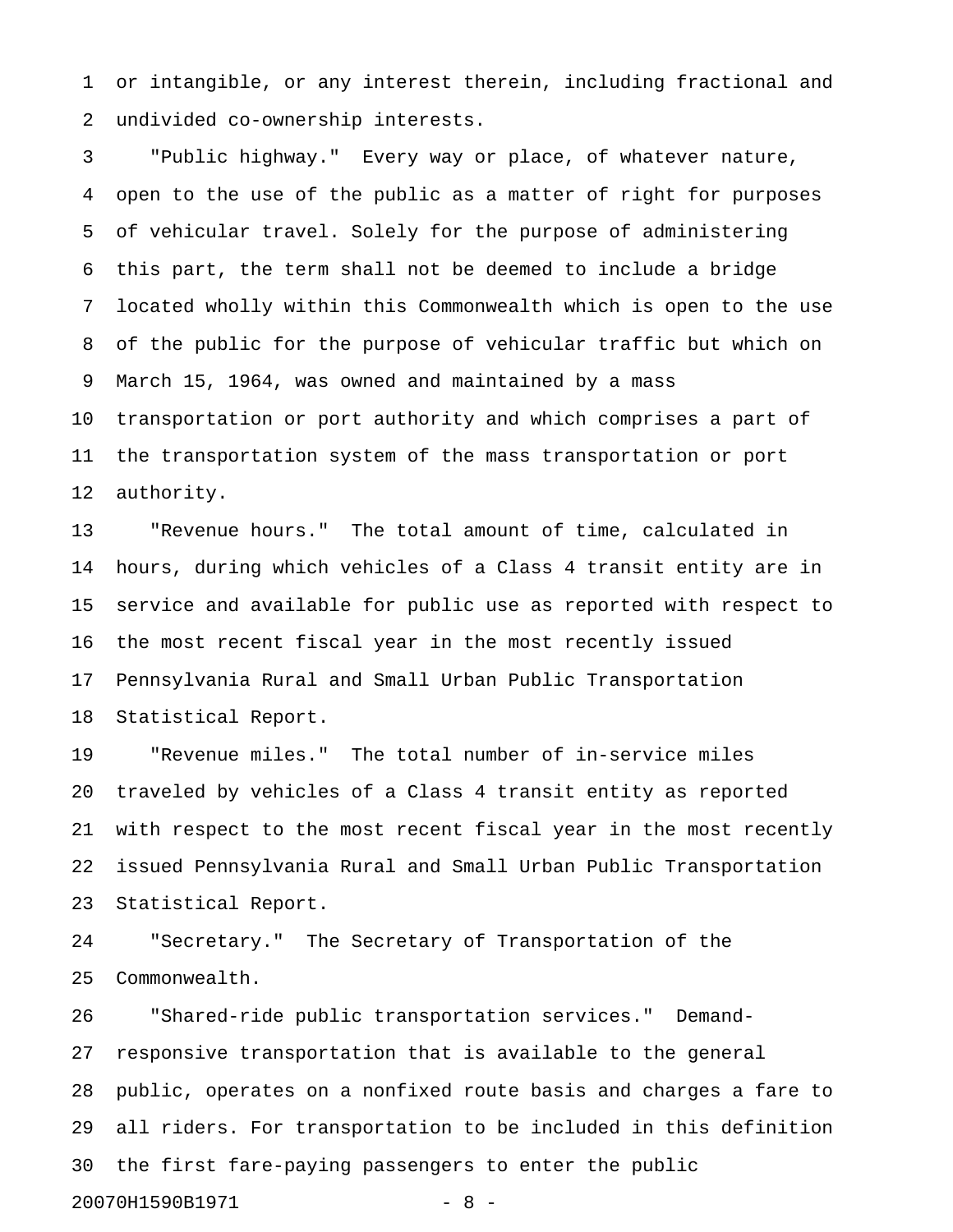1 transportation vehicle must not refuse to share the vehicle with 2 other passengers during a given trip. Services excluded under 3 this definition are: exclusive ride taxi service; charter and 4 sightseeing services; nonpublic transportation; school bus or 5 limousine services.

6 "Transit vehicle." A self-propelled or electrically 7 propelled vehicle designed for carrying 15 or more passengers, 8 exclusive of the driver, other than a taxicab, designed and used 9 for the transportation of persons for compensation, including, 10 but not limited to, subway cars, trolleys, trackless trolleys 11 and railroad passenger cars.

12 "Transportation company." Any person, firm or corporation 13 rendering public passenger or public passenger and rail 14 transportation service, with or without the rendering of other 15 service, in this Commonwealth pursuant to common carrier 16 authorization from the Pennsylvania Public Utility Commission or 17 the Interstate Commerce Commission.

18 "Urban common carrier mass transportation." Transportation 19 within an area that includes a municipality or other built-up 20 place which is appropriate, in the judgment of the Department of 21 Transportation, for a common carrier transportation system to 22 serve commuters or others in the locality, taking into 23 consideration the local patterns and trends of urban growth, by 24 bus or rail or other conveyance, either publicly or privately 25 owned, serving the general public. The term does not include 26 school buses or charter or sightseeing service.

27 "Urban Mass Transportation Act of 1964." Public Law 88-365, 28 49 U.S.C. § 1601 et seq.

29 "Urbanized area." A portion of this Commonwealth classified 30 as "urbanized" by the United States Bureau of the Census of the 20070H1590B1971 - 9 -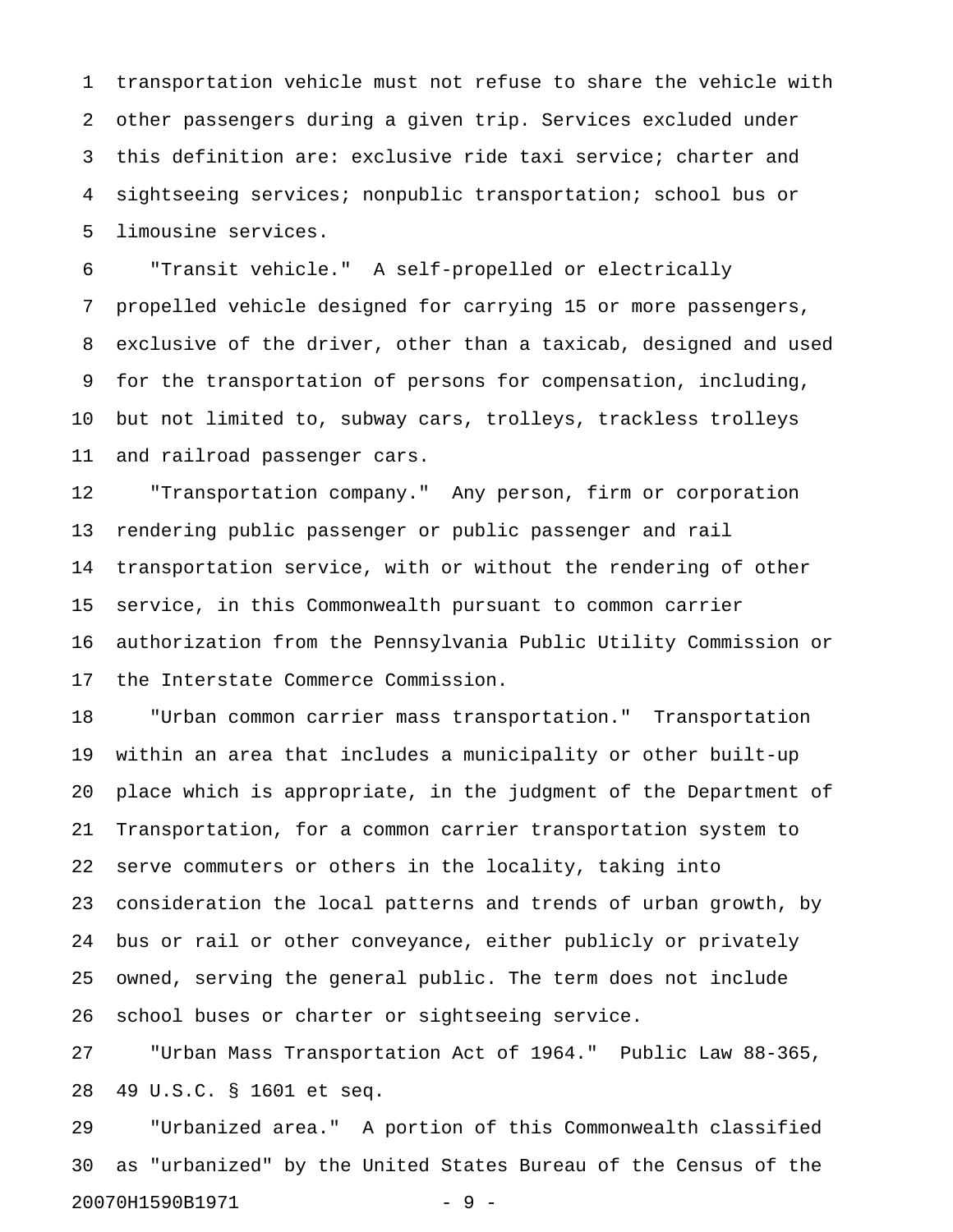1 United States Department of Commerce in the 1990 Census of 2 Population or any area in this Commonwealth classified as 3 "urbanized" in any future decennial census of the United States. 4 "Vehicle hours." The total amount of time, calculated in 5 hours, during which vehicles of a local transportation 6 organization or transportation company are in service and 7 available for public use, listed with respect to the most recent 8 fiscal year reported in the most recently issued Pennsylvania 9 Mass Transit Statistical Report.

10 "Vehicle maintenance expenses." The categories of costs 11 associated with the inspection, maintenance and repair of 12 vehicles as specified in the National Urban Mass Transportation 13 Statistics, 1989 Section 15 Annual Report, Report No. UMTA-IT-14 06-0352-90-1.

15 "Vehicle miles." The total distance, calculated in miles, 16 which is funded in whole or in part by this part, traveled by 17 vehicles of a local transportation organization or

18 transportation company listed with respect to the most recent 19 fiscal year reported in the most recently issued Pennsylvania 20 Mass Transit Statistical Report.

21 § 1302. Program authorizations.

22 The department is hereby authorized, within the limitations 23 hereinafter provided, and is required where the provisions of 24 section 1303 (relating to annual appropriation and computation 25 of subsidy) apply:

26 (1) To undertake and to provide financial support for 27 research, by contract or otherwise, concerning urban common 28 carrier mass transportation.

29 (2) To make grants to municipalities, counties, or their 30 instrumentalities, and to agencies and instrumentalities of 20070H1590B1971 - 10 -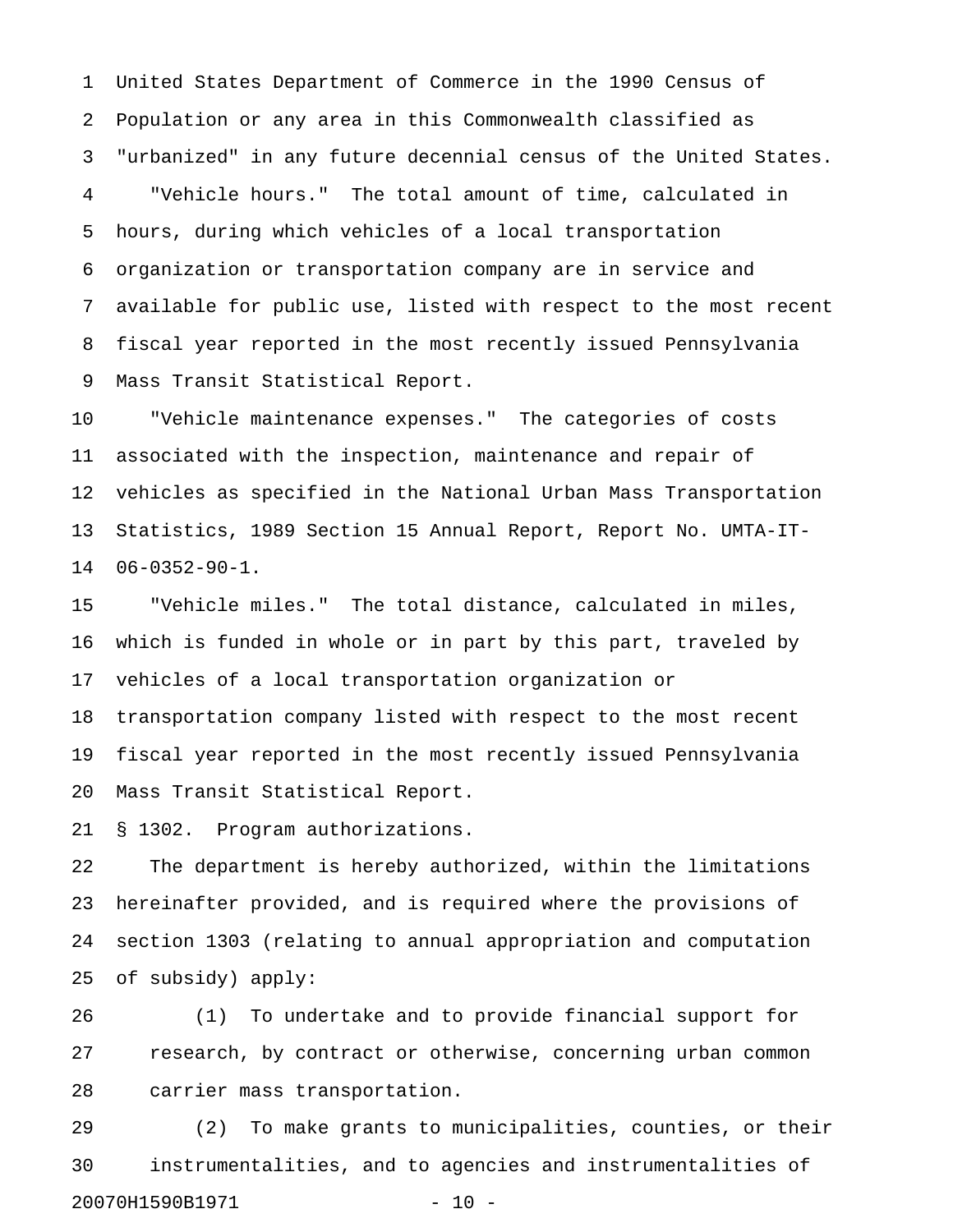1 the Commonwealth to supplement Federal or local or Federal 2 and local funds for use:

3 (i) For the purpose of studies, analysis, planning 4 and development of programs for urban common carrier mass 5 transportation service and facilities, and for the 6 purpose of activities related to the planning, 7 engineering and designing of specific projects which are 8 a part of a comprehensive program, including, but not 9 limited to, activities such as studies related to 10 management, operations, capital requirements and economic 11 feasibility, to the preparation of engineering and 12 architectural surveys, plans and specifications and to 13 other similar or related activities preliminary to and in 14 preparation for the construction, acquisition or improved 15 operation of urban common carrier mass transportation 16 systems, facilities and equipment. State funding under 17 this subparagraph shall not exceed five-sixths of the 18 non-Federal share of the project costs.

19 (ii) To provide for research, development and 20 demonstration projects in all phases of urban common 21 carrier mass transportation, including the development, 22 testing and demonstration of new facilities, equipment, 23 techniques and methods, to assist in the solution of 24 urban transportation problems, in the improvement of mass 25 transportation service and the contribution of such 26 service toward meeting total urban transportation needs 27 at minimum cost. State funding under this subparagraph 28 shall not exceed five-sixths of the non-Federal share of 29 the project costs.

30 (iii) To assist in providing grants to continue 20070H1590B1971 - 11 -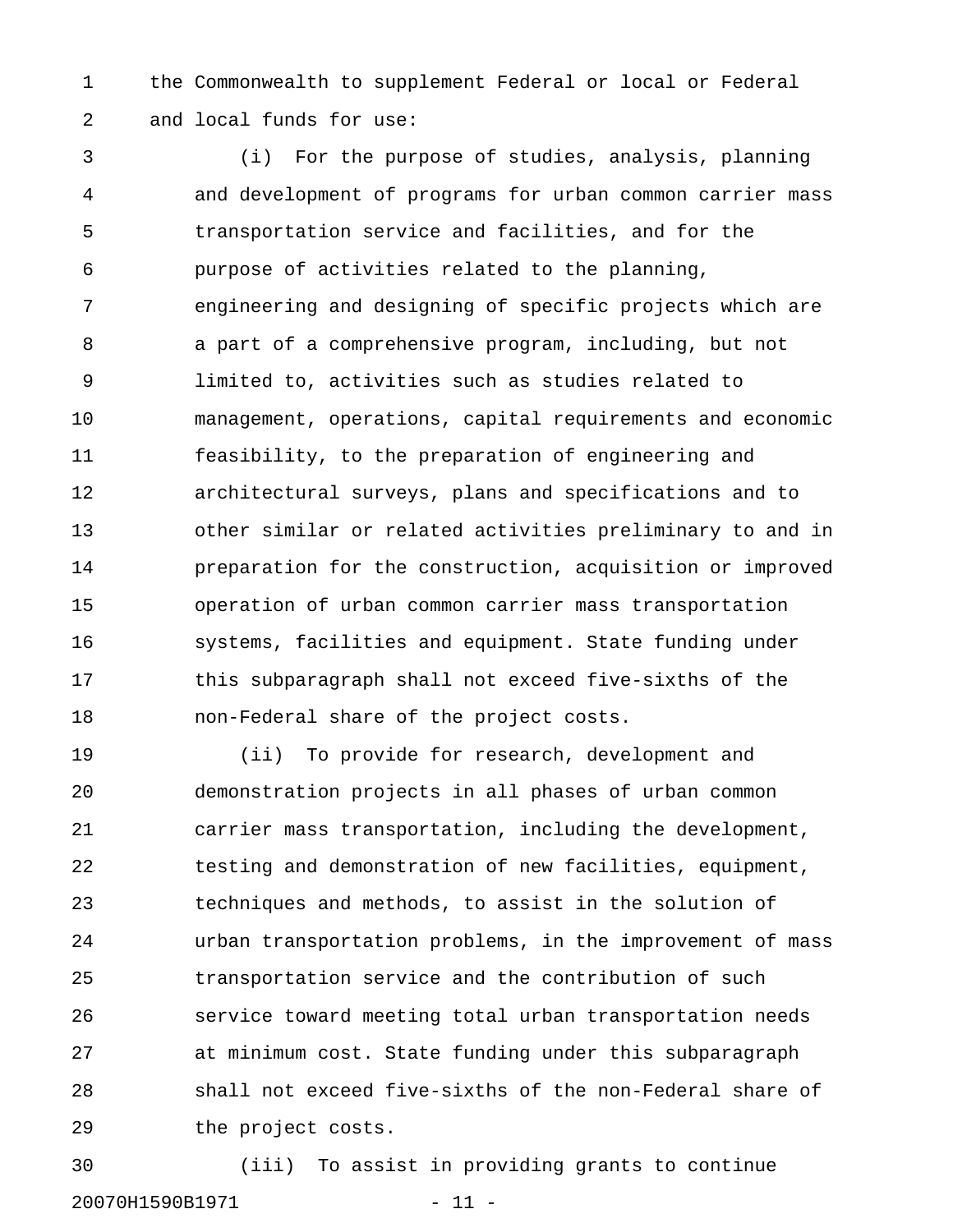1 necessary service to the public, to permit needed 2 improvements in service which are not self-supporting, to 3 permit service which may be socially desirable but 4 economically unjustified, and otherwise for any purpose 5 in furtherance of urban common carrier mass 6 transportation. The methodology for calculating the 7 amount of the grant under this subparagraph shall be 8 determined in accordance with section 1303. Each grant to 9 a Class 1 transit entity, to a Class 2 transit entity or 10 to a Class 3 transit entity made pursuant to this 11 paragraph shall be matched by local or private funding in 12 an amount not less than one-third of the total State 13 grant made pursuant to section 1303(b). Any grants to 14 Class 3 transit entities may, however, be matched by an 15 amount not less than the amount of local or private 16 funding which is specified in the State contract for the 17 1990-1991 fiscal year if the department shall have 18 received a certification from such Class 3 transit entity 19 that such lower level of local or private funding is 20 adequate to prevent significant service reductions or 21 passenger fare increases.

22 (3) To make grants to any transportation company or 23 companies for use in providing necessary service to the 24 public, to permit needed improvements in services which are 25 not self-supporting, to permit services which may be socially 26 desirable but economically unjustified, and otherwise for any 27 purpose in furtherance of urban common carrier mass 28 transportation. In view of the particular sensitivity of 29 special instrumentalities and agencies of the Commonwealth 30 created to serve or coordinate the local transportation needs 20070H1590B1971 - 12 -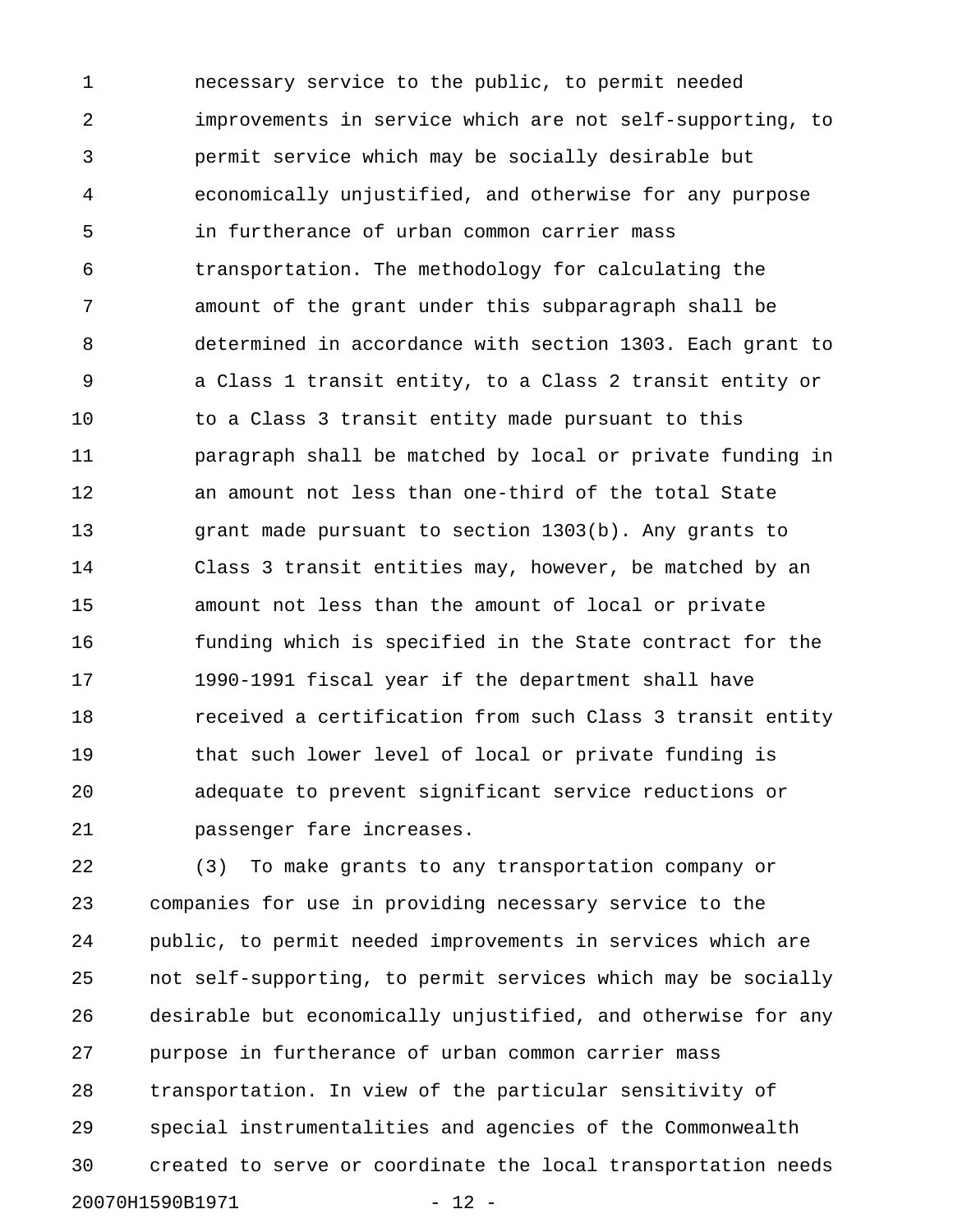1 of substantial metropolitan areas, no grant moneys may be 2 used exclusively or principally in the local service area of 3 any such agency or instrumentality in which a city or county 4 of the first or second class has membership, except in 5 accordance with a system of priorities agreed upon by the 6 department and such agency or instrumentality. In the case of 7 a grant where the moneys granted will be used for an activity 8 to be conducted exclusively or principally within the local 9 service areas of such agency or instrumentality, no grant 10 moneys may be used except in accordance with agreements by 11 the department and such agency or instrumentality with 12 respect to such use. In the case of a grant not falling 13 within the scope of the preceding sentence but where moneys 14 granted will be used both within and without the local 15 service area of such agency or instrumentality, the grant 16 shall require that the routes, schedules and fares applicable 17 only within such service areas shall be those mutually agreed 18 upon by the department and such agency or instrumentality. No 19 agreement referred to in this paragraph shall impair, 20 suspend, reduce, enlarge or extend or affect in any manner 21 the powers of the Pennsylvania Public Utility Commission or 22 the Interstate Commerce Commission otherwise applicable by 23 law. Each grant to a Class 1 transit entity, to a Class 2 24 transit entity or to a Class 3 transit entity made pursuant 25 to this paragraph shall be matched by local or private 26 funding in an amount not less than one-third of the total 27 State grant made pursuant to section 1303(b). Any grants to 28 Class 3 transit entities may, however, be matched by an 29 amount not less than the amount of local or private funding 30 which is specified in the State contract for the 1990-1991 20070H1590B1971 - 13 -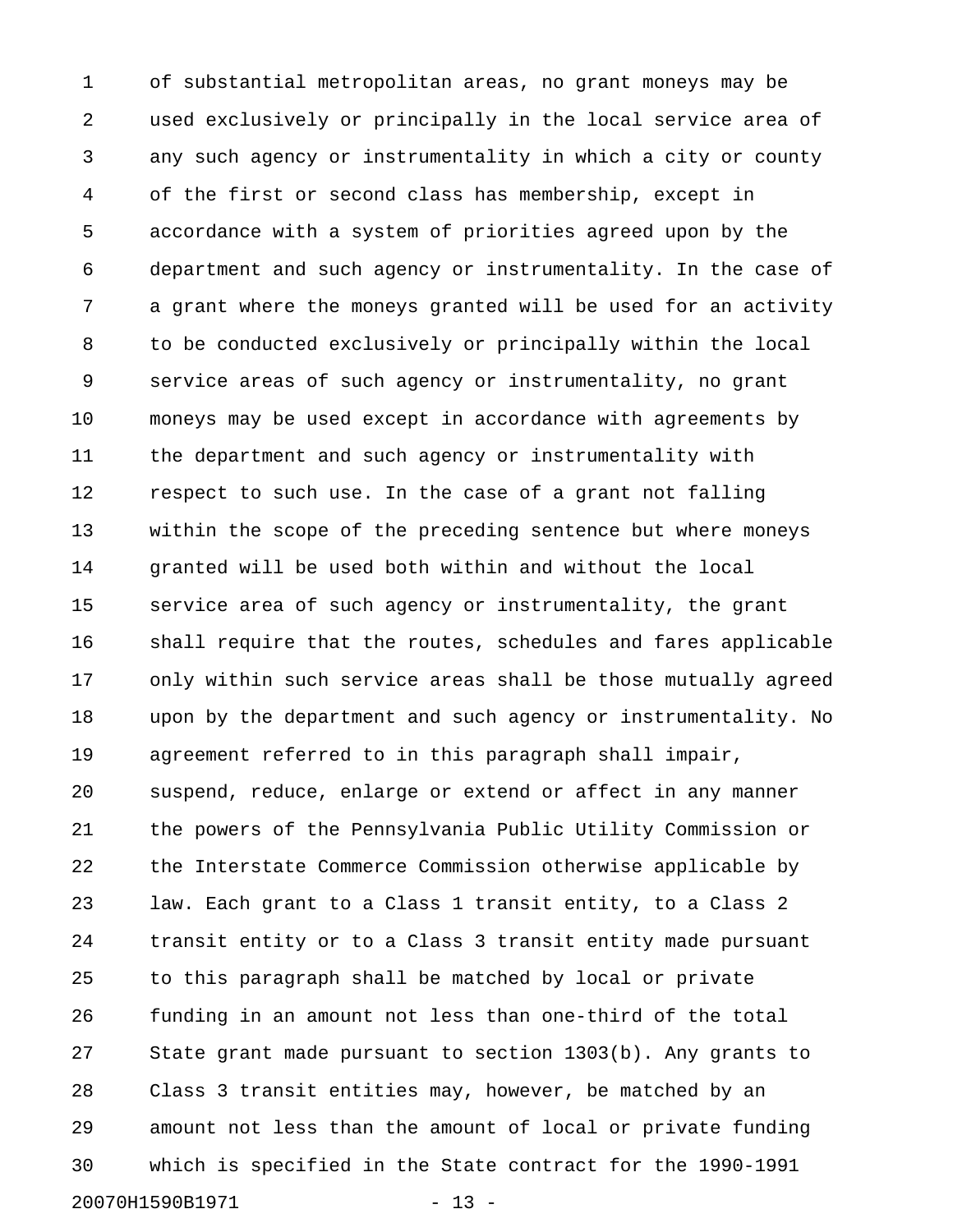1 fiscal year if the department shall have received a 2 certification from such Class 3 transit entity that such 3 lower level of local or private funding is adequate to 4 prevent significant service reductions and/or passenger fare 5 increases.

6 (4) In connection with privately or locally assisted 7 capital projects or capital projects financed with private or 8 local and Federal funds, to make grants for approved capital 9 projects to a local transportation organization or a 10 transportation company, including the acquisition, 11 construction, reconstruction and improvement of facilities 12 and equipment, buses and other rolling stock, and other real 13 or personal property, including land (but not public 14 highways), needed for an efficient and coordinated mass 15 transportation system for use, by operation, lease or 16 otherwise, in urban common carrier mass transportation 17 service and in coordinating such service with highway and 18 other transportation. No capital project grant shall be made 19 for the purpose of financing, directly or indirectly, the 20 acquisition of any interest in, or the purchase of any 21 facilities or other property of, a private urban common 22 carrier mass transportation company. Each capital project 23 shall be based on a program or plan approved by the 24 department. No capital project grant shall exceed five-sixths 25 of the non-Federal share, subject, however, to the following 26 specific exceptions:

27 (i) If two or more capital projects are combined for 28 financing purposes, the amount of department funds used 29 for any one of such projects may exceed five-sixths of 30 the non-Federal share, provided that the total amount of 20070H1590B1971 - 14 -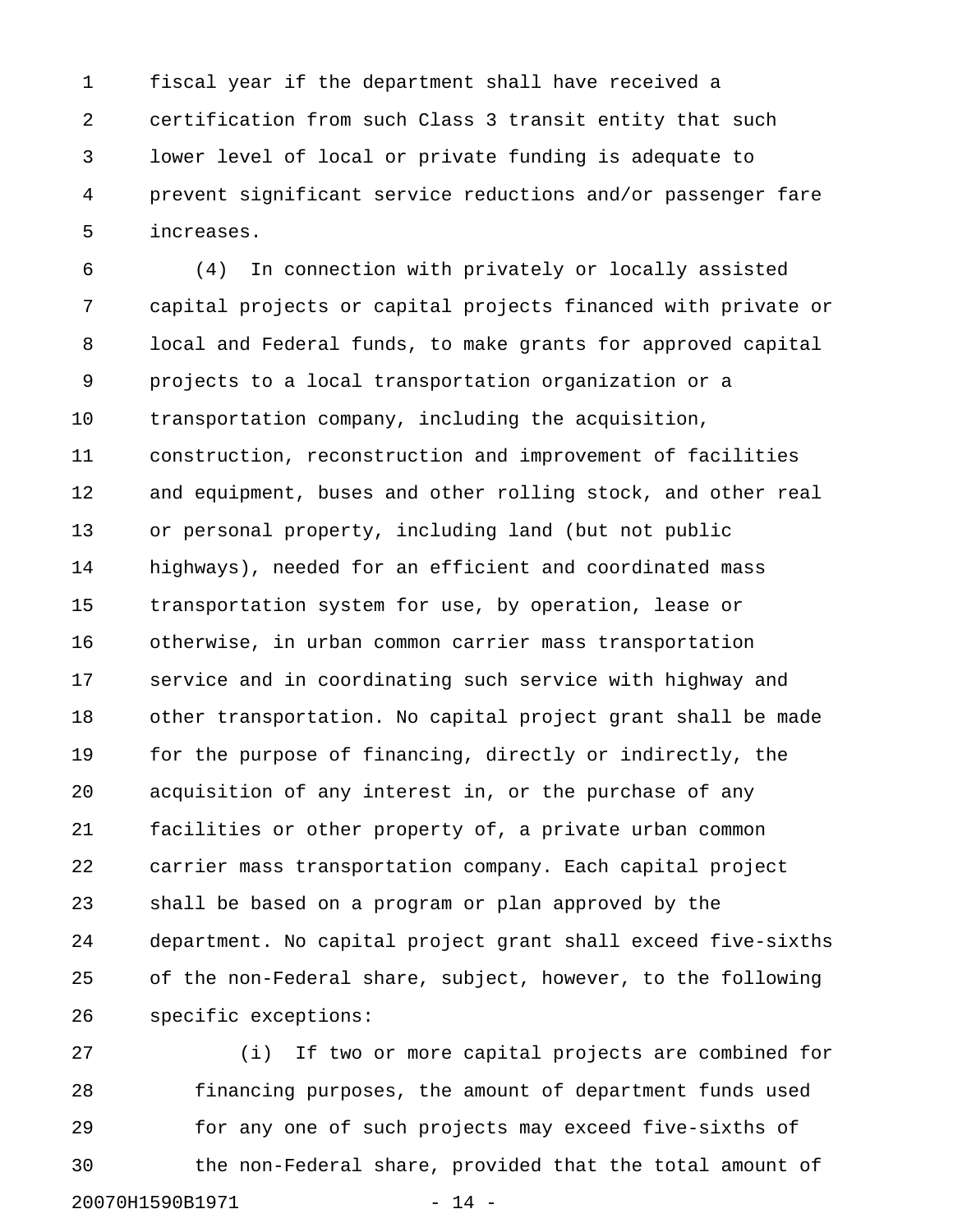1 department funds provided for all the projects so 2 combined does not exceed five-sixths of the total non-3 Federal share of all of the projects so combined.

4 (ii) If a capital project is eligible to receive 5 Federal financial assistance under the Urban Mass 6 Transportation Act of 1964 and if the project application 7 for such Federal financial assistance has been rejected 8 or delayed because of a lack of Federal funds or if the 9 normal amount of Federal grant cannot be provided because 10 of a lack of Federal funds and if the department has 11 determined that the capital project is essential and 12 should proceed without delay, department funds for such 13 capital project may be increased temporarily to finance 14 the entire net project cost, with the requirement that, 15 upon the availability of additional Federal funds and the 16 making to the capital project of a new or an additional 17 Federal grant, the amount of department funds in excess 18 of five-sixths of the non-Federal share be refunded to 19 the department or be applied as the department may direct 20 to help meet the department's share of the cost of 21 another project in which the department is a participant.

22 (iii) If a project is ineligible to receive Federal 23 financial assistance under the Urban Mass Transportation 24 Act of 1964 and if the department has determined that the 25 project is essential and should proceed without delay, 26 the amount of department funds for such project shall be 27 limited to an amount not to exceed one-half of the net 28 project cost.

29 (5) To make grants from the State Lottery Fund in 30 accordance with Chapter 7 of the act of August 14, 1991 20070H1590B1971 - 15 -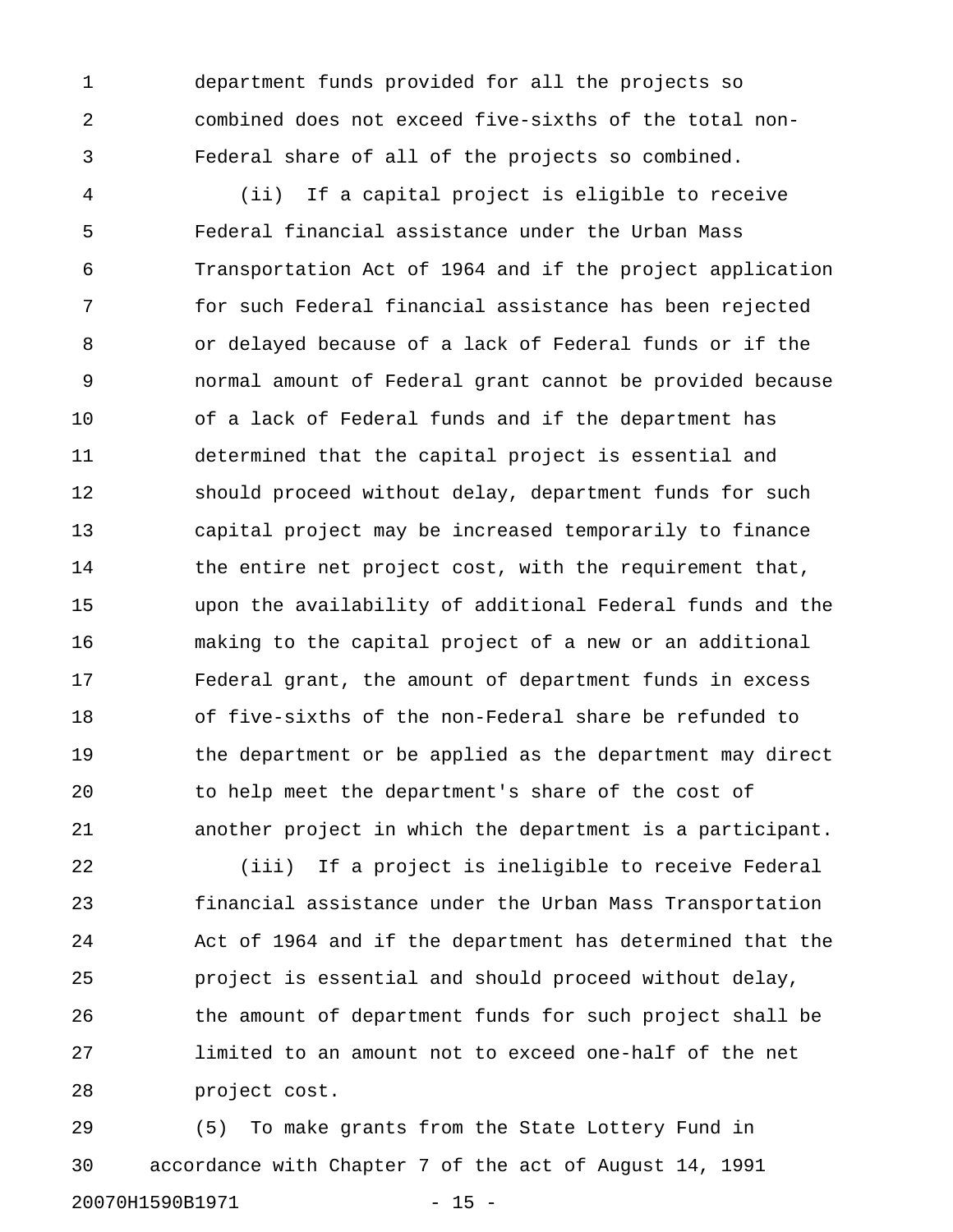1 (P.L.342, No.36), known as the Lottery Fund Preservation Act.

2 (6) To participate in a pooled bus acquisition program 3 with transportation companies or local transportation 4 organizations and the Federal Government for the purpose of 5 making buses available to transportation companies or local 6 transportation organizations for use in urban common carrier 7 mass transportation service, in accordance with the following 8 procedures:

9 (i) The department may apply to the Urban Mass 10 Transportation Administration of the United States 11 Department of Transportation for the Federal share of any 12 pooled-bus acquisition project.

13 (ii) The department may, with the assistance of the 14 Department of General Services or a special group 15 comprised of representatives of the transportation 16 companies or local transportation organizations within 17 the Commonwealth, write specifications for and order 18 buses on behalf of any number of transportation companies 19 or local transportation organizations desiring bus 20 acquisition under this program.

21 (iii) Before any order for buses is placed by the 22 department with a manufacturer, the department shall 23 secure written assurance from the Federal Government of 24 the availability of Federal financial assistance for such 25 bus acquisitions. The department shall also secure 26 written obligations by the transportation companies or 27 local transportation organizations participating in such 28 bus acquisitions that they will accept delivery of such 29 buses at the appropriate time and will supply local 30 funding in accordance with subparagraph (iv).

20070H1590B1971 - 16 -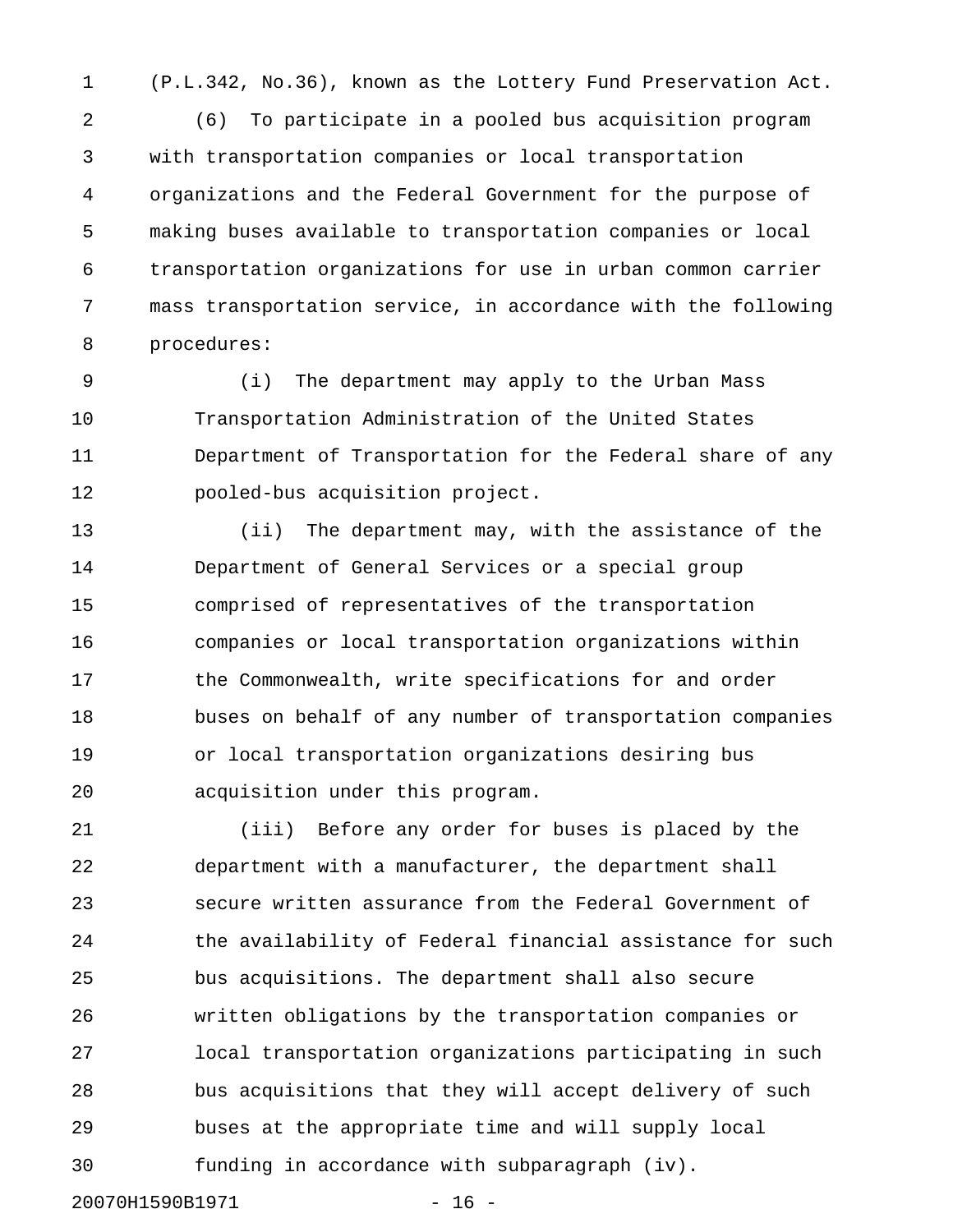1 (iv) Funding for this program shall be: four-fifths 2 Federal, one-sixth State and one-thirtieth from local 3 sources; however, the local share of program costs may be 4 advanced to the manufacturer by the Commonwealth at the 5 time of purchase. Repayments to the Commonwealth of such 6 advancements shall be considered as augmentations to the 7 fund from which the funds were advanced. No part of the 8 Federal share shall be advanced by the Commonwealth in 9 anticipation of reimbursement.

10 (v) The Commonwealth may take title to and delivery 11 of vehicles acquired pursuant to this program for 12 eventual transfer to transportation companies or local 13 transportation organizations.

14 (vi) All bus acquisitions under this program shall 15 be made in accordance with a system of competitive 16 bidding.

17 (vii) At its discretion, the department may organize 18 and fund, with Commonwealth funds, postacquisition 19 studies reasonably related to any pooled-bus acquisition 20 made pursuant to this section, including, but not limited 21 to, a vehicle inspection study at an appropriate interval 22 or intervals following acquisition in order to monitor 23 the condition of any vehicle purchased pursuant to this 24 section.

25 § 1303. Annual appropriation and computation of subsidy. 26 (a) General rule.--Beginning with the 1991-1992 fiscal year, 27 the Commonwealth shall annually determine the level of 28 appropriation for public transportation assistance, using the 29 standards contained in this section, to sufficiently fund and to 30 make fully operative section 1302(2)(iii) and (3) (relating to 20070H1590B1971 - 17 -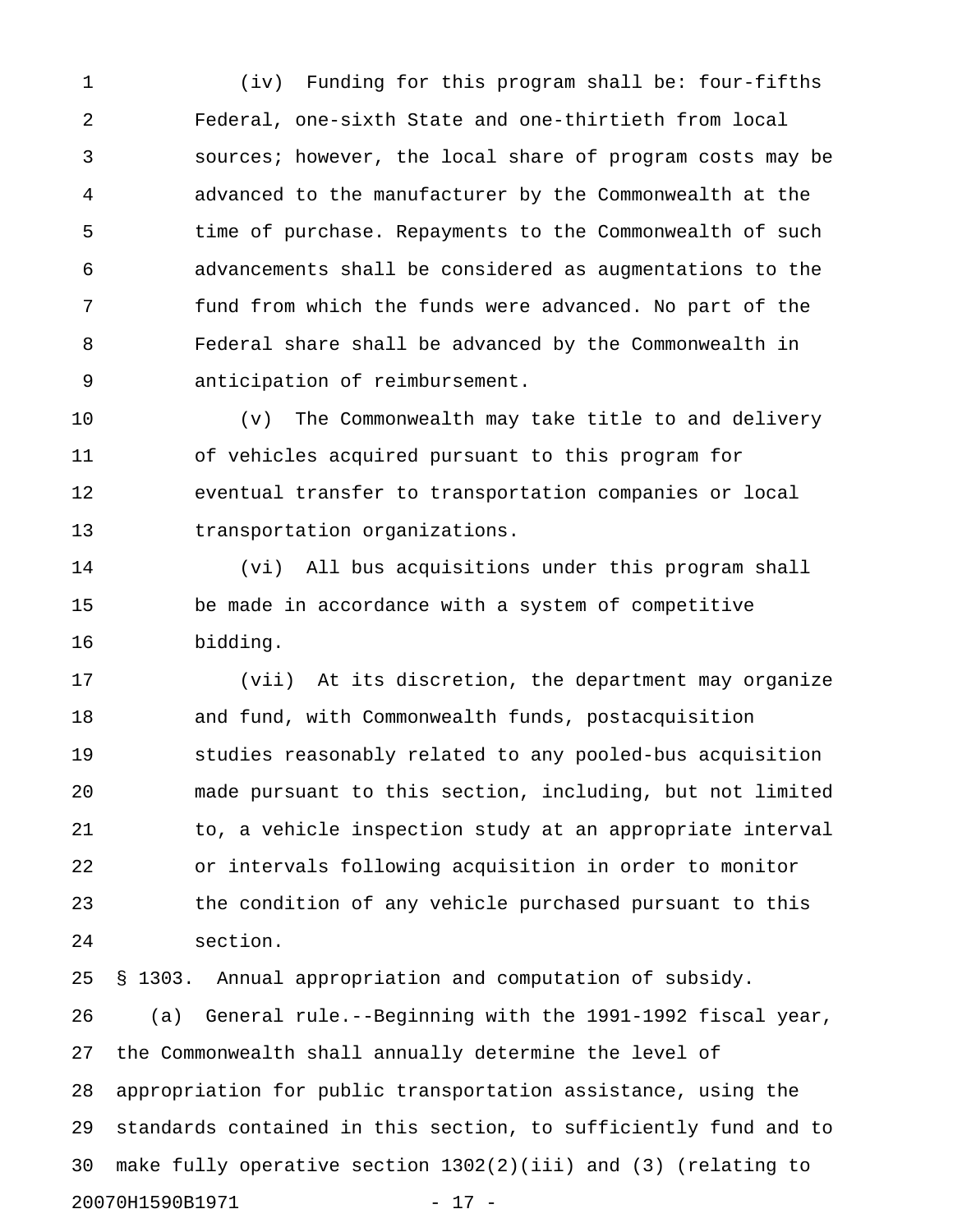1 program authorizations).

2 (b) Distribution as grants.--The General Assembly shall 3 annually make an appropriation to the department for 4 distribution as grants to local transportation organizations and 5 transportation companies. The total amount of moneys 6 appropriated shall be distributed by the department as grants to 7 local transportation organizations and transportation companies 8 in accordance with the provisions of this section. 9 (c) Distribution formula.--The department shall distribute 10 the total amount appropriated under subsection (b) in the 11 following manner: 12 (1) The department shall calculate the Class 4 transit 13 entity share for the fiscal year. 14 (2) The department shall then calculate the amount of 15 grant due to each Class 4 transit entity as follows: 16 (i) From the Class 4 transit entity share, each 17 Class 4 transit entity shall first receive an amount 18 equal to 100% of its Class 4 transit entity adjusted base 19 grant. 20 (ii) With respect to any portion of the Class 4 21 transit entity share remaining after each Class 4 transit 22 entity receives an amount equal to 100% of its Class 4 23 transit entity adjusted base grant: 24 (A) Fifty percent of such excess shall be 25 distributed to Class 4 transit entities based upon 26 the percentage of the total amount of all Class 4 27 **transit entity adjusted base grants given to Class 4** 28 transit entities which a particular Class 4 transit 29 entity received. 30 (B) Twenty-five percent of such excess shall be

20070H1590B1971 - 18 -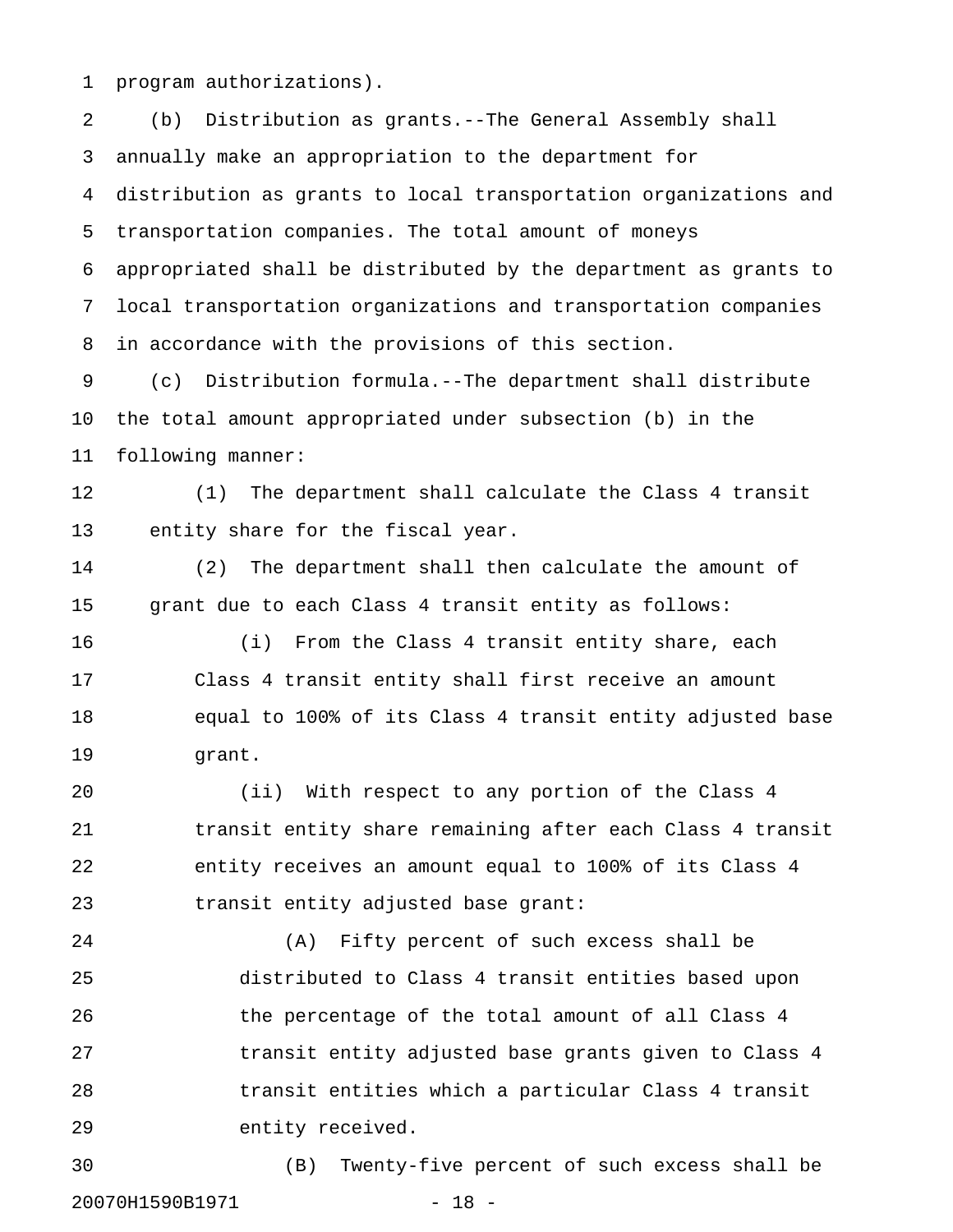1 distributed to Class 4 transit entities based upon 2 each transit entity's Class 4 revenue mile 3 percentage. The actual amount received by each Class 4 4 transit entity under this clause shall be 5 determined by multiplying a particular Class 4 6 transit entity's Class 4 revenue mile percentage 7 times 25% of such excess of the Class 4 transit 8 entity share.

9 (C) Twenty-five percent of such excess shall be 10 distributed to Class 4 transit entities based upon 11 each transit entity's Class 4 revenue hour 12 **percentage.** The actual amount received by each Class 13 4 transit entity under this clause shall be 14 determined by multiplying a particular Class 4 15 transit entity's Class 4 revenue hour percentage 16 times 25% of such excess of the Class 4 transit 17 entity share.

18 (3) All Class 4 transit entities may utilize all of the 19 funds received pursuant to this section for any purpose in 20 furtherance of public transportation. Each grant made to a 21 Class 4 transit entity pursuant to this section shall, 22 however, be matched by local or private funding in an amount 23 not less than one-third of the total State grant made 24 pursuant to subsection (c). Additionally, any grants to Class 25 4 transit entities may be matched by an amount not less than 26 the amount of local or private funding which is specified in 27 the State contract for the 1990-1991 fiscal year if the 28 department shall have received a certification from such 29 Class 4 transit entity that such lower level of local or 30 private funding is adequate to prevent significant service 20070H1590B1971 - 19 -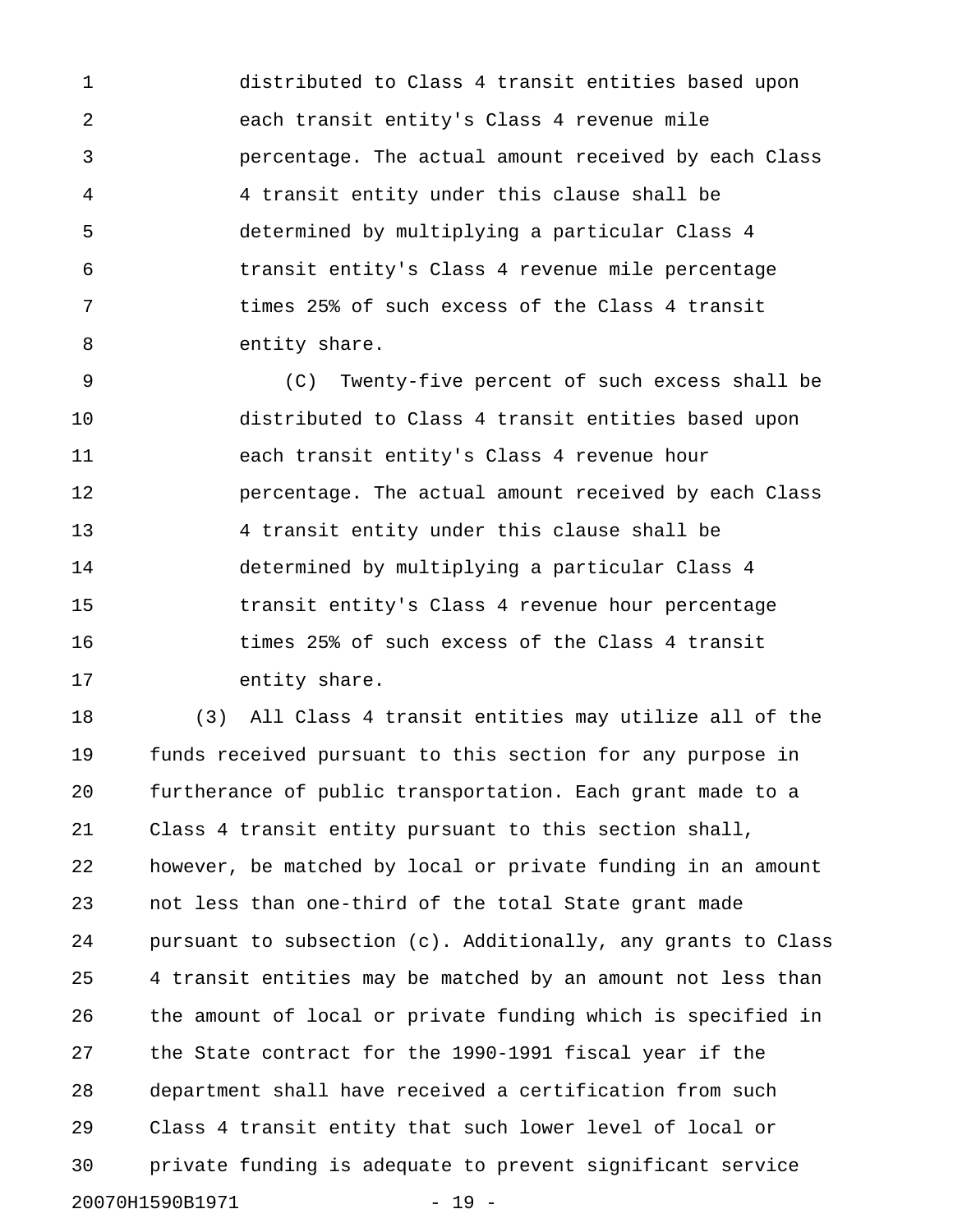1 reductions or passenger fare increases.

2 (4) The department shall calculate the Class 1 transit 3 entity share, the Class 2 transit entity share and the Class 4 3 transit entity share for the fiscal year.

5 (5) The department shall then calculate the amount of 6 grant due to each local transportation organization and 7 transportation company as follows:

8 (i) Each Class 1 transit entity shall receive a 9 prorata share of the Class 1 transit entity share. If 10 there is only one Class 1 transit entity, it shall 11 receive the entire Class 1 transit entity share.

12 (ii) Each Class 2 transit entity shall receive a 13 prorata share of the Class 2 transit entity share. If 14 there is only one Class 2 transit entity, it shall 15 receive the entire Class 2 transit entity share.

16 (iii) Each Class 3 transit entity shall receive a 17 **portion of the Class 3 transit entity share calculated as** 18 follows:

19 (A) From the Class 3 transit entity share, each 20 Class 3 transit entity shall first receive an amount 21 equal to 100% of its Class 3 transit entity adjusted 22 base grant.

23 (B) With respect to any portion of the Class 3 24 transit entity share remaining after each Class 3 25 transit entity receives an amount equal to 100% of 26 its Class 3 transit entity adjusted base grant:

27 (I) Fifty percent of such excess shall be 28 distributed to Class 3 transit entities based 29 upon the percentage of all Class 3 transit entity 30 adjusted base grants given to Class 3 transit

20070H1590B1971 - 20 -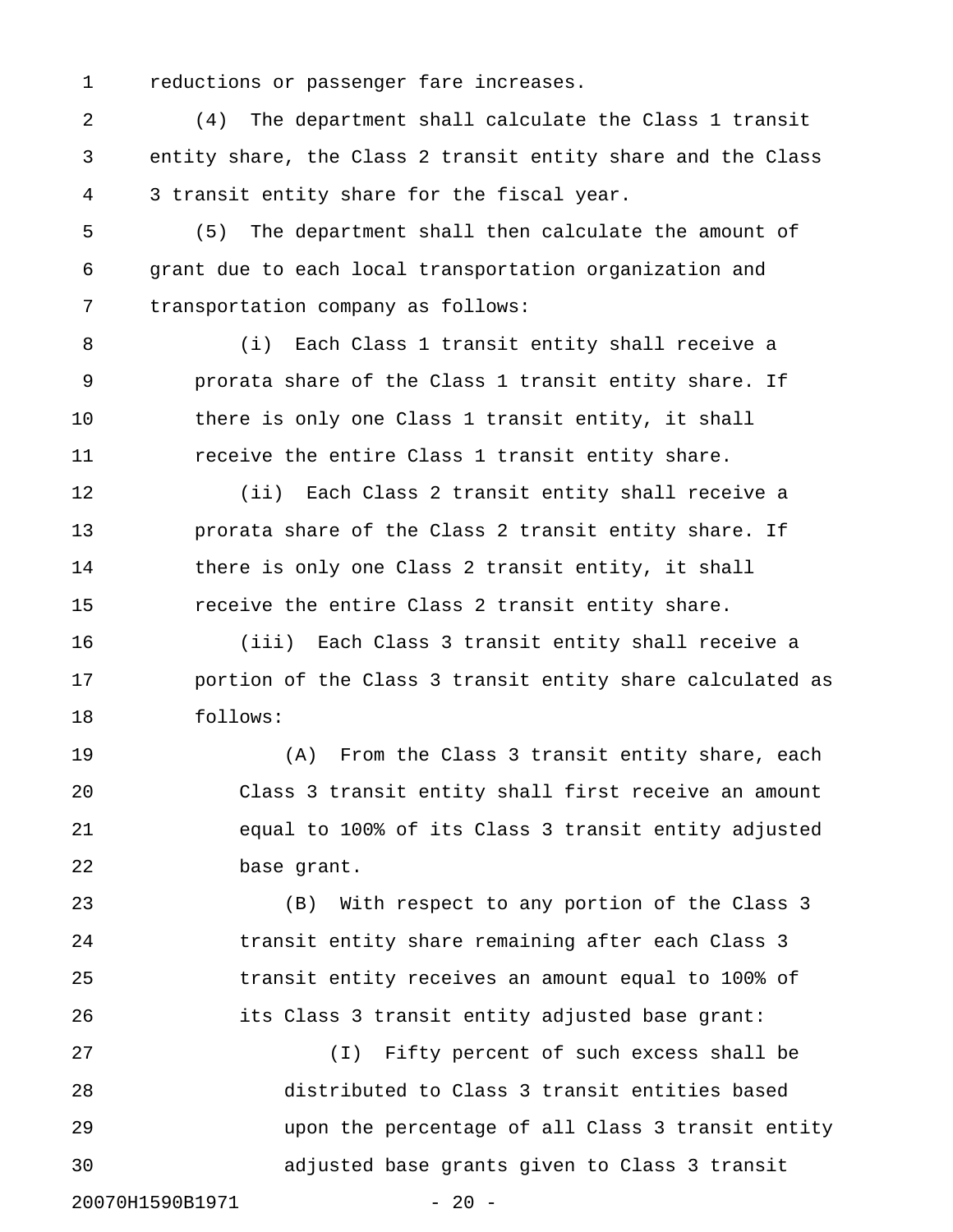1 entities which a particular Class 3 transit 2 entity received.

3 (II) Twenty-five percent of such excess 4 shall be distributed to Class 3 transit entities 5 based upon each transit entity's Class 3 vehicle 6 mile percentage. The actual amount received by 7 each Class 3 transit entity under this subclause 8 shall be determined by multiplying a particular 9 Class 3 transit entity's Class 3 vehicle mile 10 percentage times 25% of such excess of the Class 11 3 transit entity share.

12 (III) Twenty-five percent of such excess 13 shall be distributed to Class 3 transit entities 14 based upon each Class 3 transit entity's Class 3 15 operating revenue percentage. The actual amount 16 received by each Class 3 transit entity under 17 this subclause shall be determined by multiplying 18 a particular Class 3 transit entity's Class 3 19 operating revenue percentage times 25% of such 20 excess of the Class 3 transit entity share.

21 (6) On or about each July 1, October 1, January 1 and 22 April 1 of each year commencing July 1, 1987, the department 23 shall disburse 25% of the total annual amount due to each 24 local transportation organization or transportation company 25 calculated in accordance with this section.

26 (d) New organizations.--Should a new local transportation 27 organization or transportation company be established and meet 28 the criteria of a Class 1 transit entity, Class 2 transit 29 entity, Class 3 transit entity or Class 4 transit entity as such 30 criteria are set forth in section 1301 (relating to 20070H1590B1971 - 21 -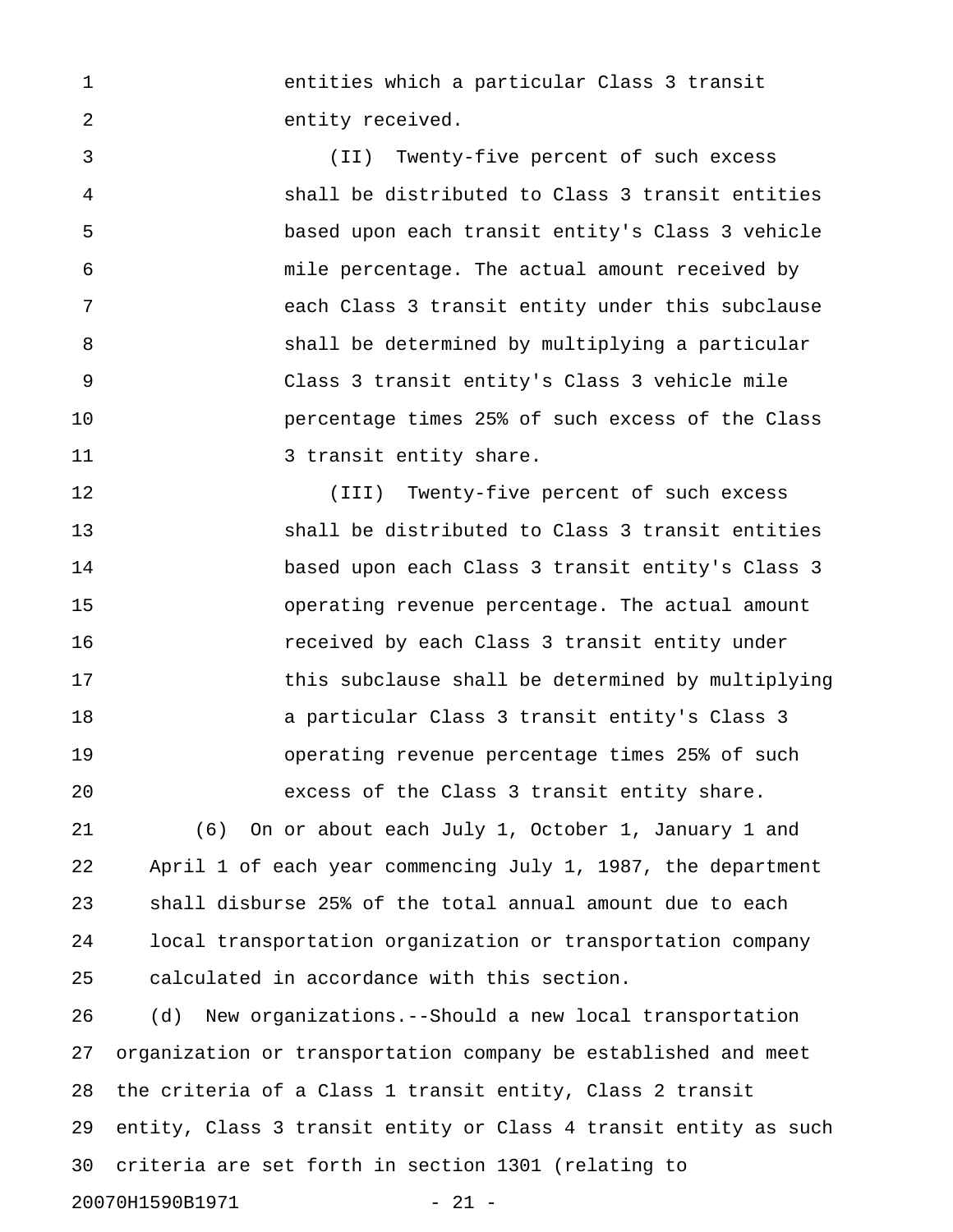1 definitions), the department shall make an appropriate 2 determination as to the level of grant to which such local 3 transportation organization or transportation company shall be 4 entitled. This determination shall include, but shall not be 5 limited to, a determination as to an appropriate adjusted base 6 grant for that local transportation organization or 7 transportation company and a determination of appropriate 8 adjustments to class percentages or transit entity shares. 9 (e) Change to different entity class.--If, during any fiscal 10 year, either the number of vehicles operated by a local 11 transportation organization or transportation company or the 12 area served by such a local transportation organization or 13 transportation company changes so that the local transportation 14 organization or transportation company meets the criteria for a 15 different transit entity class, as such criteria are set forth 16 in section 1301, on or before July 15 of the fiscal year which 17 follows such a change and in each fiscal year thereafter, the 18 department shall reflect any change in the transit entity class 19 of such a local transportation organization or transportation 20 company in its calculation of the transit entity shares for each 21 transit entity class for that and subsequent fiscal years. In 22 its calculation of the transit entity shares for each transit 23 entity class required by this section, for the fiscal year 24 following the change in a local transportation organization or 25 transportation company's transit entity class and thereafter, 26 the department shall include the amount of the transit entity 27 share allocated to such a local transportation organization or 28 transportation company for the fiscal year prior to the change 29 in the transit entity class, in the transit entity share for the 30 new transit entity class of such a local transportation 20070H1590B1971 - 22 -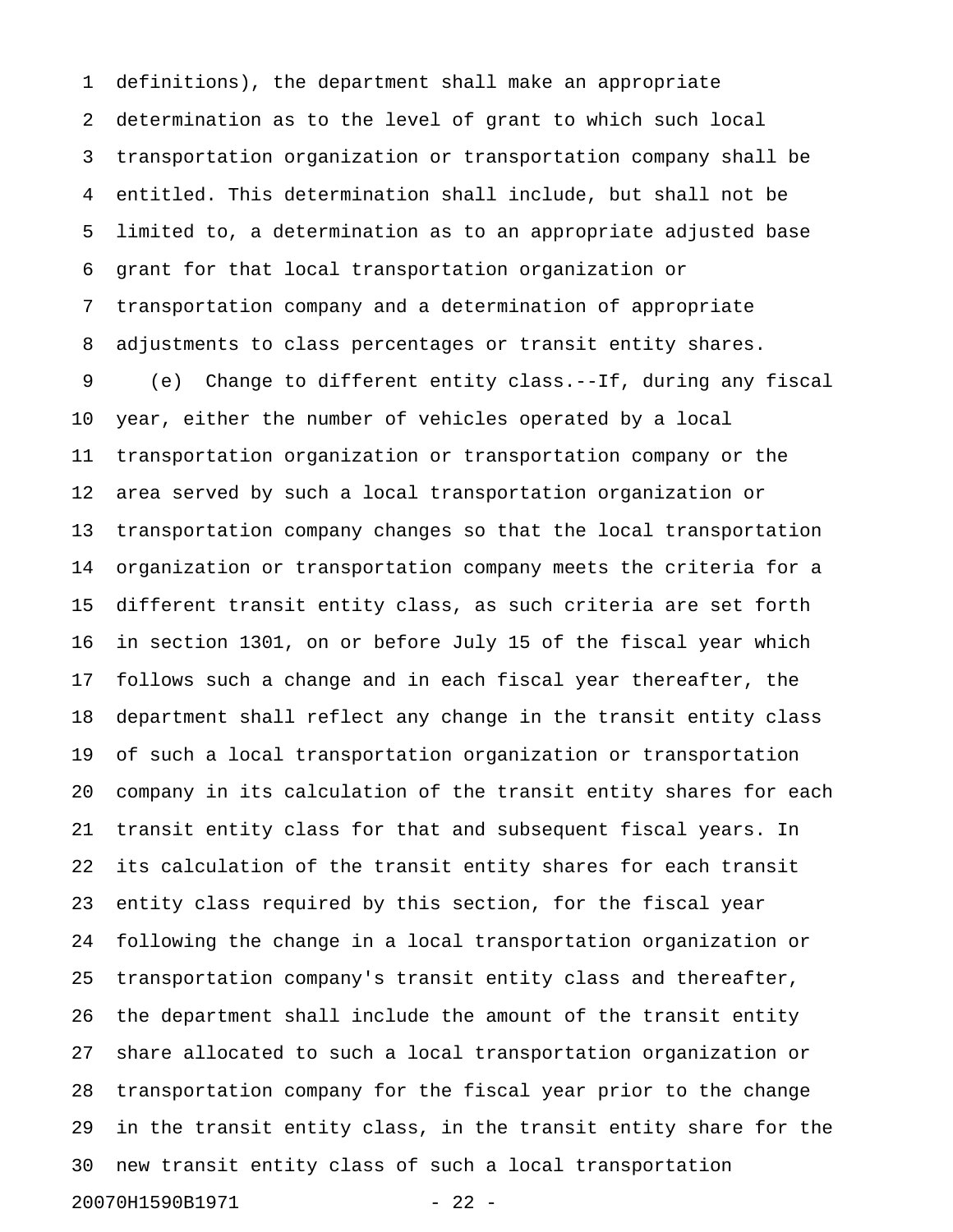1 organization or transportation company, and shall delete an 2 equal amount from the transit entity share for the transit 3 entity class for which such a local transportation organization 4 or transportation company no longer meets the criteria in the 5 new fiscal year or thereafter.

6 (f) Rates, fares and charges.--

7 (1) Each local transportation organization or 8 transportation company receiving moneys pursuant to this 9 section shall annually fix such rates, fares and charges in 10 such manner that they shall be at all times sufficient in the 11 aggregate, and in conjunction with any moneys received from 12 Federal or other sources, and any other income available to 13 such organization or company, to provide funds for the 14 payment of all operating costs and expenses which shall be 15 incurred by such organization or company.

16 (2) In order to be eligible for the moneys described in 17 paragraph (1), each local transportation organization or 18 transportation company shall adopt an annual operating budget 19 for each fiscal year no later than the last day of the 20 preceding fiscal year. A copy of this operating budget shall 21 be submitted to the department within ten days after its 22 approval, along with a certification by the local 23 transportation organization or transportation company that 24 adequate revenues (including subsidies) are provided to 25 support operating costs and expenses.

26 (g) Standards and measures.--

27 (1) Within one year after the effective date of this 28 part and every year thereafter, each local transportation 29 organization or transportation company receiving moneys 30 pursuant to this section shall adopt a series of service 20070H1590B1971 - 23 -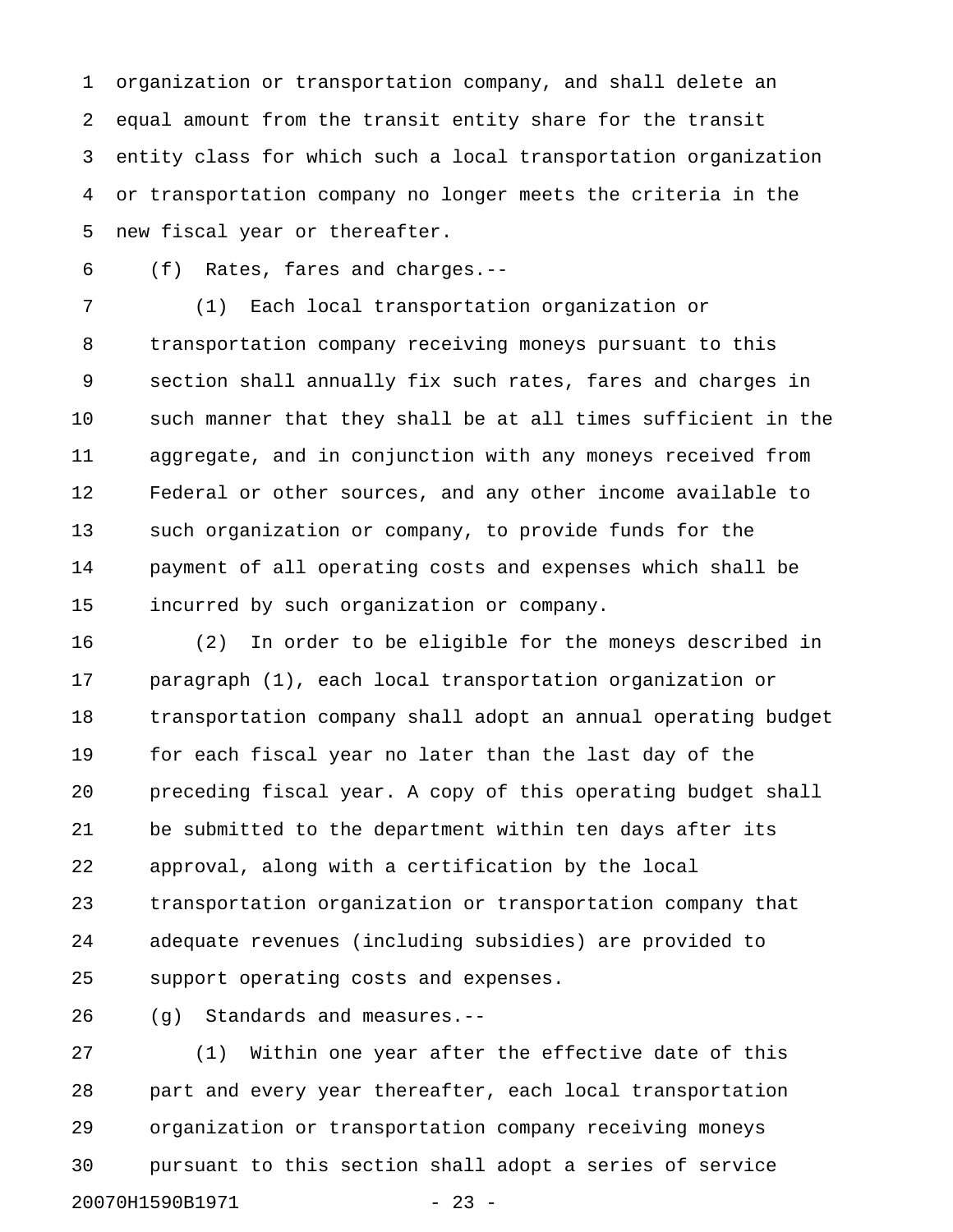1 standards and performance evaluation measures. Such standards 2 and measures shall be in addition to the performance audits 3 required by section 1315 (relating to public transportation 4 grants management accountability) and shall consist of 5 objectives and specific numeric performance levels to be 6 achieved in meeting these standards and objectives. Those 7 standards and measures adopted shall include the following, 8 in addition to others deemed appropriate by the local 9 transportation organization or transportation company:

10 (i) An automatic mechanism to review the utilization 11 of routes.

12 (ii) Staffing ratios (ratio of administrative 13 employees to operating employees; number of vehicles per 14 mechanic).

15 (iii) Productivity measures (vehicle miles per 16 employee; passenger and employee accidents per 100,000 17 vehicle miles; on-time performance; miles between road 18 calls).

19 (iv) Fiscal indicators (operating cost per 20 passenger; subsidy per passenger and operating ratio).

21 (iv.1) Reasonable minimum prequalification standards 22 for prospective transit service subcontractors.

23 (v) Any other matter desired by the governing body 24 of such local transportation organization or 25 transportation company.

26 (2) The service standards and performance evaluation 27 measures shall be established by formal action of the 28 governing body of such local transportation organization or 29 transportation company following an opportunity for comment 30 by the public and the department. Upon submission, the 20070H1590B1971 - 24 -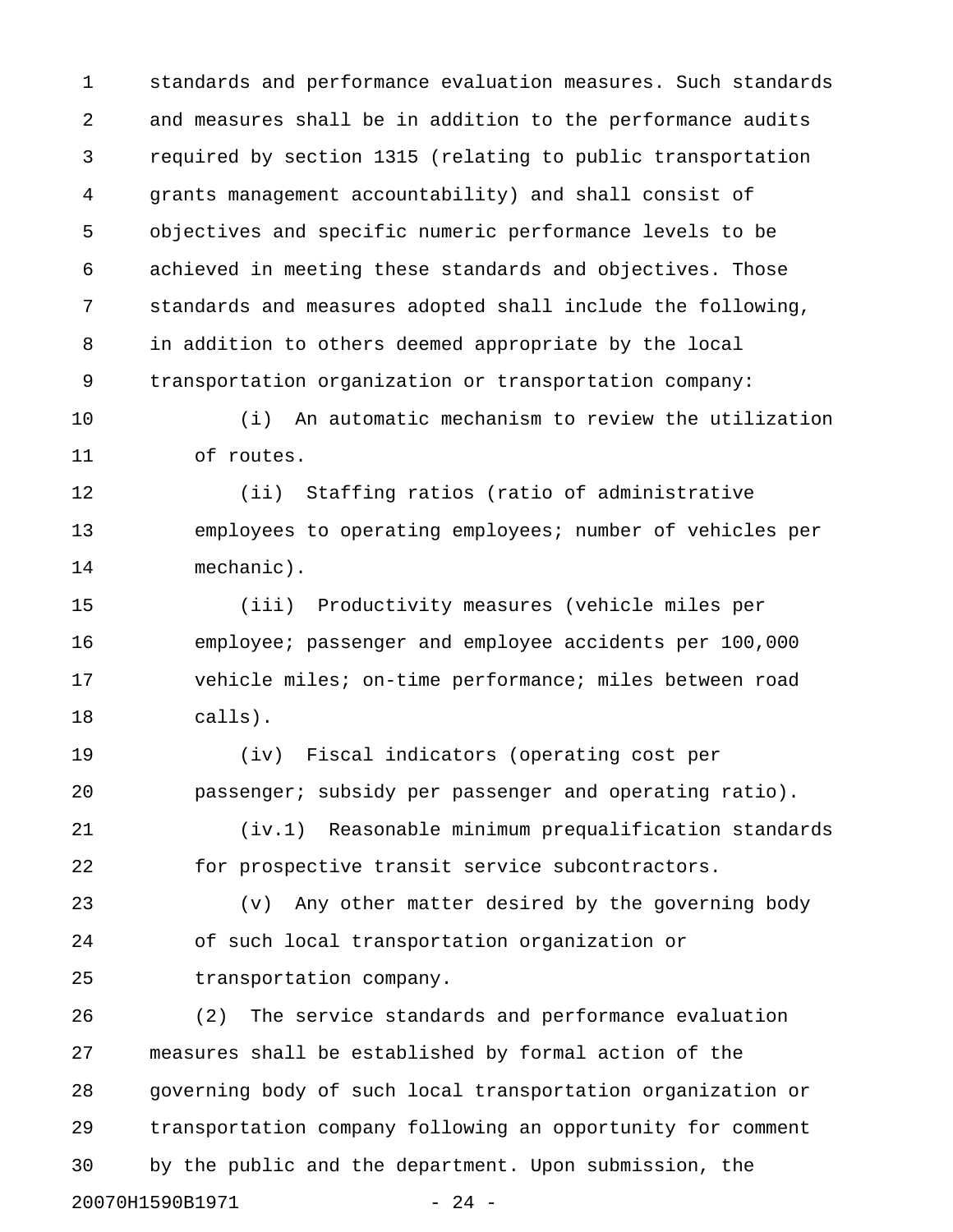1 department will review and may make recommendations to the 2 local transportation organization or transportation company 3 concerning the service standards and performance evaluation 4 measures.

5 (3) In the discretion of such governing body, the 6 service standards and performance evaluation measures may be 7 systemwide or based on a sampling.

8 (4) The service standards and performance evaluation 9 measures shall only constitute goals for such local 10 transportation organization or transportation company in 11 providing service in the year following their adoption. At 12 the end of such year, fiscal or calendar, as the case may be, 13 a report shall be transmitted to the department for its 14 consideration indicating the projected performance levels and 15 the performance levels actually achieved. Upon submission, 16 the department will review the report and may make 17 recommendations to such local transportation organization or 18 transportation company concerning the performance levels 19 actually achieved. Such report shall be released to the 20 public at the time of issuance.

21 (5) The department may suspend the eligibility for 22 future discretionary transit grant funds of any transit 23 entity which fails to comply with the provisions of this 24 section. The department shall restore the discretionary 25 funding eligibility of a suspended transit entity at such 26 time as the requirements of this section are met in an 27 amended application received by the department.

28 (h) Reduction of certain grants.--With respect to grants to 29 Class 1 transit entities and Class 2 transit entities in any 30 fiscal year, the department shall reduce the grant amount due to 20070H1590B1971 - 25 -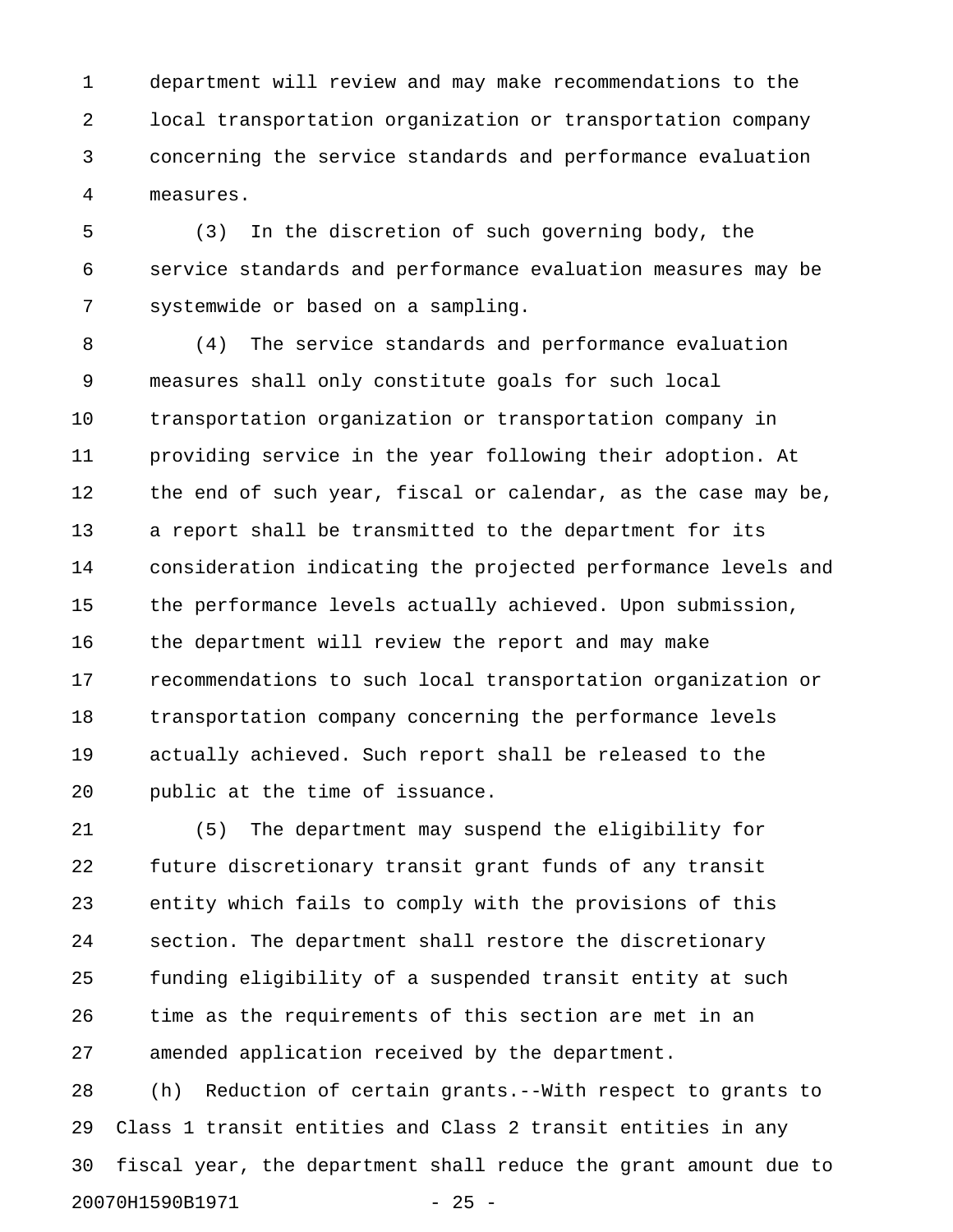1 such local transportation organization or transportation company 2 by an amount equal to 1% of such grant moneys otherwise due to 3 such local transportation organization or transportation company 4 for each percentage point such local transportation 5 organization's or transportation company's operating ratio is 6 less than 50% in the case of a Class 1 transit entity or less 7 than 46% in the case of a Class 2 transit entity.

8 (i) Audits.--The department is authorized to perform 9 independent financial audits of the financial statements of each 10 local transportation organization or transportation company 11 receiving moneys pursuant to this section. Such audits shall be 12 conducted in accordance with generally accepted auditing 13 standards. Any financial statements subject to such audit or 14 reports resulting from such audit shall be prepared and 15 presented in accordance with generally accepted accounting 16 principles, consistently applied with previous statements 17 rendered for or on behalf of such organization or company. The 18 department may coordinate such audits in conjunction with audits 19 undertaken by the Auditor General.

20 (j) Definitions.--As used in this section, the following 21 words and phrases shall have the meanings given to them in this 22 subsection:

23 "Class 1 percentage." Seventy percent.

20070H1590B1971 - 26 -

24 "Class 2 percentage." Twenty-five and three-tenths percent. 25 "Class 3 percentage." Four and seven-tenths percent. 26 "Class 1 to 3 allocation." The total amount appropriated 27 under subsection (b) less the Class 4 transit entity share. 28 "Class 1 transit entity share." The product of the Class 1 29 percentage times the Class 1 to 3 allocation in a particular 30 fiscal year.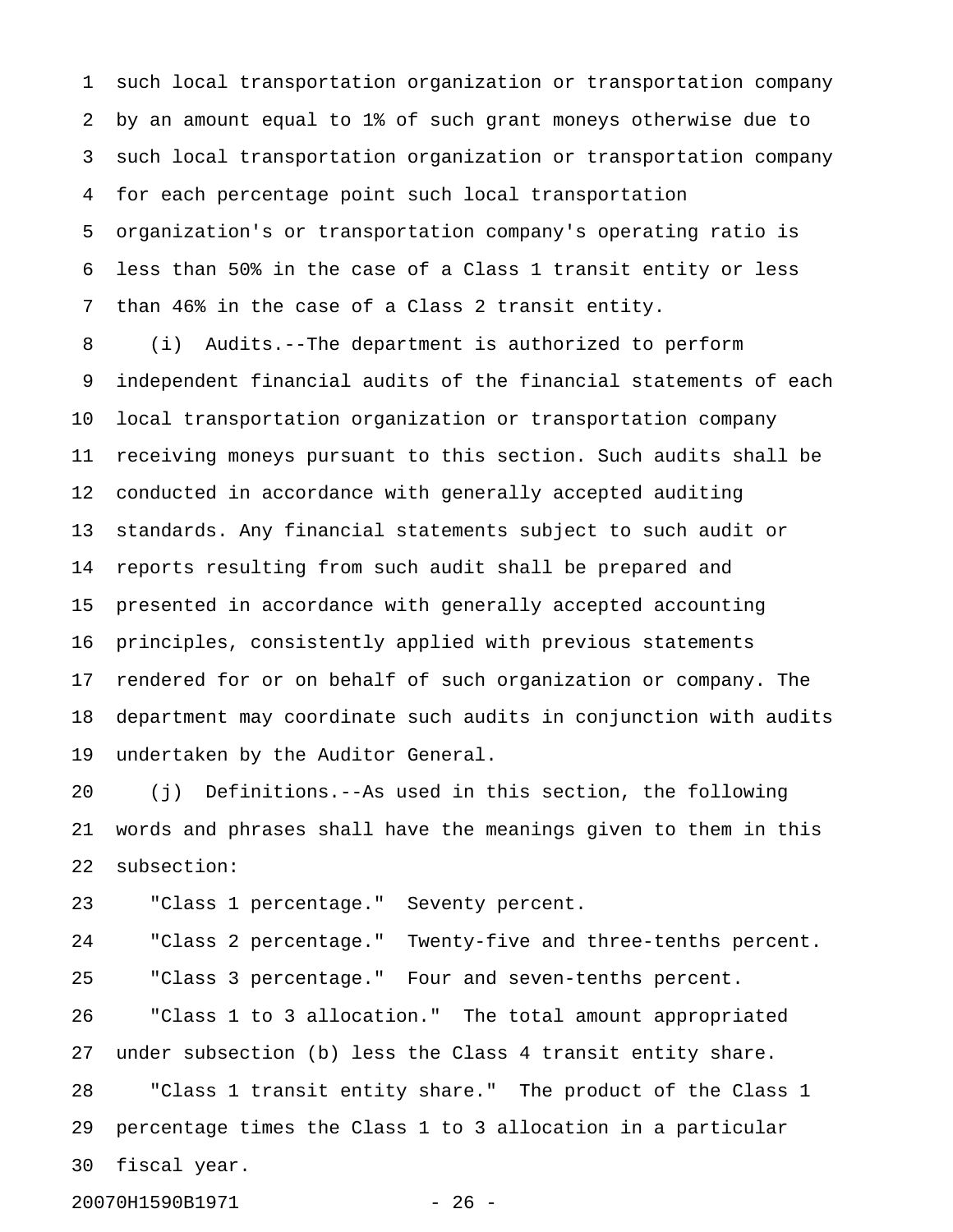1 "Class 2 transit entity share." The product of the Class 2 2 percentage times the Class 1 to 3 allocation in a particular 3 fiscal year.

4 "Class 3 transit entity adjusted base grant." The State 5 subsidy which a Class 3 transit entity received during the 1990- 6 1991 fiscal year, including Federal funds transferred from other 7 local transportation organizations and transportation companies 8 from the Federal fiscal year 1989-1990 pursuant to the 9 Governor's apportionment allocation contained in the Urban Mass 10 Transportation Act of 1964.

11 "Class 3 transit entity share." The product of the Class 3 12 percentage times the Class 1 to 3 allocation in a particular 13 fiscal year.

14 "Class 3 vehicle mile percentage." The percentage determined 15 by dividing the vehicle miles of a Class 3 transit entity with 16 respect to the most recent fiscal year as reported in the most 17 recently issued Pennsylvania Mass Transit Statistical Report by 18 the total number of vehicle miles of all Class 3 transit 19 entities with respect to the most recent fiscal year as reported 20 in the most recently issued Pennsylvania Mass Transit 21 Statistical Report.

22 "Class 4 revenue hour percentage." The percentage determined 23 by dividing the revenue hours of a Class 4 transit entity as 24 reported with respect to the most recent fiscal year in the most 25 recently issued Pennsylvania Rural and Small Urban Public 26 Transportation Statistical Report by the total number of revenue 27 hours of all Class 4 transit entities as reported with respect 28 to the most recent fiscal year reported in the most recently 29 issued Pennsylvania Rural and Small Urban Public Transportation 30 Statistical Report.

20070H1590B1971 - 27 -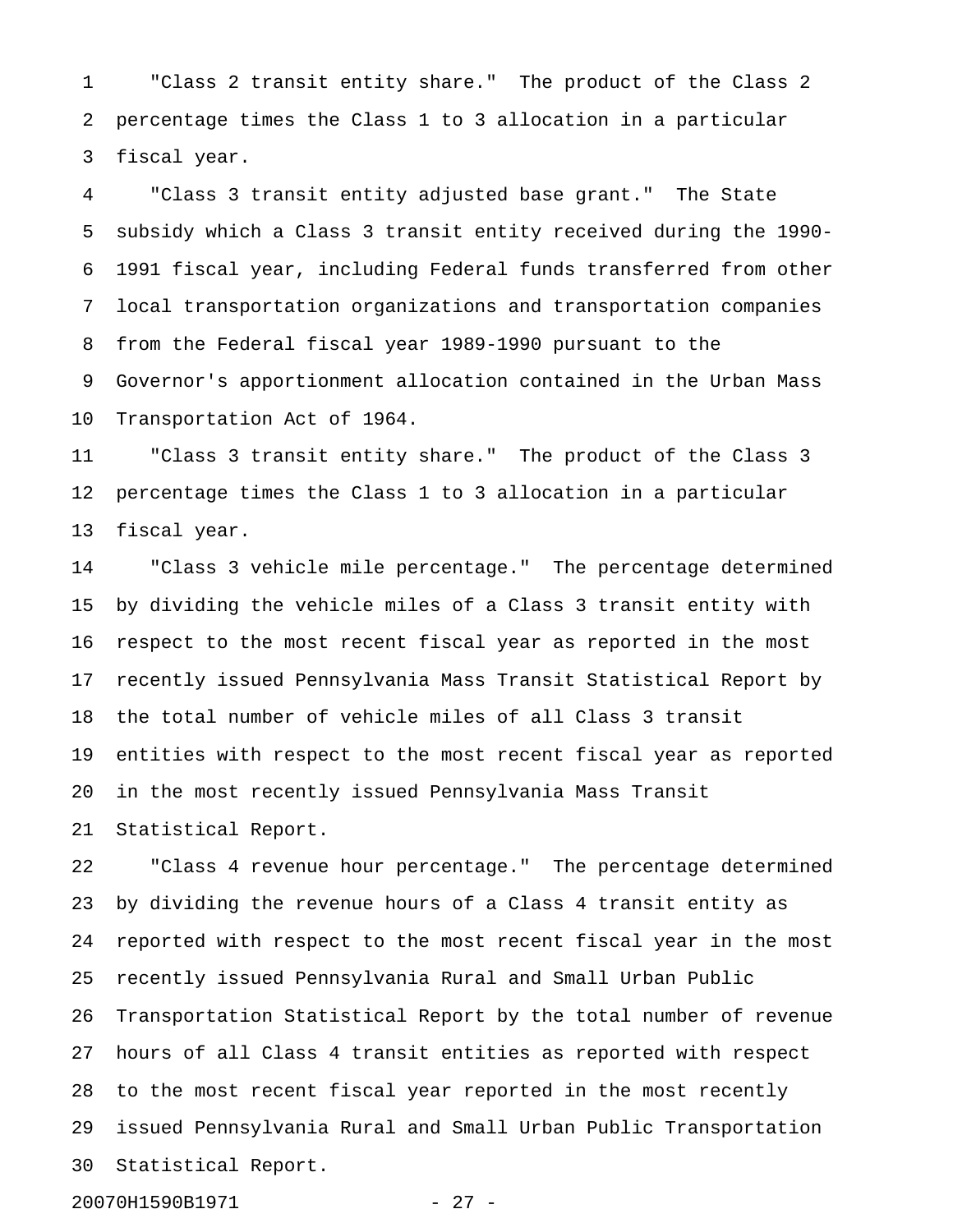1 "Class 4 revenue mile percentage." The percentage determined 2 by dividing the revenue miles of a Class 4 transit entity as 3 reported with respect to the most recent fiscal year in the most 4 recently issued Pennsylvania Rural and Small Urban Public 5 Transportation Statistical Report by the total revenue miles of 6 all Class 4 transit entities as reported with respect to the 7 most recent fiscal year reported in the most recently issued 8 Pennsylvania Rural and Small Urban Public Transportation 9 Statistical Report.

10 "Class 4 transit entity share." Two million three hundred 11 thirty-five thousand dollars for the 1991-1992 fiscal year and, 12 during the 1992-1993 fiscal year and each fiscal year 13 thereafter, shall mean the Class 4 transit entity share for the 14 prior fiscal year plus (or minus) the product of the Class 4 15 transit entity share for the prior fiscal year times the 16 percentage increase or decrease in the total operating 17 assistance made available to local transportation organizations 18 and transportation companies for that fiscal year as compared 19 with the most recently completed fiscal year.

20 "Operating ratio." The proportion of total operating revenue 21 (which shall include all passenger, charter and advertising 22 revenue, fare reimbursement received from the State Lottery Fund 23 and all other receipts associated with the delivery of transit 24 services, but shall exclude Federal grants provided to cover 25 operating losses and State grants made pursuant to subsection 26 (b)) divided by total operating expenses associated with day-to-27 day operation of the system (but excluding depreciation of 28 capital assets).

29 "Operating revenue." The total revenue earned by a local 30 transportation organization or transportation company through 20070H1590B1971 - 28 -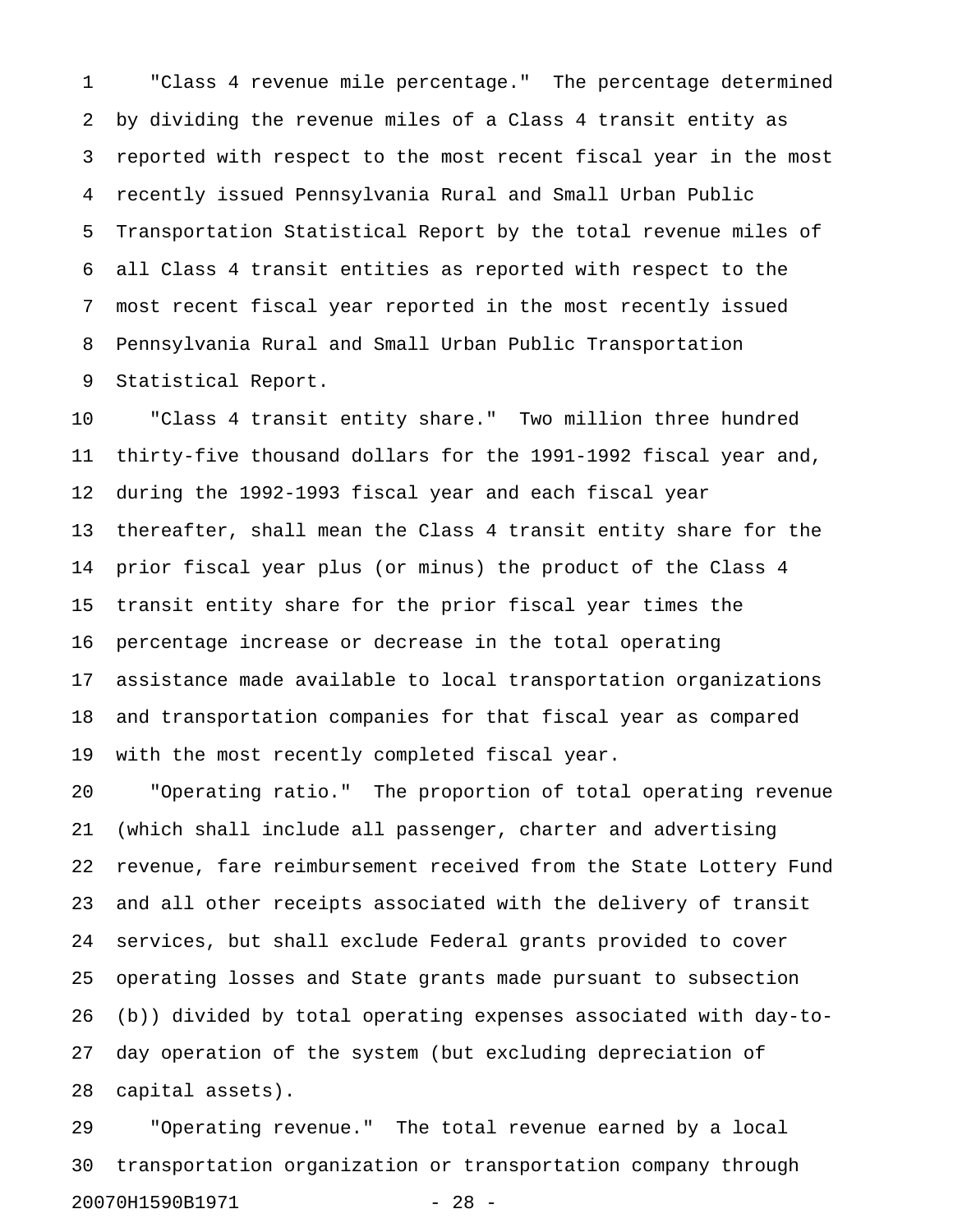1 its transit operations, including, but not limited to, passenger 2 revenue, senior citizen grant, charter revenue, school contract 3 revenue, advertising and other revenue listed with respect to 4 the most recent fiscal year reported in the most recently issued 5 Pennsylvania Mass Transit Statistical Report.

6 "Operating revenue percentage." The percentage determined by 7 dividing the operating revenues of a local transportation 8 organization or transportation company as reported in the most 9 recently issued Pennsylvania Mass Transit Statistical Report by 10 the total operating revenue of all local transportation 11 organizations or transportation companies as reported in the 12 most recently issued Pennsylvania Mass Transit Statistical 13 Report.

14 § 1304. Grant proposals.

15 (a) General rule.--Grants may be made hereunder with 16 reference to any appropriate project irrespective of when it was 17 first commenced or considered and regardless of whether costs 18 with respect thereto shall have been incurred prior to the time 19 the grant is applied for or made.

20 (b) Applications.--The governing bodies of municipalities, 21 counties or their instrumentalities, and agencies and 22 instrumentalities of the Commonwealth may, by formal resolution, 23 apply and transportation companies by application may apply to 24 the department for State grant funds provided by this chapter. 25 If the action is taken by a governing body, a certified copy of 26 the resolution and, in the case of transportation companies, an 27 application shall be forwarded to the department with a proposal 28 of the governing body or company, which shall set forth the use 29 to be made of State grant funds and the amount of funds required 30 or, in the case of grants under section 1303 (relating to annual 20070H1590B1971 - 29 -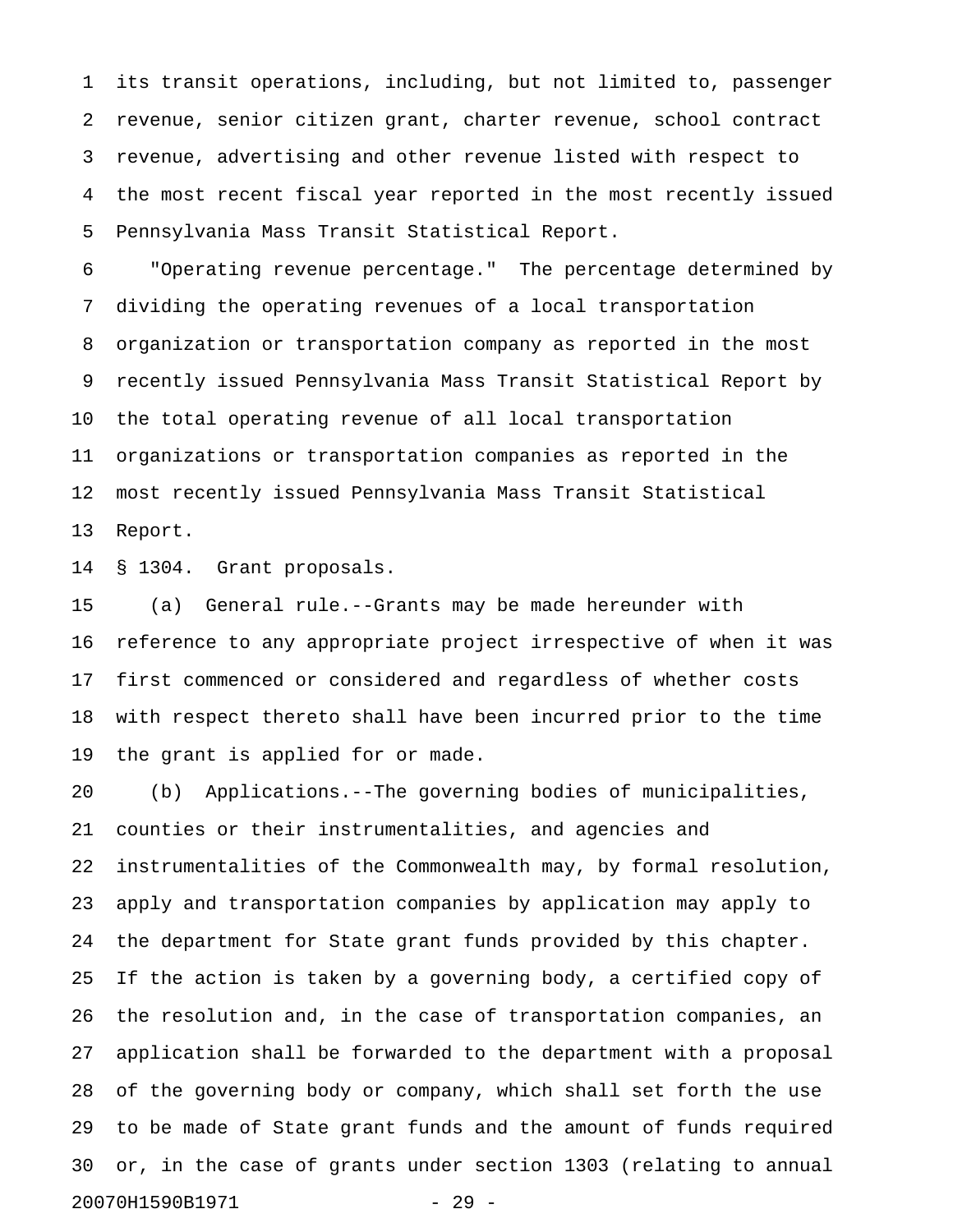1 appropriation and computation of subsidy), which shall set forth 2 a request that the grant provided for under section 1303 be 3 made.

4 (c) Preference for coordinated systems.--The department 5 shall give preference to any proposal which will assist in 6 carrying out a plan, meeting criteria established by the 7 department, for a unified or officially coordinated urban 8 transportation system as a part of the comprehensively planned 9 development of the urban area, which is necessary for the sound, 10 economic and desirable development of such area and which shall 11 encourage to the maximum extent feasible the participation of 12 private enterprise. This subsection shall not apply to grants 13 made pursuant to section 1303.

14 (d) Use of grants.--The use of the State grant funds shall 15 be for the purposes set forth in section 1302 (relating to 16 program authorizations) and, without limiting the generality of 17 the foregoing, may be used for local contributions required by 18 the Urban Mass Transportation Act of 1964 or other Federal law 19 concerning common carrier mass transportation.

20 (e) Grant agreement.--

21 (1) The department shall review the proposal and, if 22 satisfied that the proposal is in accordance with the 23 purposes of this chapter, shall enter into a grant agreement 24 subject to the condition that the grant be used in accordance 25 with the terms of the proposal. With respect to grants made 26 pursuant to section 1303, the department shall make such 27 grants subject to the condition that the grants be used for 28 the purposes set forth in section 1302 and, where applicable, 29 only after the certification required in section 1302(2)(iii) 30 and (3) shall have been made.

20070H1590B1971 - 30 -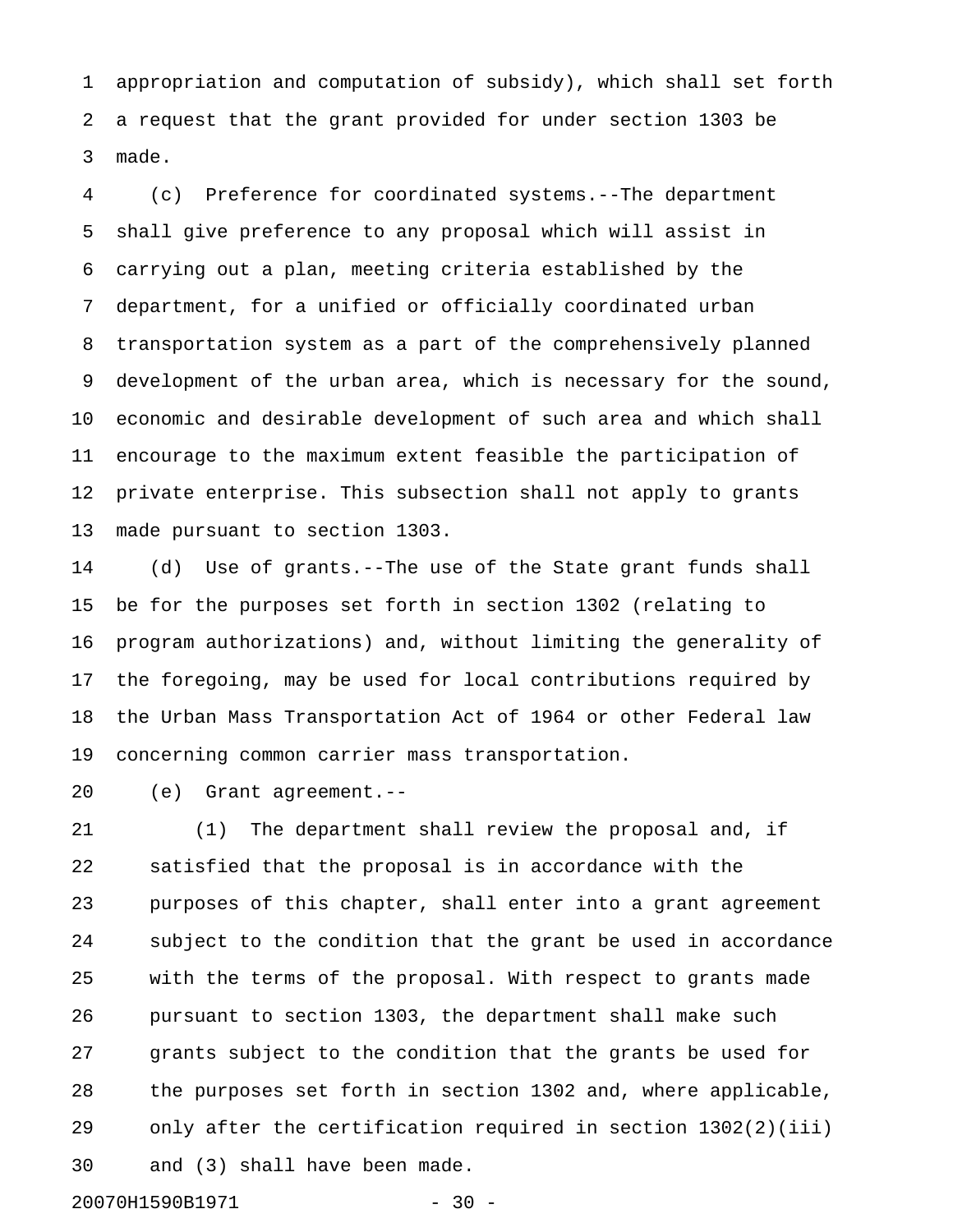1 (2) The time of payment of the grant and any conditions 2 concerning such payment shall be set forth in the grant 3 agreement.

4 § 1305. Rules and regulations.

5 In order to effectuate and enforce the provisions of this 6 chapter, the department is authorized to promulgate necessary 7 rules and regulations and prescribe conditions and procedures in 8 order to assure compliance in carrying out the purposes for 9 which grants may be made hereunder.

10 § 1306. Cooperation with other governments and private 11 interests.

12 (a) General rule.--The department is directed to administer 13 this program with such flexibility as to permit full cooperation 14 between Federal, State and local governments, agencies and 15 instrumentalities, as well as private interests, so as to result 16 in as effective and economical a program as possible.

17 (b) Agreements.--The department is hereby authorized to 18 enter into agreements providing for mutual cooperation between 19 or among it and any Federal agency, local transportation 20 organization or transportation company concerning any or all 21 projects, including joint applications for Federal grants. 22 § 1307. General authority of department.

23 It is the purpose and intent of this chapter to authorize the 24 department to do any and all other things necessary or desirable 25 to secure the financial aid or cooperation of any Federal agency 26 in any of the department's projects and to do and perform all 27 things which may be required by any statute of the United States 28 of America or by the lawful requirements of any Federal agency 29 authorized to administer any program of Federal aid to 30 transportation. The department is expressly permitted to enter 20070H1590B1971 - 31 -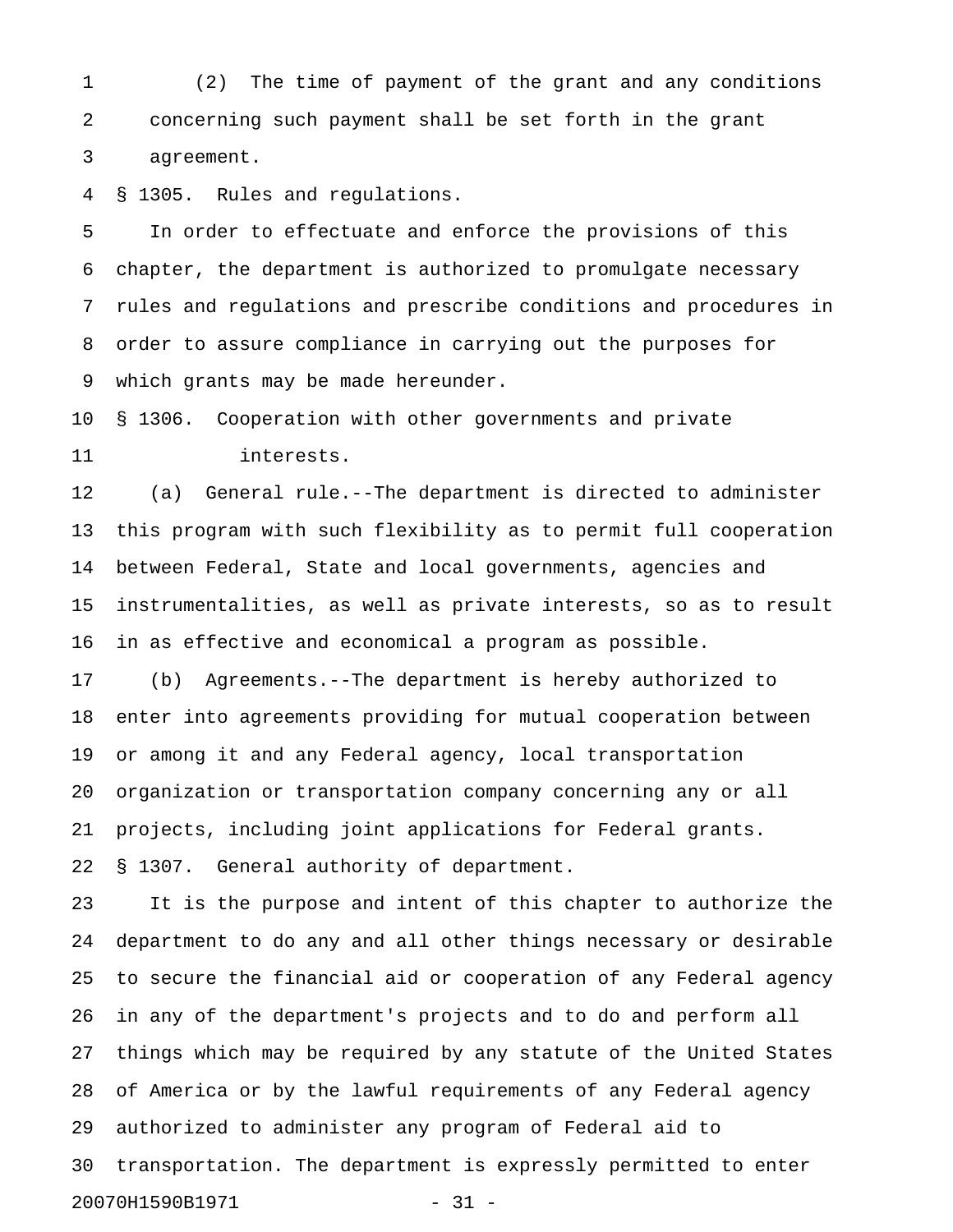1 into protective agreements with labor to the extent required 2 under 49 U.S.C. § 5333 (relating to labor standards) in order to 3 obtain Federal grant moneys for transportation assistance. Such 4 protective agreements shall be narrowly drawn and strictly 5 construed to provide no more than the minimum protections 6 required by the United States Department of Labor for such 7 agreements.

8 § 1308. Grants by counties or municipalities.

9 Any county or municipality in any metropolitan area which is 10 a member of a local transportation organization is authorized to 11 make annual grants from current revenues to local transportation 12 organizations to assist in defraying the costs of operations, 13 maintenance and debt service of local transportation 14 organization or of a particular mass transportation project of a 15 local transportation organization and to enter into long-term 16 agreements providing for the payment of the same. The obligation 17 of a municipality or county under any such agreement shall not 18 be considered to be a part of its indebtedness, nor shall such 19 obligation be deemed to impair the status of any indebtedness of 20 such municipality or county which would otherwise be considered 21 as self-sustaining.

22 § 1309. Limitation on decisions, findings and regulations of 23 department.

24 All decisions, findings and regulations made by the 25 department pursuant to this chapter shall be for the purposes of 26 this chapter only and shall not constitute evidence before any 27 regulatory body of this Commonwealth or any other jurisdiction. 28 § 1310. Distribution of funding.

29 (a) General rule.--All moneys made available and required to 30 be used for capital projects, asset maintenance and other 20070H1590B1971 - 32 -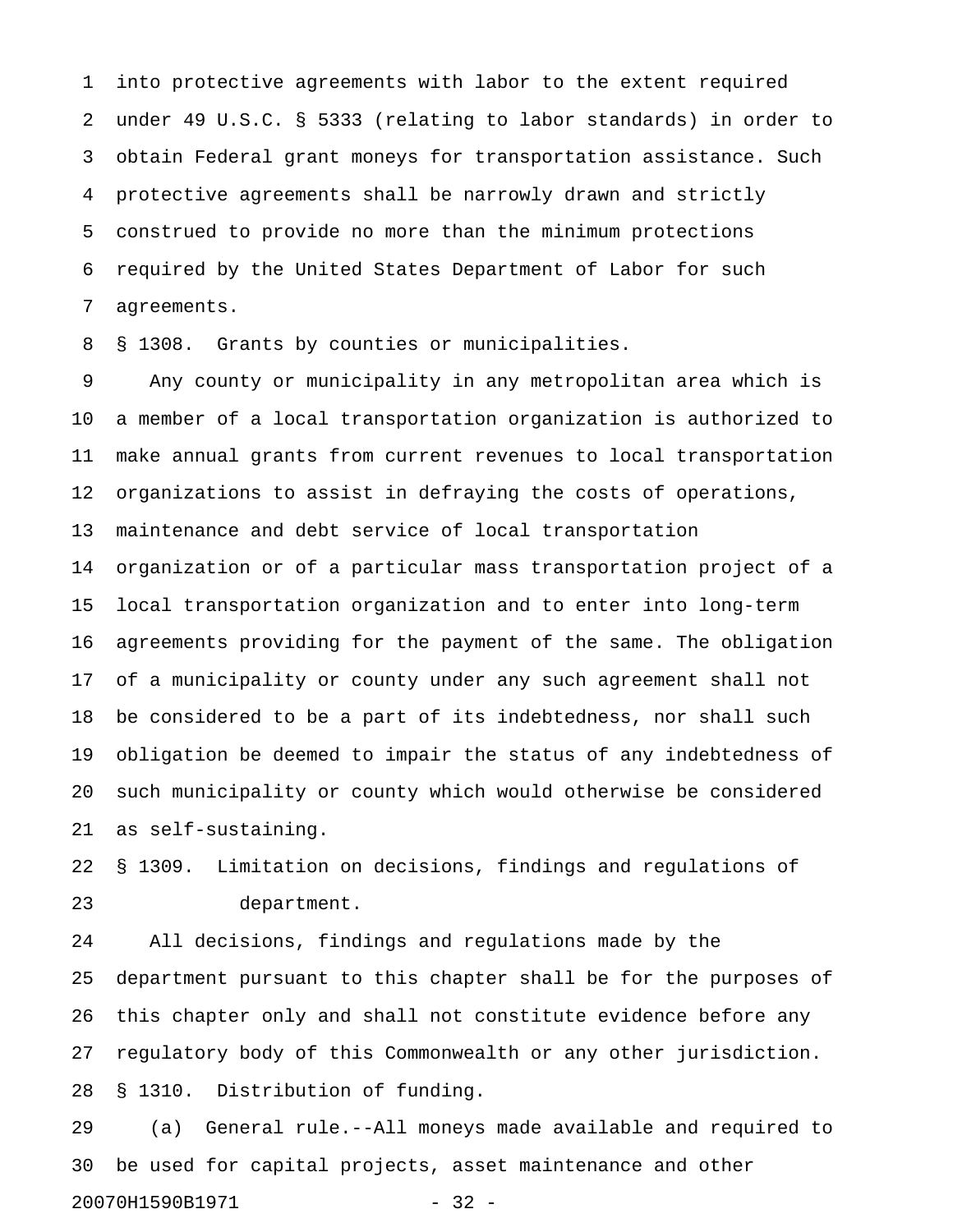1 programs specified in this section shall be distributed in 2 accordance with the formula specified in this section and used 3 strictly in accordance with section 1311 (relating to use of 4 funds distributed).

5 (b) Distribution procedure.--During each fiscal year, 6 capital project, asset maintenance and other program funds shall 7 be distributed as follows:

8 (1) On or before the fifth day of each month, the 9 Treasury Department shall certify to the department the total 10 amount then available for distribution, and the department 11 shall make distribution of payments required under this 12 subsection on or before the 20th day of each month.

13 (2) Beginning in the 1991-1992 fiscal year, each month, 14 the Treasury Department shall pay one-twelfth of the 15 Department of Transportation project management oversight 16 share for that fiscal year into the General Fund. The moneys 17 so transferred are hereby appropriated to the Department of 18 Transportation for use by that department for expenses 19 related to project management and oversight of capital and 20 asset maintenance projects funded pursuant to this section.

21 (3) Each month, the Treasury Department shall pay one-22 twelfth of the community transportation program section 1310 23 share for that fiscal year into the General Fund. The funds 24 so transferred are hereby appropriated to the Department of 25 Transportation to make grants to counties, pursuant to 26 section 1312 (relating to community transportation programs), 27 for the purpose of funding capital projects of community 28 transportation programs.

29 (4) Each month, the Treasury Department shall pay the 30 planning, development, research, rural expansion and 20070H1590B1971 - 33 -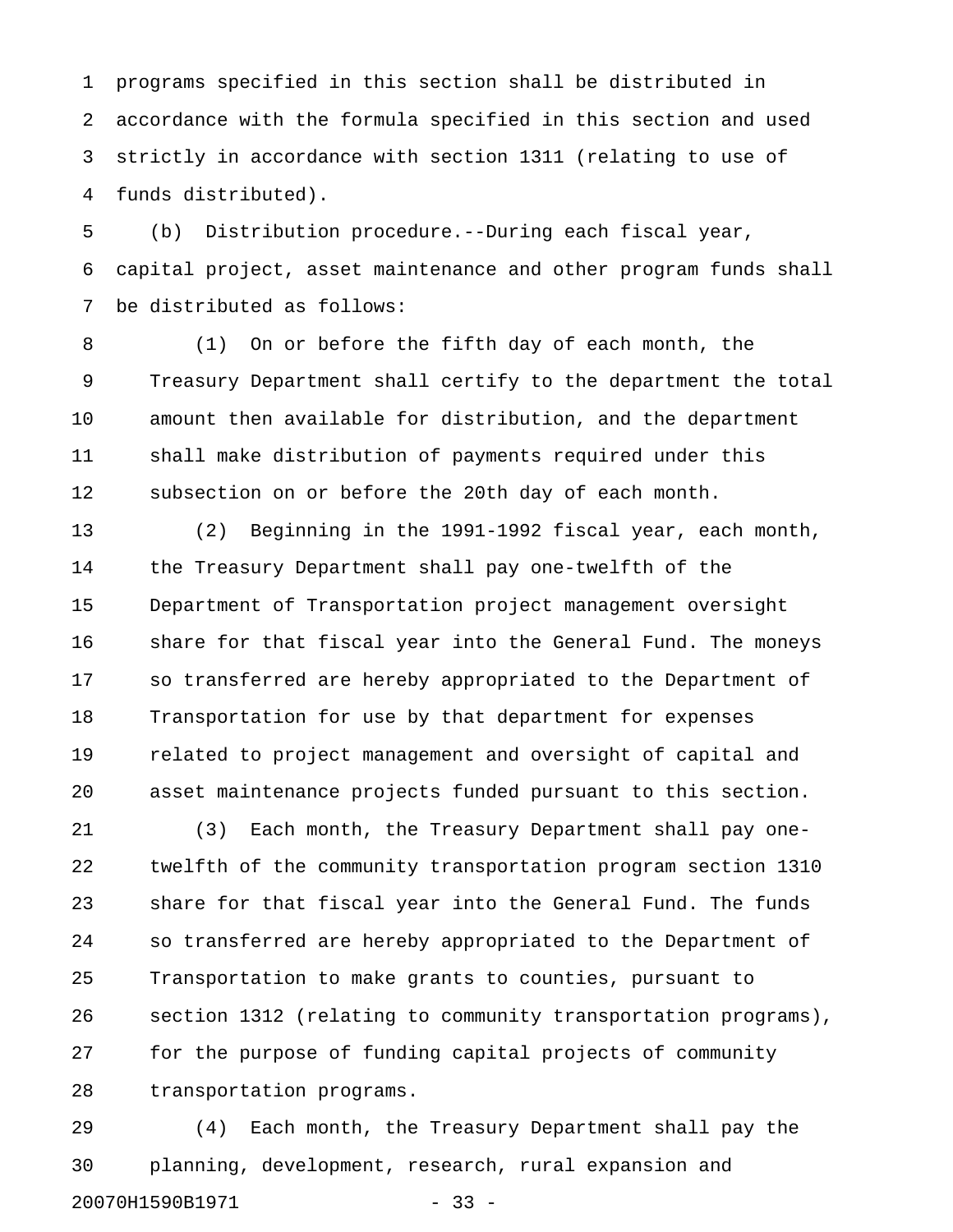1 department-initiated programs section 1310 share for that 2 month into the General Fund. The funds so transferred are 3 hereby appropriated to the Department of Transportation to 4 incur costs directly or to make grants to local 5 transportation organizations or transportation companies, or 6 entities which seek to become local transportation 7 organizations or transportation companies, pursuant to 8 section 1312, for the purpose of funding planning, 9 development, research, rural expansion and department-10 initiated programs.

11 (5) Each month, the department shall distribute one-12 twelfth of the Class 4 transit entity section 1310 share to 13 Class 4 transit entities in the manner provided in this 14 paragraph. Each Class 4 transit entity shall receive a 15 portion of each monthly distribution of the Class 4 transit 16 entity section 1310 share as follows:

17 (i) Fifty percent of the monthly distribution of the 18 Class 4 transit entity section 1310 share shall be 19 distributed to Class 4 transit entities based upon each 20 transit entity's Class 4 operating assistance grant 21 section 1310 percentage. The actual amount received by 22 each Class 4 transit entity under this subparagraph shall 23 be determined by multiplying a particular Class 4 transit 24 entity's Class 4 operating assistance grant section 1310 25 percentage times the total amount available for 26 distribution under this subparagraph.

27 (ii) Twenty-five percent of the monthly distribution 28 of the Class 4 transit entity section 1310 share shall be 29 distributed to Class 4 transit entities based upon each 30 transit entity's Class 4 revenue mile section 1310

20070H1590B1971 - 34 -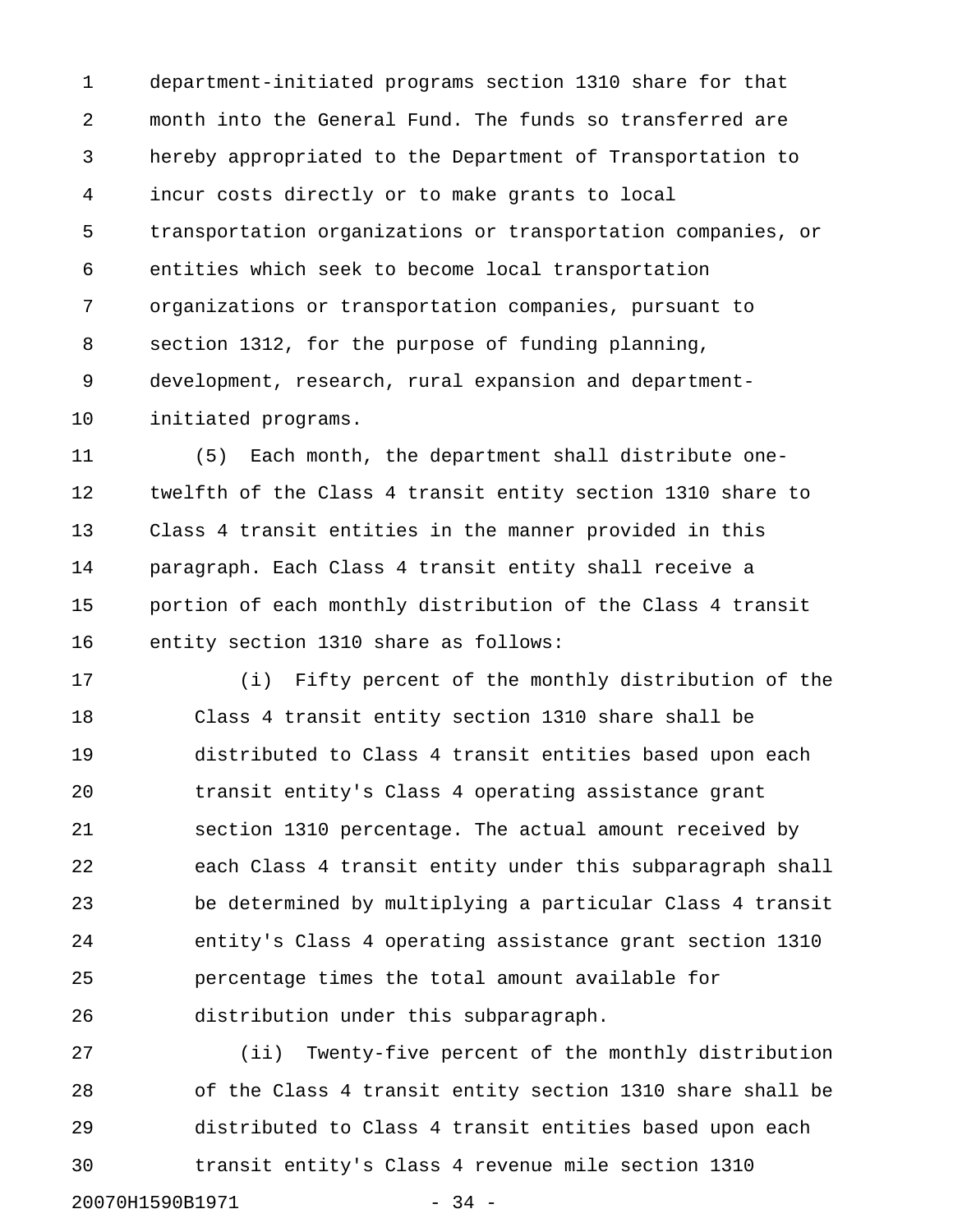1 percentage. The actual amount received by each Class 4 2 transit entity under this subparagraph shall be 3 determined by multiplying a particular Class 4 transit 4 entity's Class 4 revenue mile section 1310 percentage 5 times the total amount available for distribution under 6 this subparagraph.

7 (iii) Twenty-five percent of the monthly 8 distribution of the Class 4 transit entity section 1310 9 share shall be distributed to Class 4 transit entities 10 based upon each transit entity's Class 4 revenue hour 11 section 1310 percentage. The actual amount received by 12 each Class 4 transit entity under this subparagraph shall 13 be determined by multiplying a particular Class 4 transit 14 entity's Class 4 transit entity revenue hour section 1310 15 percentage times the total amount available for 16 distribution under this subparagraph.

17 (6) Each month, after providing for payment of the 18 portion of the Department of Transportation project 19 management oversight share, the community transportation 20 program section 1310 share, the planning, development, 21 research, rural expansion and department-initiated programs 22 section 1310 shares and the Class 4 transit entity section 23 1310 share to be distributed that month, the department shall 24 distribute all remaining capital project, asset maintenance 25 and other program funds as follows:

26 (i) Each Class 1 transit entity shall receive a 27 prorata share of the Class 1 transit entity section 1310 28 share. If there is only one Class 1 transit entity, it 29 shall receive the entire Class 1 transit entity section 30 1310 share.

20070H1590B1971 - 35 -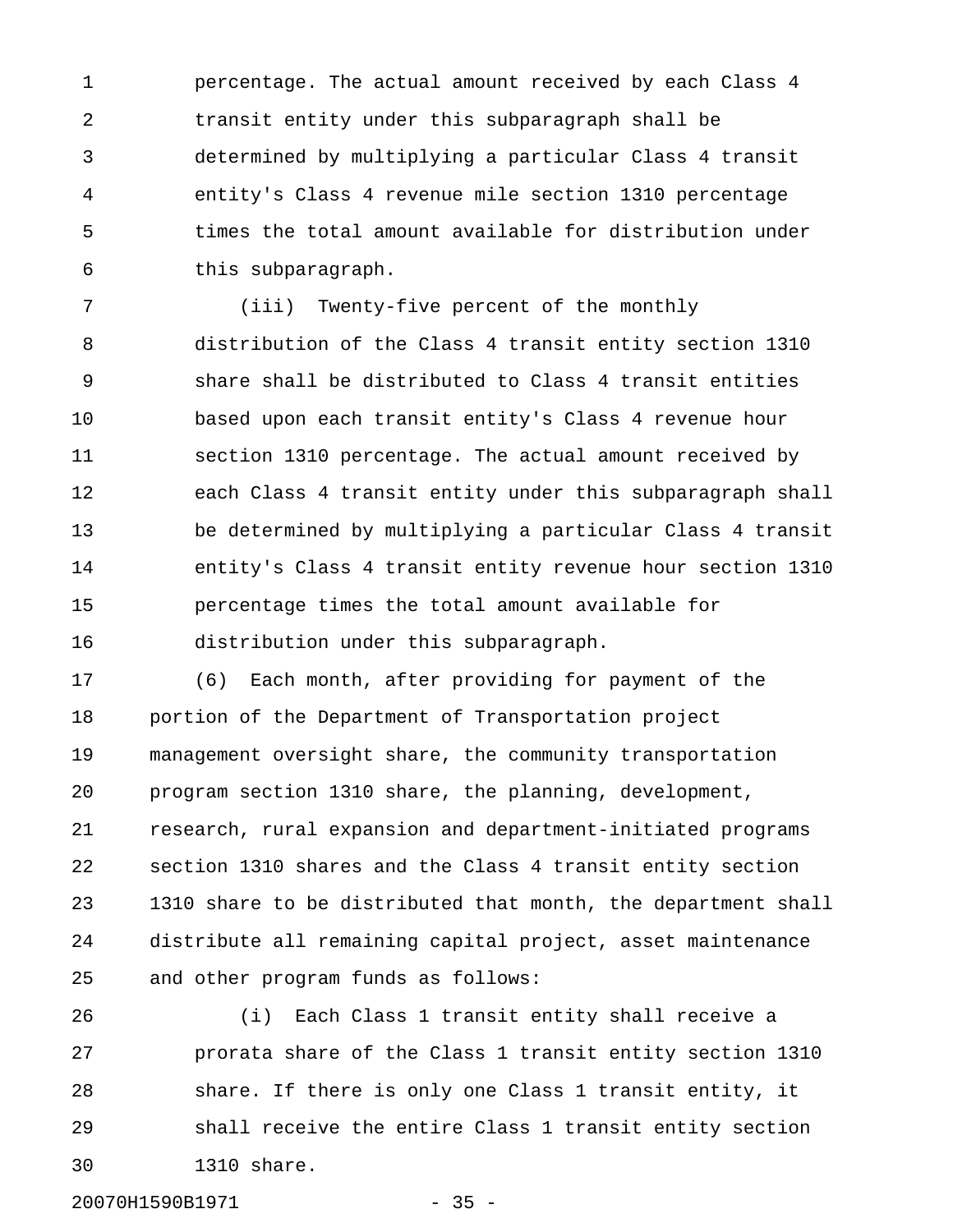1 (ii) Each Class 2 transit entity shall receive a 2 prorata share of the Class 2 transit entity section 1310 3 share. If there is only one Class 2 transit entity, it 4 shall receive the entire Class 2 transit entity section 5 1310 share.

6 (iii) Each Class 3 transit entity shall receive a 7 portion of the Class 3 transit entity section 1310 share 8 as follows:

9 (A) Sixteen and sixty-seven hundredths percent 10 of the Class 3 transit entity section 1310 share 11 shall be distributed to Class 3 transit entities 12 based upon each transit entity's Class 3 vehicle mile 13 section 1310 percentage. The actual amount received 14 by each Class 3 transit entity under this clause 15 shall be determined by multiplying a particular Class 16 3 transit entity's Class 3 vehicle mile section 1310 17 percentage times the total amount available for 18 distribution under this clause.

19 (B) Sixteen and sixty-seven hundredths percent 20 of the Class 3 transit entity section 1310 share 21 shall be distributed to Class 3 transit entities 22 based upon each transit entity's Class 3 vehicle hour 23 section 1310 percentage. The actual amount received 24 by each Class 3 transit entity under this clause 25 shall be determined by multiplying a particular Class 26 3 transit entity's Class 3 vehicle hour section 1310 27 percentage times the total amount available for 28 distribution under this clause.

29 (C) Sixteen and sixty-six hundredths percent of 30 the Class 3 transit entity section 1310 share shall 20070H1590B1971 - 36 -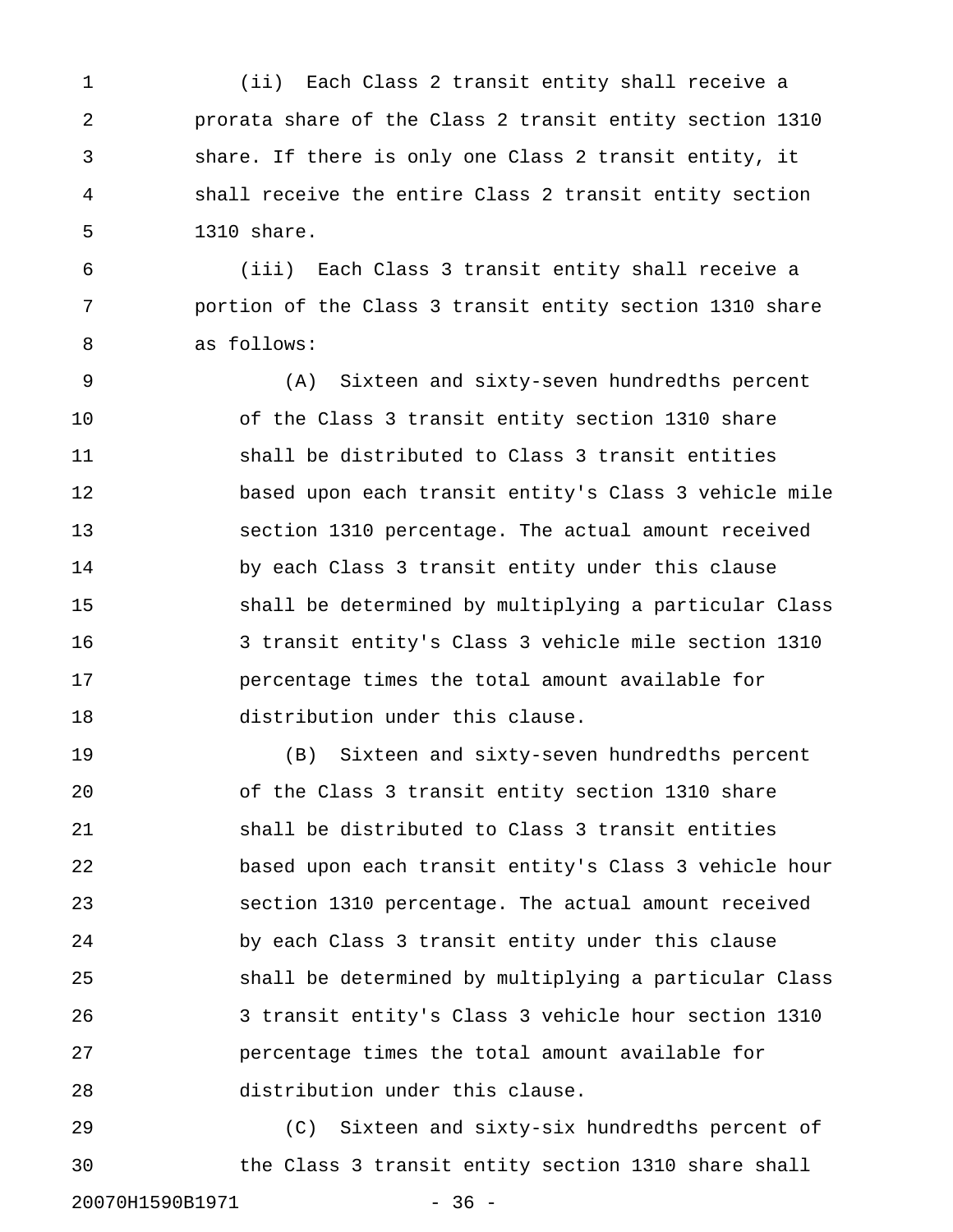1 be distributed to Class 3 transit entities based upon 2 each transit entity's Class 3 total passenger section 3 1310 percentage. The actual amount received by each 4 Class 3 transit entity under this clause shall be 5 determined by multiplying a particular Class 3 6 transit entity's Class 3 total passenger section 1310 7 percentage times the total amount available for 8 distribution under this clause.

9 (D) Twenty-five percent of the Class 3 transit 10 entity section 1310 share shall be distributed to 11 Class 3 transit entities based upon each transit 12 entity's Class 3 Federal operating cap percentage. 13 The actual amount received by each Class 3 transit 14 entity under this clause shall be determined by 15 multiplying a particular Class 3 transit entity's 16 Class 3 Federal operating cap percentage times the 17 total amount available for distribution under this 18 clause.

19 (E) Twenty-five percent of the Class 3 transit 20 entity section 1310 share shall be distributed to 21 Class 3 transit entities based upon each transit 22 entity's Class 3 State operating grant percentage. 23 The actual amount received by each Class 3 transit 24 entity under this clause shall be determined by 25 multiplying a particular Class 3 transit entity's 26 Class 3 State operating grant percentage times the 27 total amount available for distribution under this 28 clause.

29 (c) Change of classification.--If, during any fiscal year, 30 either the number of vehicles operated by a local transportation 20070H1590B1971 - 37 -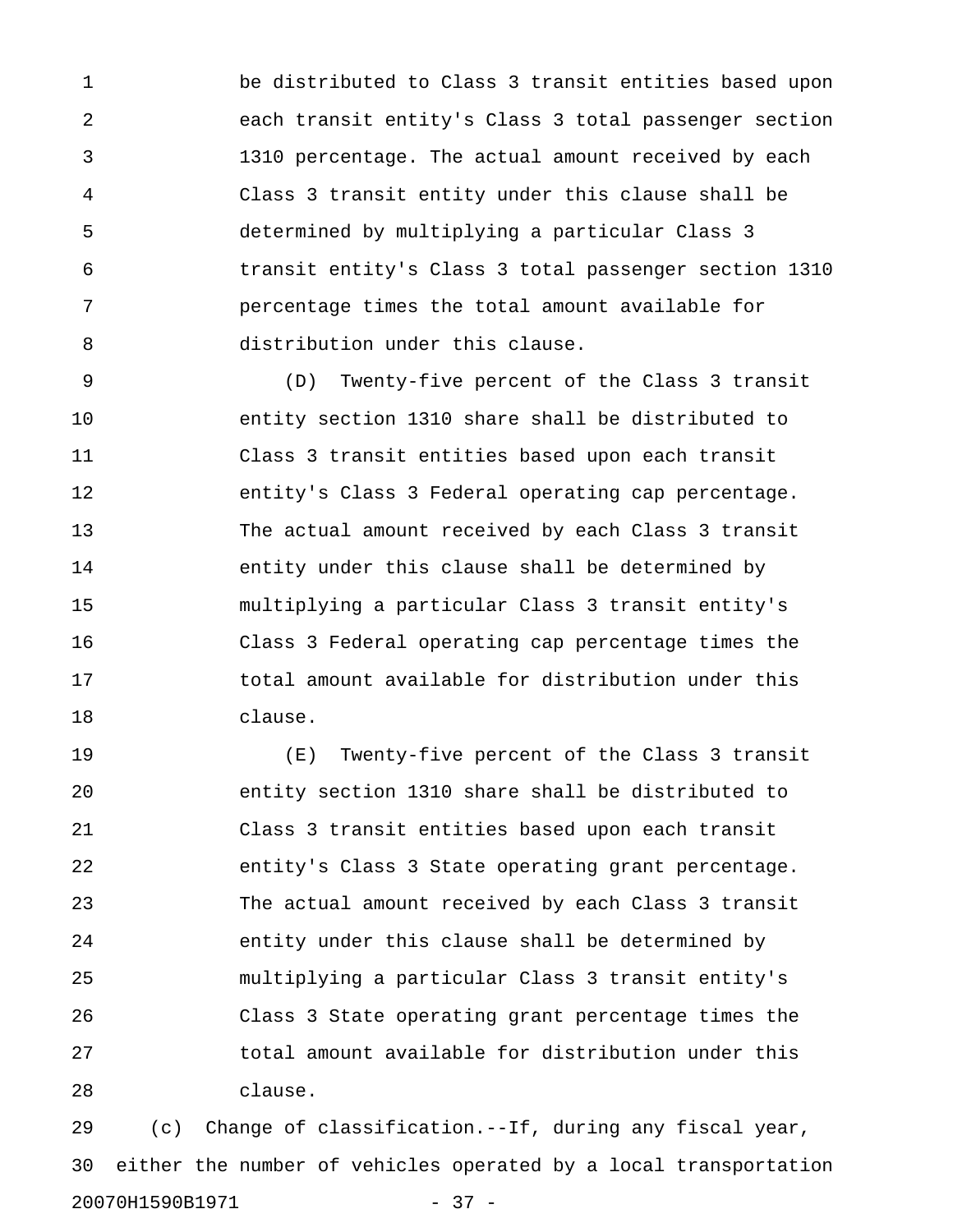1 organization or transportation company or the area served by 2 such a local transportation organization or transportation 3 company changes so that the local transportation organization or 4 transportation company meets the criteria for a different 5 transit entity class, as such criteria are set forth in section 6 1301 (relating to definitions), on or before July 15 of the 7 fiscal year which follows such a change and in each fiscal year 8 thereafter, the department shall reflect any change in the 9 transit entity class of such a local transportation organization 10 or transportation company in the Department of Transportation 11 certification for that and subsequent fiscal years. In its 12 calculation of the transit entity section 1310 shares for each 13 transit entity class required by subsection (g)(1) and the 14 transit entity section 1310.1 shares for each transit entity 15 class required by subsection  $(g)(1)$  for the fiscal year 16 following the change in a local transportation organization or 17 transportation company's transit entity class and thereafter, 18 the department shall include the amount of the transit entity 19 sections 1310 and 1310.1 shares allocated to such a local 20 transportation organization or transportation company for the 21 fiscal year prior to the change in the transit entity class, in 22 the transit entity sections 1310 and 1310.1 shares for the new 23 transit entity class of such a local transportation organization 24 or transportation company, and shall delete an equal amount from 25 the transit entity sections 1310 and 1310.1 shares for the 26 transit entity class for which such a local transportation 27 organization or transportation company no longer meets the 28 criteria in the new fiscal year. No local transportation 29 organization or transportation company which has changed from 30 one transit entity class to another due to either an increase in 20070H1590B1971 - 38 -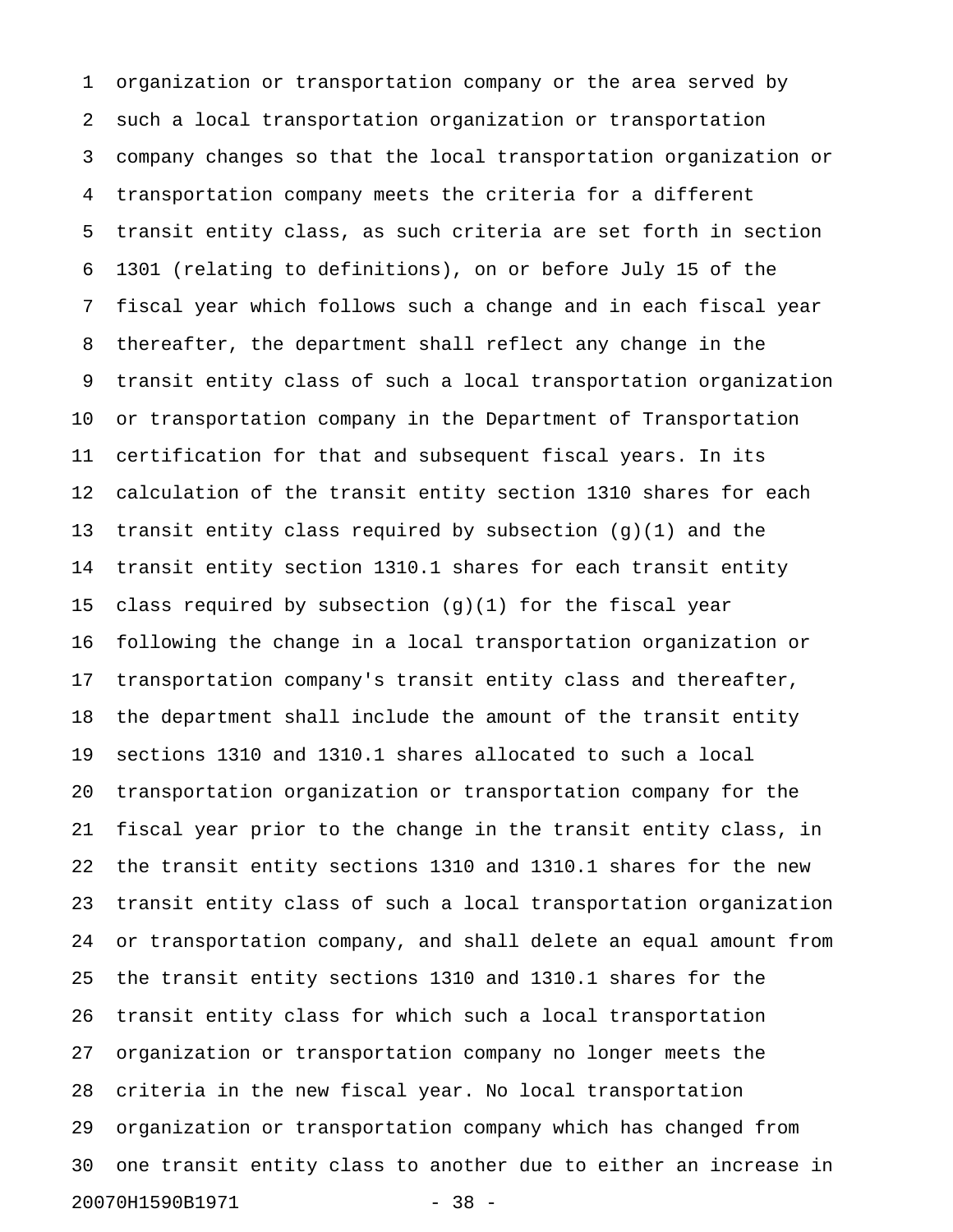1 the number of vehicles operated or the United States Census 2 Bureau's declaring its service area an urbanized area shall 3 receive less than the amount transferred on its account by the 4 department pursuant to this section.

5 (d) Oversight.--The department shall initiate and maintain a 6 program of review and oversight for any projects receiving funds 7 distributed pursuant to this section and section 1310.1 8 (relating to supplemental public transportation assistance 9 funding). The department is authorized to perform independent 10 financial audits of the financial statements of each local 11 transportation organization, transportation company or community 12 transportation program receiving moneys pursuant to this 13 section. These audits shall be conducted in accordance with 14 generally accepted auditing standards. Any financial statements 15 subject to the audit or reports resulting from the audit shall 16 be prepared and presented in accordance with generally accepted 17 accounting principles, consistently applied with previous 18 statements rendered for or on behalf of such organization or 19 company. The department may coordinate such audits in 20 conjunction with audits undertaken by the Auditor General.

21 (e) Fiscal year and capital budget.--

22 (1) The governing body of each local transportation 23 organization or transportation company shall establish a 24 fiscal year for capital programs. No later than the last day 25 of each fiscal year for capital programs, each local 26 transportation organization or transportation company 27 receiving moneys pursuant to this section shall adopt a 28 capital budget and an asset maintenance spending plan for 29 submission to the department.

30 (2) The capital budget shall include the following: 20070H1590B1971 - 39 -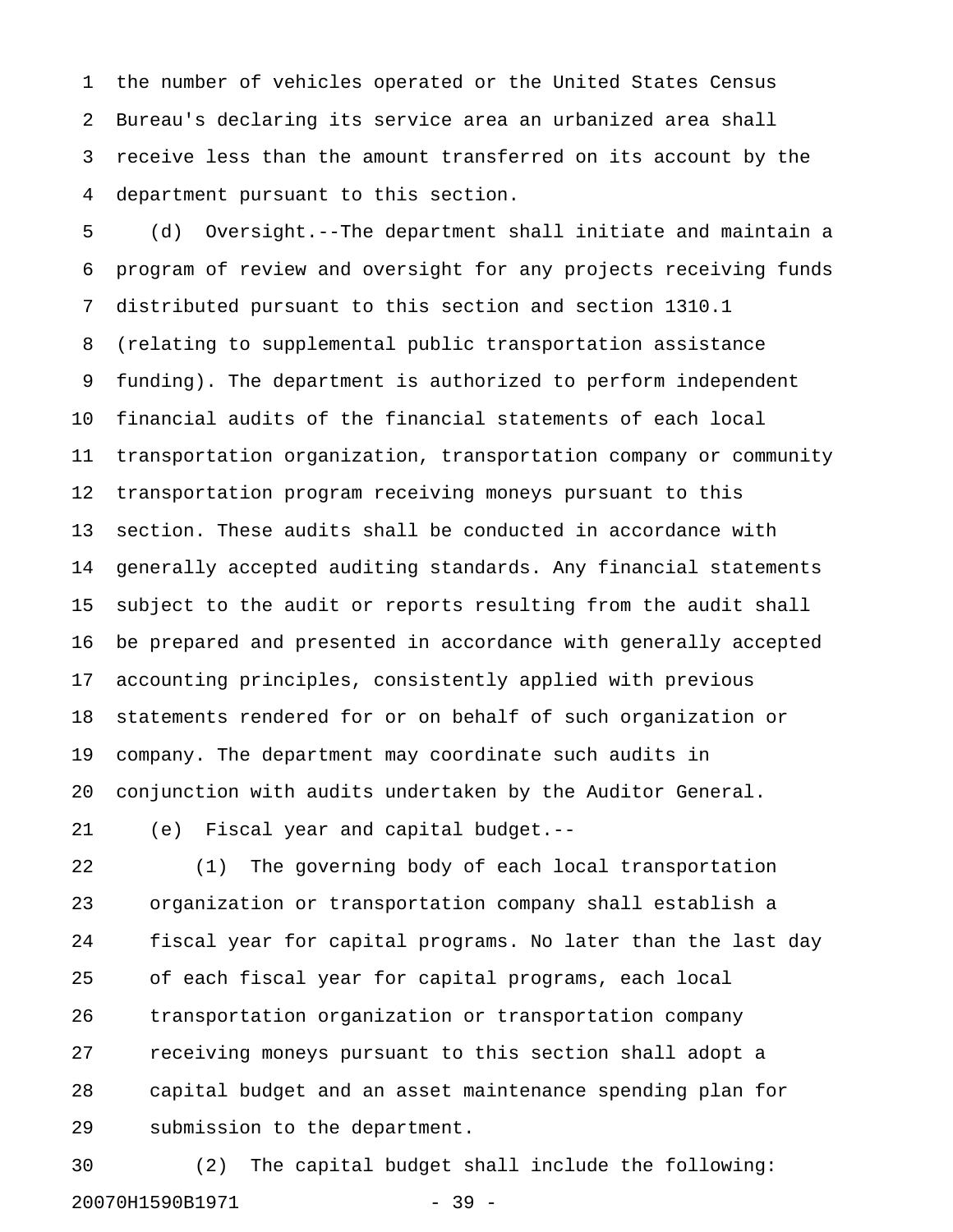1 (i) A description of any such project. 2 (ii) The projected cost of any project to be 3 undertaken, including supporting cash flow. 4 (iii) The duration of any such project, including 5 the projected starting date, completion date and 6 projected useful life of the project. 7 (iv) The proposed funding sources for any project. 8 (v) A description of projects completed in the prior 9 fiscal year and their impact on operations. 10 (vi) A description of progress to date on projects 11 initiated in the prior fiscal year but not yet completed. 12 (vii) An explanation of any significant project 13 delays. 14 (viii) The use of funds under this section in the 15 prior fiscal year, including projects for which they were 16 used. 17 (ix) A multiyear plan for future use of funds 18 received under this section for a period of not less than 19 five years. 20 (x) Any other matter desired by the governing body 21 of such local transportation organization or 22 transportation company. 23 (3) The asset maintenance spending plan shall include: 24 (i) The amount of moneys expended for asset 25 maintenance costs. 26 (ii) The purposes for which such funds were 27 expended. 28 (iii) Those asset maintenance costs which are 29 projected to be funded during the subsequent twelve 30 months by the local transportation organization or

20070H1590B1971 - 40 -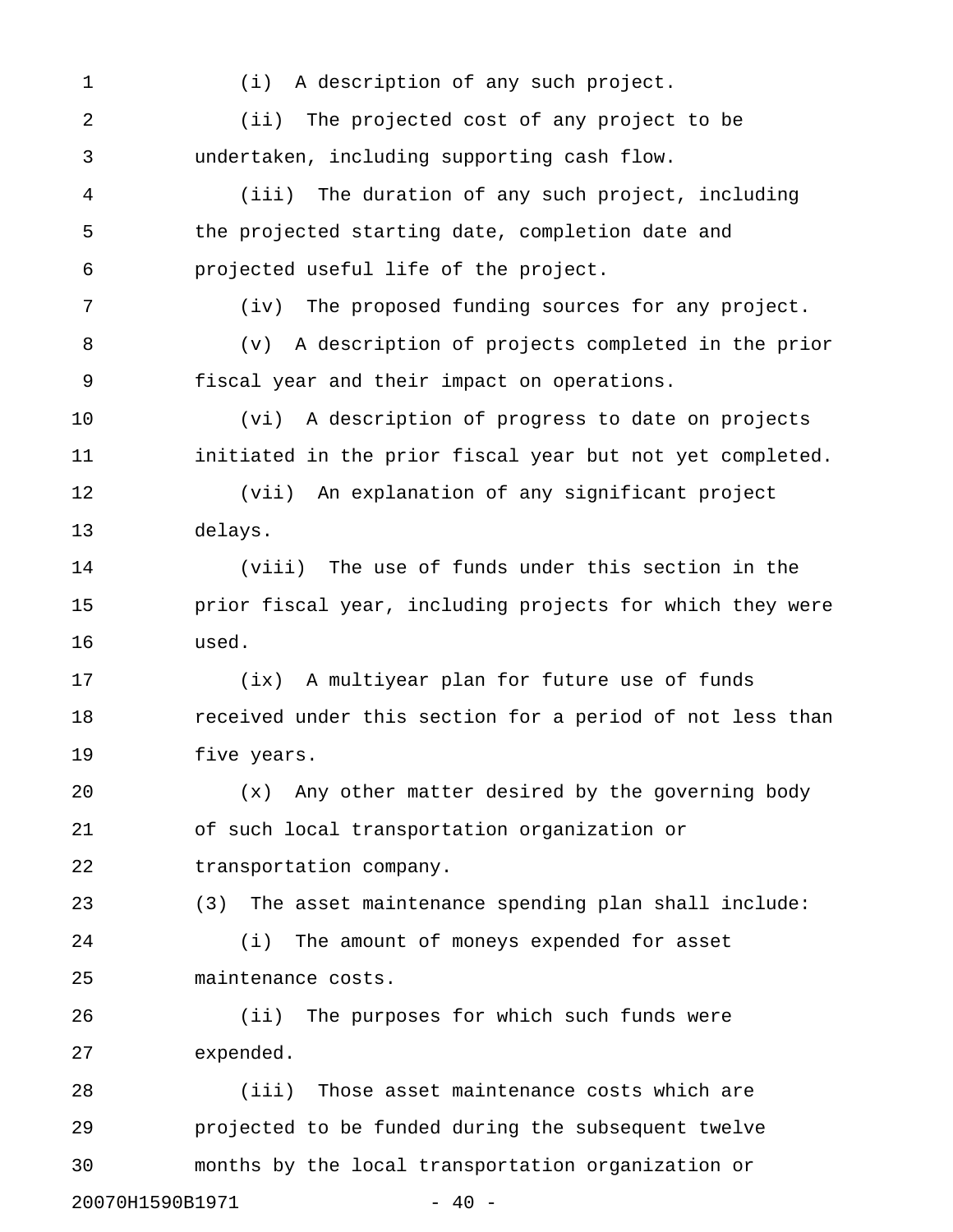1 transportation company.

2 (iv) A multiyear plan for future use of funds 3 received under this section for a period of not less than 4 five years.

5 (4) The capital budget and the asset maintenance 6 spending plan shall be established by formal action of the 7 governing body of such local transportation organization or 8 transportation company following an opportunity for comment 9 by the public and the department. Upon submission, the 10 department will review and may make recommendations to the 11 local transportation organization or transportation company 12 concerning the capital budget and asset maintenance spending 13 plan.

14 (5) The capital budget and the asset maintenance 15 spending plan may be amended by formal action of the 16 governing body of such local transportation organization or 17 transportation company from time to time. Any amendments to 18 the capital budget and the asset maintenance spending plan 19 shall be transmitted to the department for its review, and 20 the department may make recommendations to the local 21 transportation organization or transportation company 22 concerning any amendments to the capital budget and the asset 23 maintenance spending plan.

24 (f) Definitions.--As used in this section, the following 25 words and phrases shall have the meanings given to them in this 26 subsection:

27 "Capital project, asset maintenance and other program funds." 28 Moneys made available to finance capital projects and asset 29 maintenance costs of local transportation organizations, 30 transportation companies or community transportation programs or 20070H1590B1971 - 41 -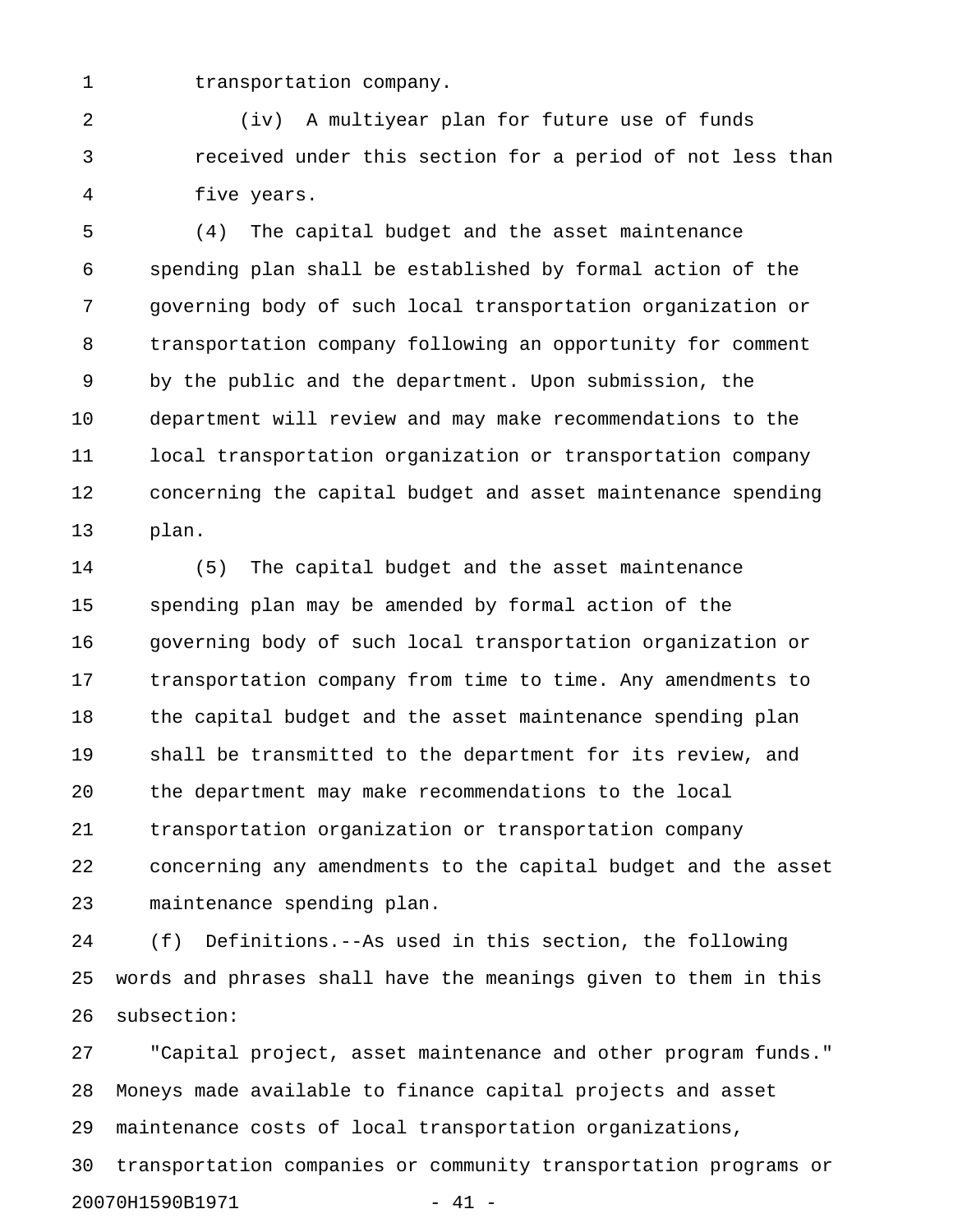1 to fund other programs specified in this section from:

2 (1) any fund of the Commonwealth where the legislation 3 creating such fund references this part and states that some 4 or all of the moneys in such fund are to be used to finance 5 capital projects and asset maintenance costs of local 6 transportation organizations, transportation companies or 7 community transportation programs and to fund certain other 8 programs; or

9 (2) any other source, where such moneys are made 10 available specifically to finance capital projects and asset 11 maintenance costs of local transportation organizations, 12 transportation companies or community transportation programs 13 in accordance with this section.

14 "Class 1 section 1310 percentage." Seventy and three-tenths 15 percent.

16 "Class 2 section 1310 percentage." Twenty-five and four-17 tenths percent.

18 "Class 3 section 1310 percentage." Four and three-tenths 19 percent.

20 "Class 1 to 3 section 1310 allocation." The total amount of 21 capital project, asset maintenance and other program funds 22 available for distribution by the Treasury Department during a 23 particular month, less:

24 (1) the amount of the Department of Transportation 25 project management oversight share to be paid each month 26 under subsection (b)(2);

27 (2) the amount of the community transportation program 28 section 1310 share to be paid each month under subsection 29 (b)(3);

30 (3) the amount of the planning, development, research, 20070H1590B1971 - 42 -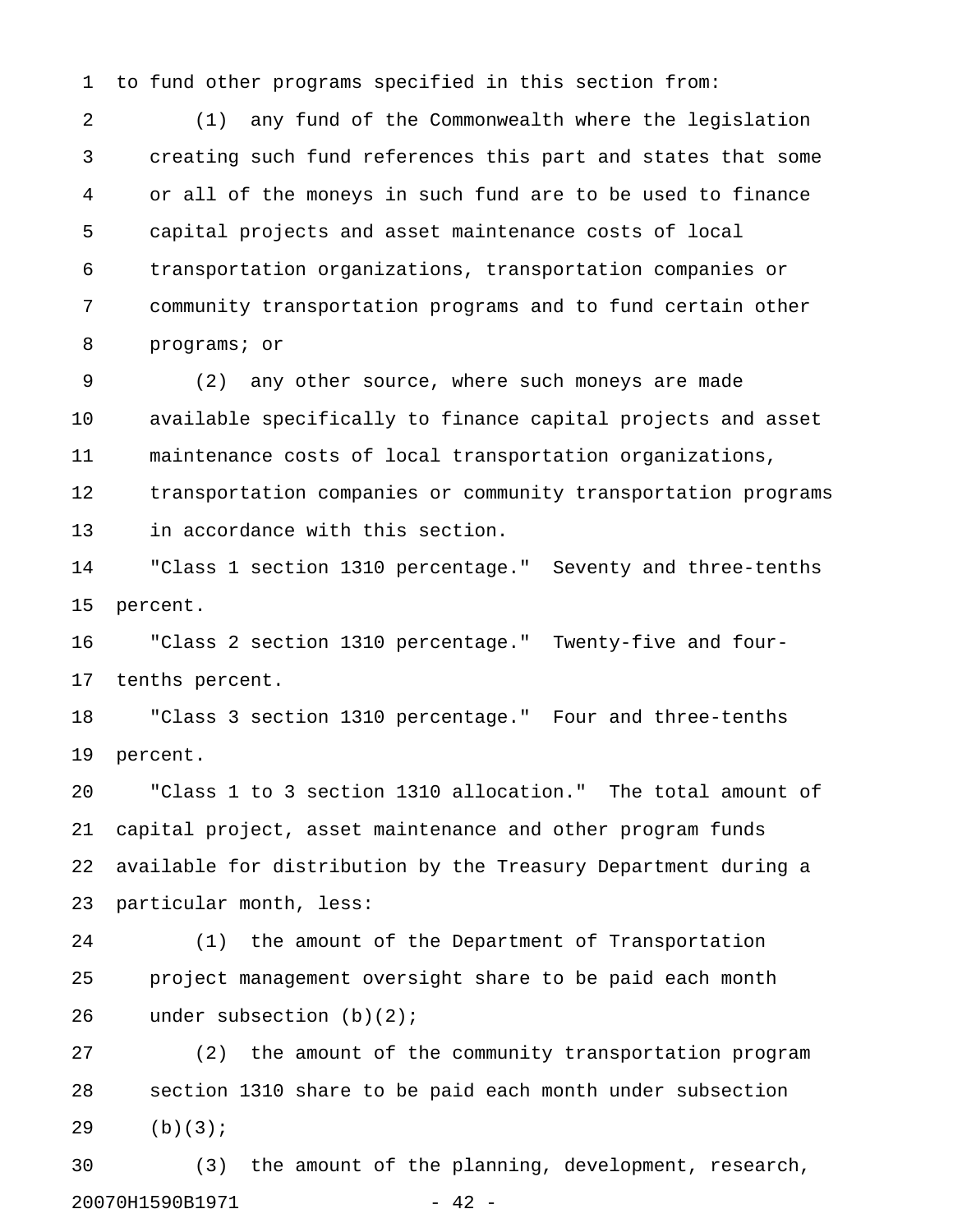1 rural expansion and department-initiated programs section 2 1310 share; and

3 (4) the amount of the Class 4 transit entity section 4 1310 share to be paid each month under subsection (b)(5). 5 "Class 1 transit entity section 1310 share." The product of 6 the Class 1 section 1310 percentage times the Class 1 to 3 7 section 1310 allocation.

8 "Class 2 transit entity section 1310 share." The product of 9 the Class 2 section 1310 percentage times the monthly Class 1 to 10 3 allocation.

11 "Class 3 transit entity section 1310 share." The product of 12 the Class 3 section 1310 percentage times the monthly Class 1 to 13 3 allocation.

14 "Class 4 transit entity section 1310 share." Four million 15 dollars during the 1991-1992 fiscal year and \$4,160,000 during 16 the 1992-1993 fiscal year. During the 1993-1994 through 1996- 17 1997 fiscal years, the term shall mean the Class 4 transit 18 entity section 1310 share for the prior fiscal year plus (or 19 minus) the product of the Class 4 transit entity section 1310 20 share for the prior fiscal year times the percentage increase or 21 decrease in the total funds available for distribution pursuant 22 to this section received by the Treasury Department in the most 23 recently completed fiscal year as compared with the prior fiscal 24 year. For the 1997-1998 fiscal year and each fiscal year 25 thereafter, the term shall mean 2.8% of the total amount of 26 capital project, asset maintenance and other program funds 27 projected by the department to be available under this section 28 for distribution during the subject fiscal year.

29 "Class 3 Federal operating cap percentage." The percentage 30 determined by dividing the Federal operating ceiling for a Class 20070H1590B1971 - 43 -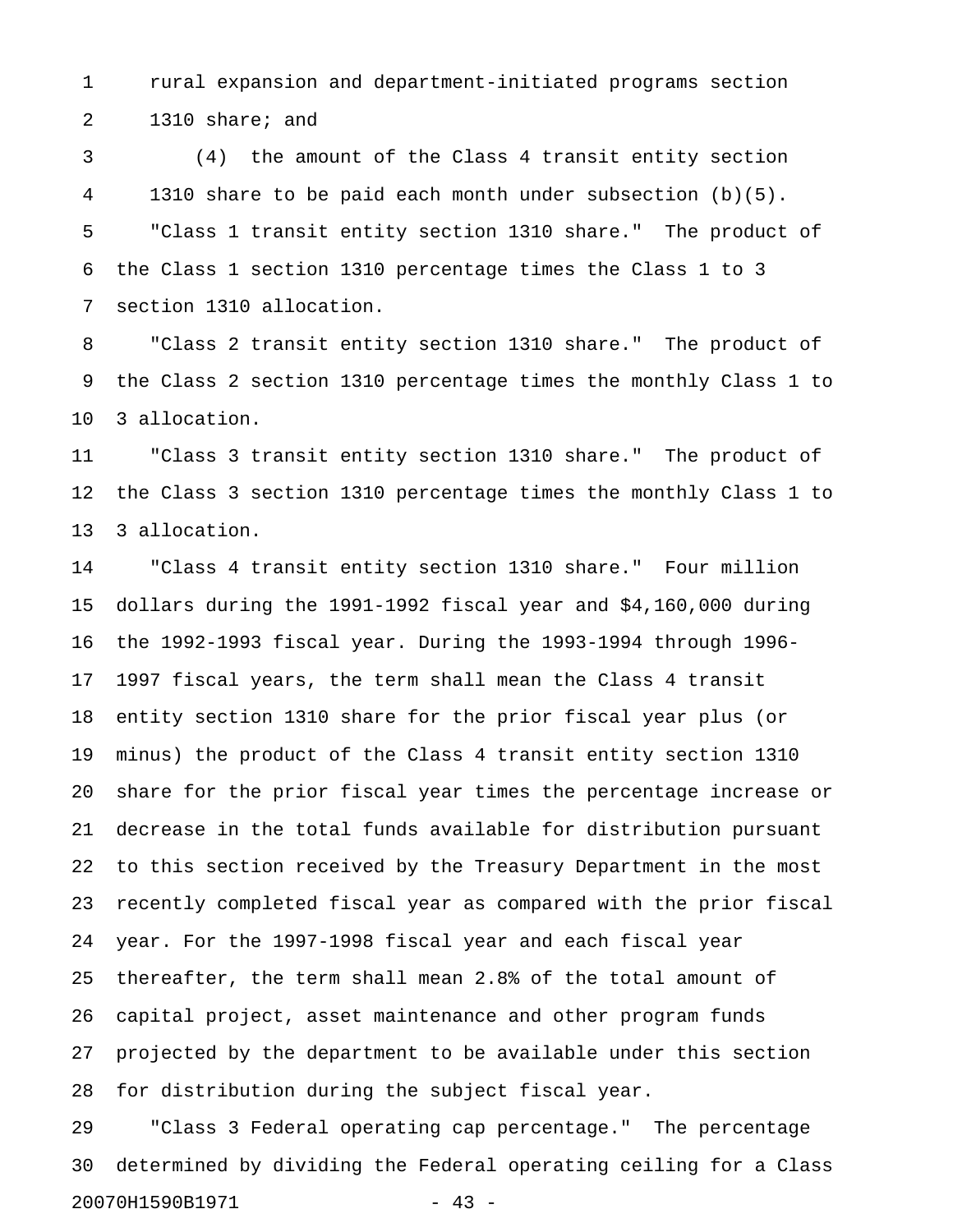1 3 transit entity by the total Federal operating ceilings for all 2 Class 3 transit entities.

3 "Class 3 State operating grant percentage." The percentage 4 determined by dividing the State subsidy received pursuant to 5 section 1303 (relating to annual appropriation and computation 6 of subsidy) during fiscal year 1990-1991 by a Class 3 transit 7 entity as stated in the latest Department of Transportation 8 certification by the total State subsidies received pursuant to 9 section 1303 during fiscal year 1990-1991 by all Class 3 transit 10 entities as stated in the latest Department of Transportation 11 certification. For purposes of calculating the amount received 12 by a Class 3 transit entity pursuant to section 1303, any 13 Federal funds transferred from other local transportation 14 organizations and transportation companies from the Federal 15 fiscal year 1990-1991 Governor's apportionment allocation, 16 contained in the Urban Mass Transportation Act of 1964, shall be 17 considered to be amounts received pursuant to section 1303. 18 "Class 3 total passenger section 1310 percentage." The 19 percentage determined by dividing the total passengers 20 transported by a Class 3 transit entity as stated in the latest 21 Department of Transportation certification by the total number 22 of passengers transported by all Class 3 transit entities as 23 stated in the latest Department of Transportation certification. 24 "Class 3 vehicle hour section 1310 percentage." The 25 percentage determined by dividing the vehicle hours of a Class 3 26 transit entity as stated in the latest Department of 27 Transportation certification by the total number of vehicle 28 hours of all Class 3 transit entities as stated in the latest 29 Department of Transportation certification.

30 "Class 3 vehicle mile section 1310 percentage." The 20070H1590B1971 - 44 -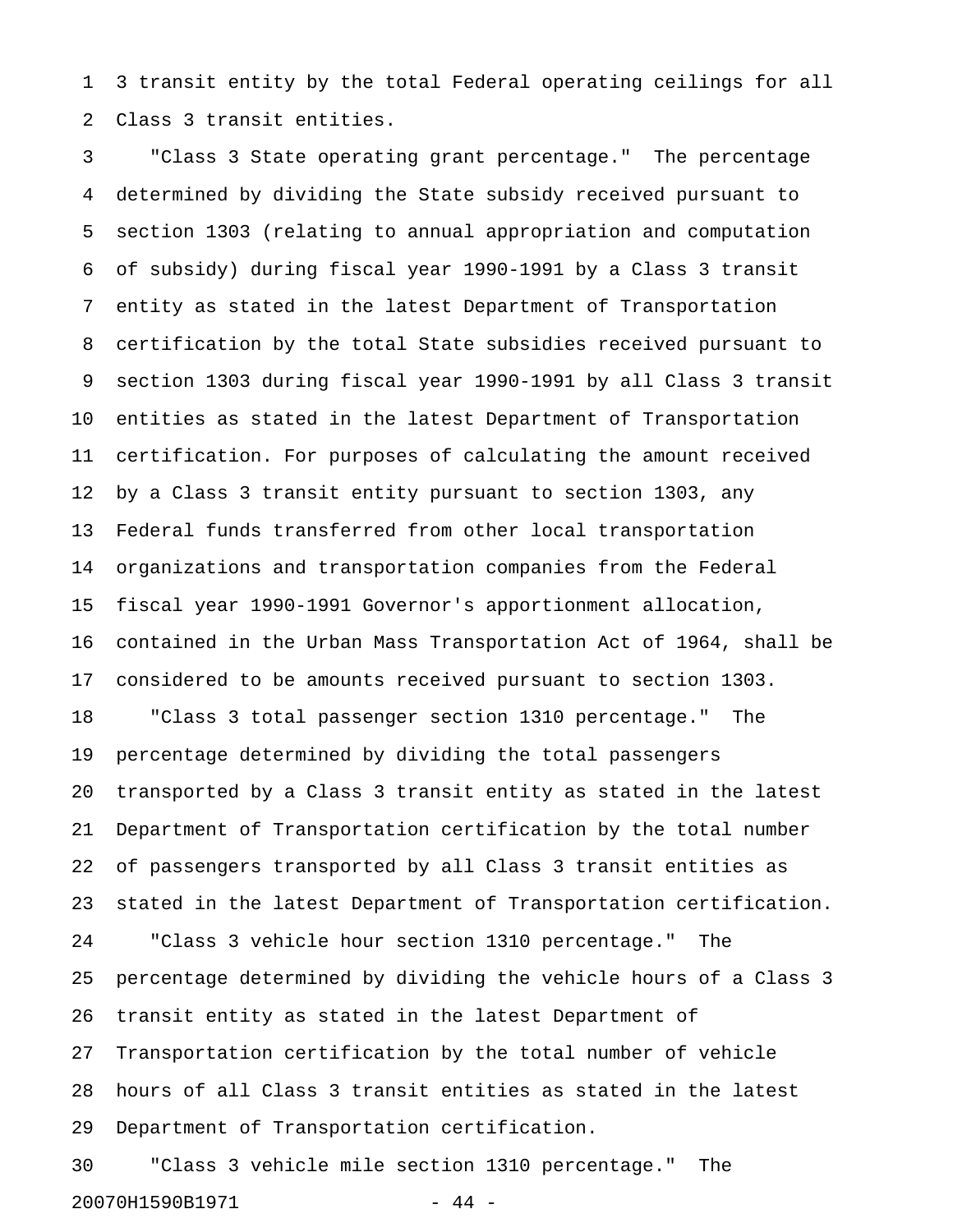1 percentage determined by dividing the vehicle miles of a Class 3 2 transit entity as stated in the latest Department of 3 Transportation certification by the total number of vehicle 4 miles of all Class 3 transit entities as stated in the latest 5 Department of Transportation certification.

6 "Class 4 operating assistance grant section 1310 percentage." 7 The percentage determined by dividing the Class 4 transit entity 8 adjusted base grant received by a Class 4 transit entity by the 9 total Class 4 transit entity adjusted base grants received 10 pursuant to such act by all Class 4 transit entities during 11 fiscal year 1990-1991 as stated in the Department of 12 Transportation certification.

13 "Class 4 revenue hour section 1310 percentage." The 14 percentage determined by dividing the revenue hours of a Class 4 15 transit entity as stated in the latest Department of 16 Transportation certification by the total number of revenue 17 hours of all Class 4 transit entities as stated in the latest 18 Department of Transportation certification.

19 "Class 4 revenue mile section 1310 percentage." The 20 percentage determined by dividing the revenue miles of a Class 4 21 transit entity as stated in the latest Department of 22 Transportation certification by the total number of revenue 23 miles of all Class 4 transit entities as stated in the latest 24 Department of Transportation certification.

25 "Community transportation program section 1310 share." One 26 million seven hundred thousand dollars during the 1991-1992 27 fiscal year, \$1,768,000 during the 1992-1993 fiscal year and, 28 during the 1993-1994 fiscal year and each fiscal year 29 thereafter, shall mean the community transportation program 30 section 1310 share for the prior fiscal year plus (or minus) the 20070H1590B1971 - 45 -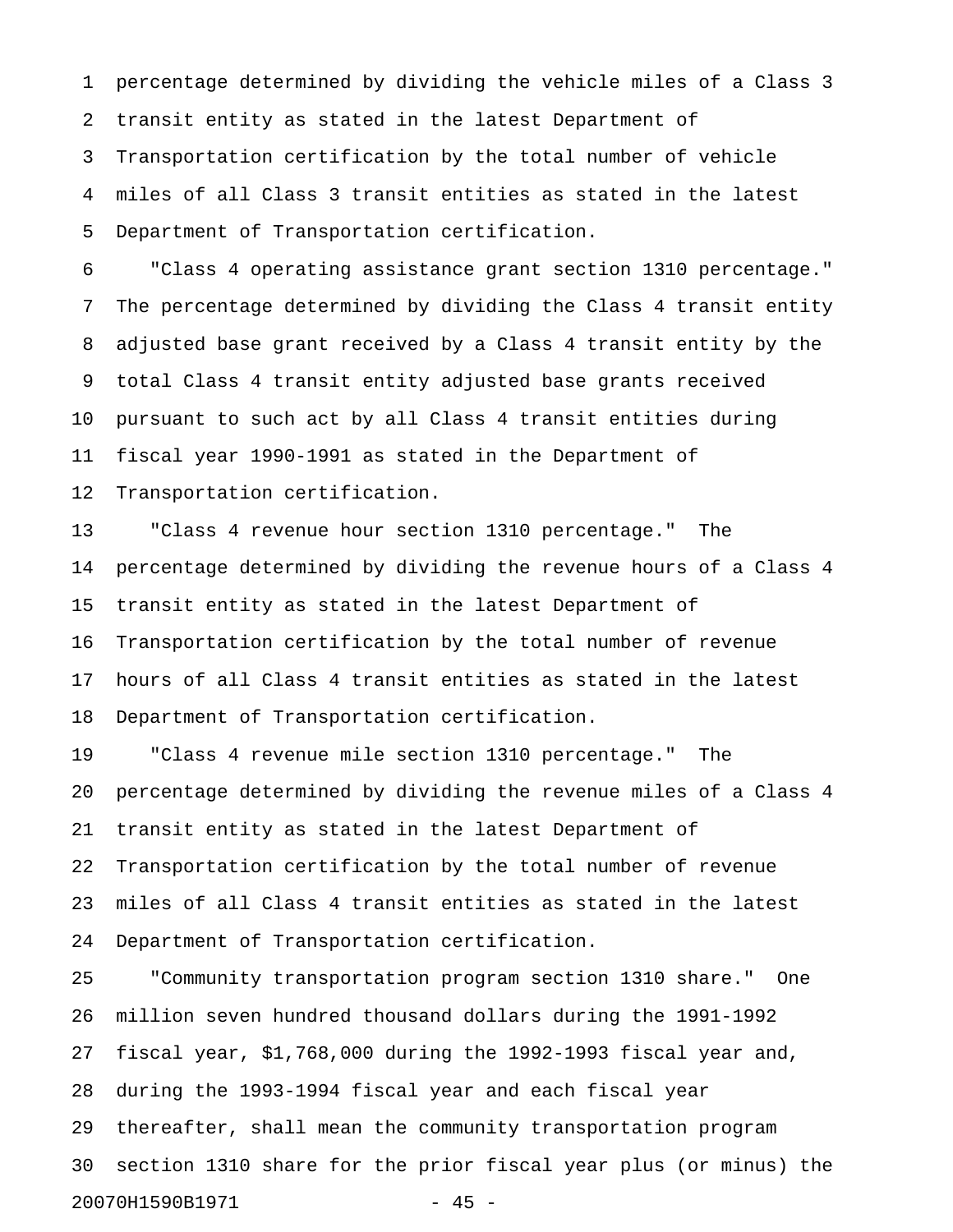1 product of the community transportation program section 1310 2 share for the prior fiscal year times the percentage increase or 3 decrease in the total funds available for distribution pursuant 4 to this section received by the Treasury Department in the most 5 recently completed fiscal year as compared with the prior fiscal 6 year. However, in any fiscal year in which the total funds 7 authorized to be expended from the State Lottery Fund for 8 purposes enumerated in section 1312 (relating to community 9 transportation programs) is less than \$600,000, the community 10 transportation program section 1310 share shall be increased so 11 that the sum of the community transportation program section 12 1310 share plus the total amount of such moneys paid from the 13 State Lottery Fund for purposes enumerated in section 1312 shall 14 equal \$2,300,000. The combined funding to any county for 15 community transportation under sections 1310 and 1312 shall not 16 exceed \$250,000 in any fiscal year.

17 "Department of Transportation project management oversight 18 share." One million dollars during the 1991-1992 fiscal year 19 and, during the 1992-1993 fiscal year and each fiscal year 20 thereafter, shall mean \$1,000,000 or 0.25% of the total amount 21 of capital project, asset maintenance and other program funds 22 available for distribution pursuant to this section received by 23 the Treasury Department during the prior fiscal year, whichever 24 is greater.

25 "Department of Transportation certification." The 26 certification by the Department of Transportation to the 27 Treasury Department under subsection (g).

28 "Department-initiated programs." Mass transportation 29 programs with a regional or Statewide application, including, 30 without limitation, capital projects in support of intercity 20070H1590B1971 - 46 -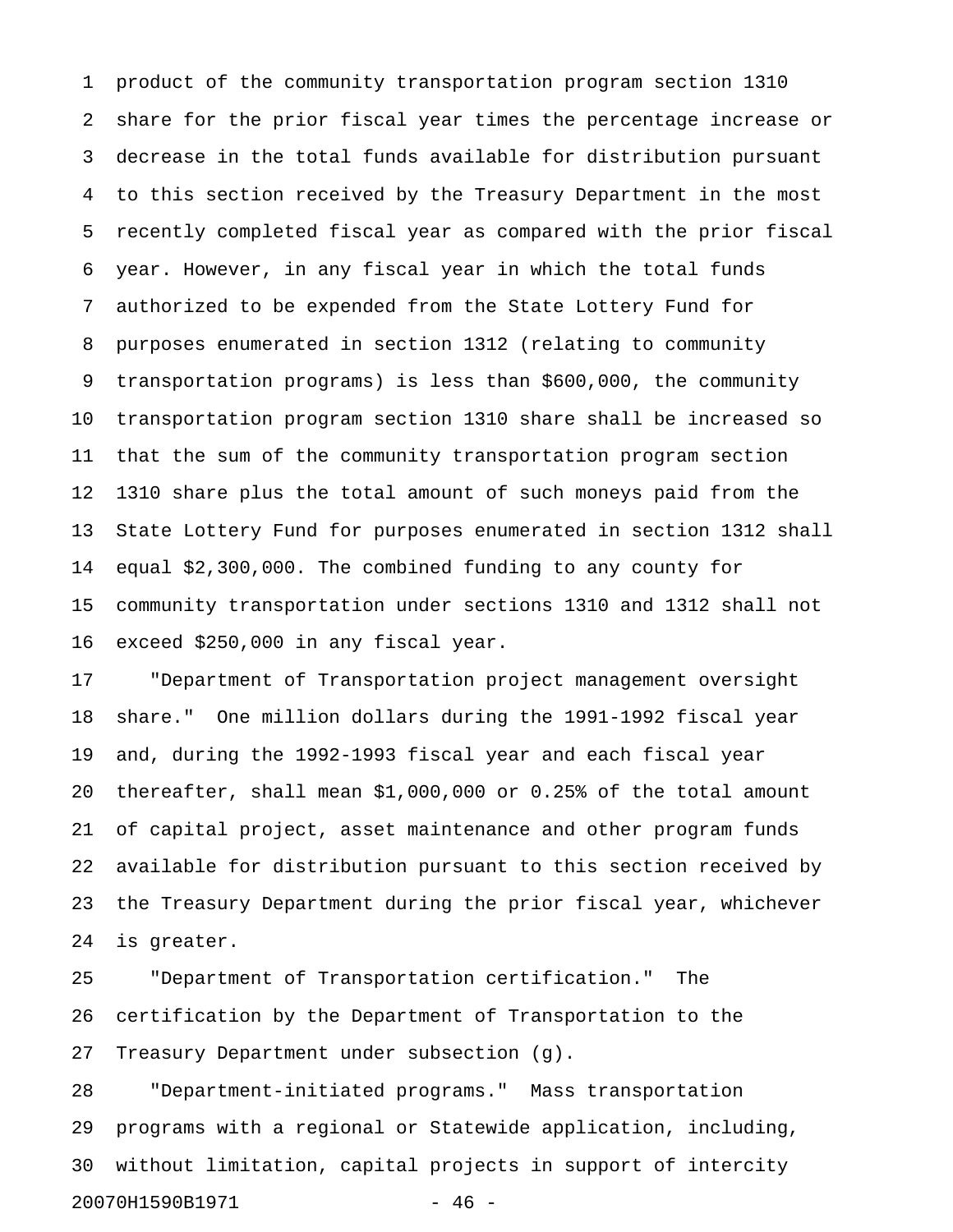1 rail passenger service, capital projects in support of intercity 2 bus service, transit safety initiatives, public-private 3 transportation partnerships, ridersharing incentive programs, 4 transportation management associations and other multimodal 5 transportation management projects.

6 "Federal operating ceiling." The maximum amount of Federal 7 funds permitted to be used by a Class 3 transit entity to 8 subsidize transit operations, as published in the November 23, 9 1990, Federal Register (or, where there is more than one transit 10 entity in a region, the maximum amount of Federal funds which 11 such Class 3 transit entity could have utilized to subsidize 12 transit operations pursuant to the subregional allocation as 13 specified in the applicable transportation improvement program) 14 for fiscal year 1990-1991.

15 "Planning, development, research, rural expansion and 16 department-initiated programs section 1310 shares." The sum of 17 \$83,333.33 plus 0.25% of the total capital project, asset 18 maintenance and other program funds available for distribution 19 by the Treasury Department during a particular month.

20 "Total passengers." The total of all revenue passengers plus 21 transfer passengers on second and successive rides of a local 22 transportation organization or transportation company, which are 23 funded in whole or in part by this part, with respect to the 24 most recent fiscal year reported in the most recently issued 25 Pennsylvania Mass Transit Statistical Report.

26 "Treasury Department." The State Treasurer and the Treasury 27 Department of the Commonwealth.

28 (g) Certification to Treasury Department.--On or before July 29 15 of each fiscal year, the Department of Transportation shall 30 calculate and certify to the Treasury Department the following: 20070H1590B1971 - 47 -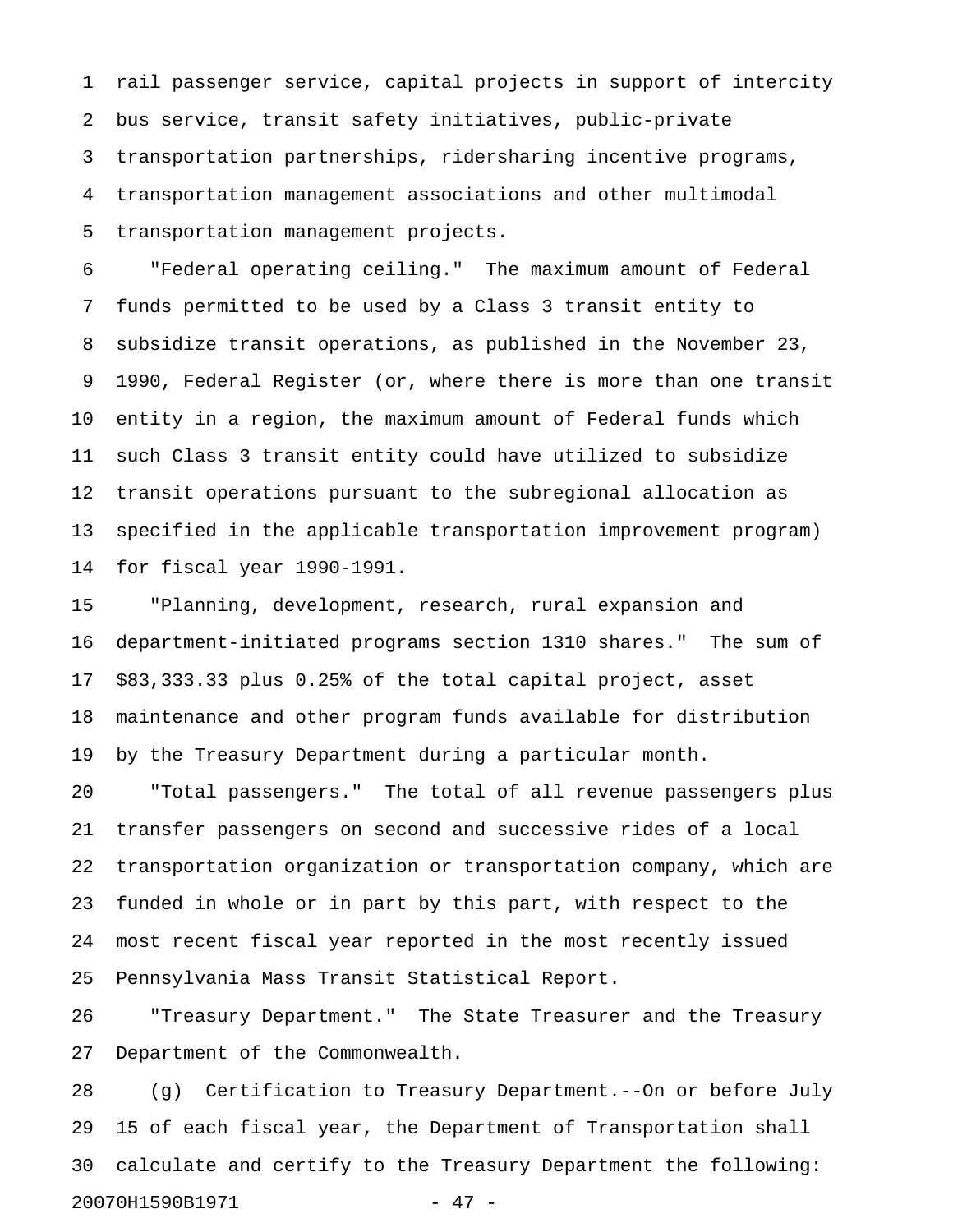1 (1) The Department of Transportation project management 2 oversight share, the community transportation program 3 sections 1310 and 1310.1 shares, the Class 1 transit entity 4 sections 1310 and 1310.1 shares, the Class 2 transit entity 5 sections 1310 and 1310.1 shares, the Class 3 transit entity 6 sections 1310 and 1310.1 shares and the Class 4 transit 7 entity sections 1310 and 1310.1 shares and the planning, 8 development, research, rural expansion and department-9 initiated programs sections 1310 and 1310.1 shares.

10 (2) The names and addresses of each Class 1 transit 11 entity, Class 2 transit entity, Class 3 transit entity and 12 Class 4 transit entity and whether such program or entity is 13 a Class 1 transit entity, Class 2 transit entity, Class 3 14 transit entity or Class 4 transit entity.

15 (3) The vehicle miles of each Class 3 transit entity, 16 the total vehicle miles of all Class 3 transit entities, the 17 Class 3 vehicle mile sections 1310 and 1310.1 percentages for 18 each Class 3 transit entity, the vehicle hours of each Class 19 3 transit entity, total vehicle hours of all Class 3 transit 20 entities, the Class 3 vehicle hour sections 1310 and 1310.1 21 percentages for each Class 3 transit entity, total passengers 22 for each Class 3 transit entity, the total passengers for all 23 Class 3 transit entities, the Class 3 total passenger 24 sections 1310 and 1310.1 percentages for each Class 3 transit 25 entity, the Federal operating ceiling for each Class 3 26 transit entity, the Federal operating ceiling for all Class 3 27 transit entities, the Federal operating cap percentage for 28 each Class 3 transit entity, the State subsidy received 29 pursuant to section 1303 (relating to annual appropriation 30 and computation of subsidy) as described in the definition of 20070H1590B1971 - 48 -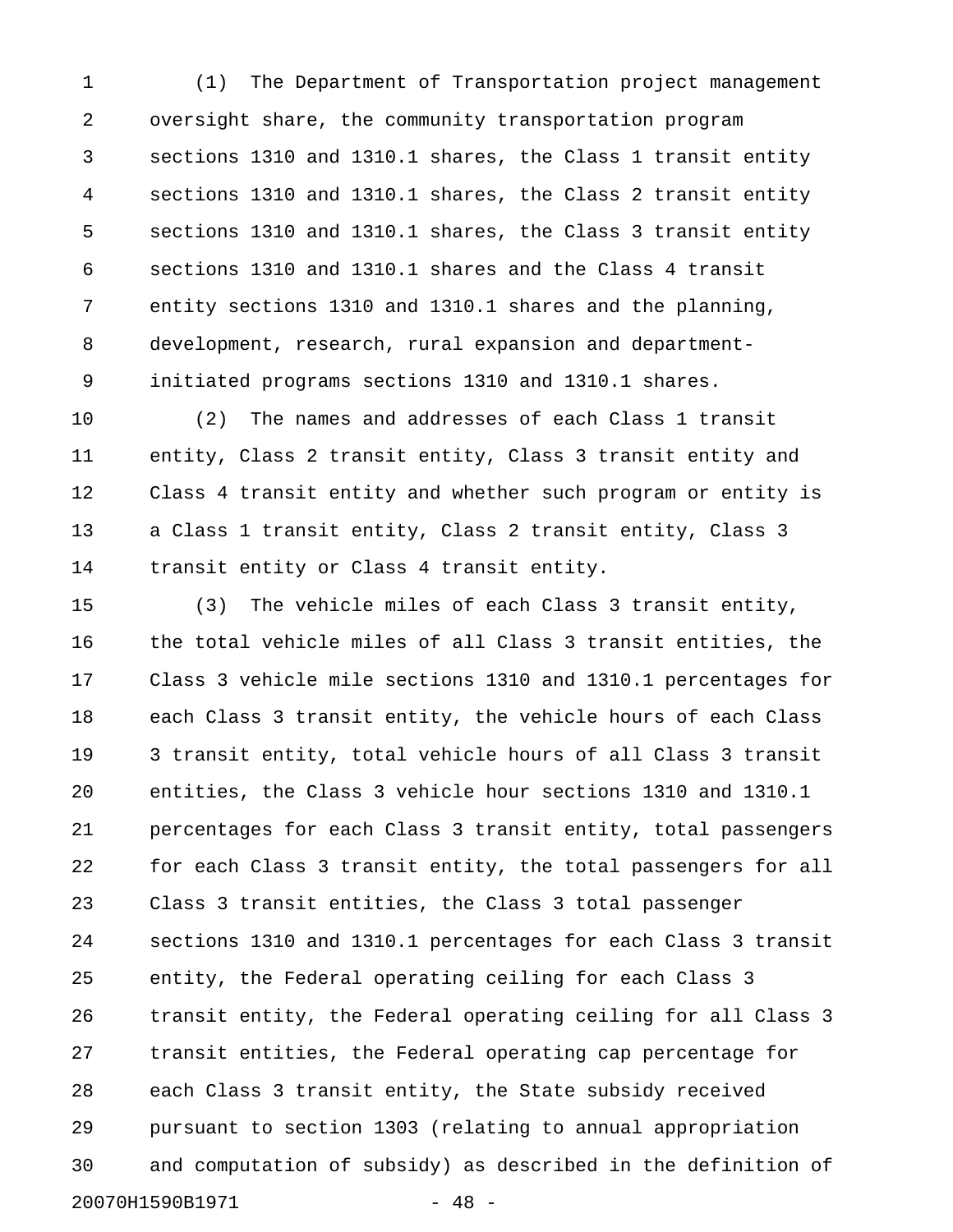1 "Class 3 State operating grant percentage" for each Class 3 2 transit entity, the State subsidy received pursuant to 3 section 1303 as described in the definition of "Class 3 State 4 operating grant percentage" for all Class 3 transit entities, 5 and the Class 3 State grant percentage for each Class 3 6 transit entity.

7 (4) The operating assistance grant received by each 8 Class 4 transit entity during fiscal year 1990-1991 pursuant 9 to the act of February 11, 1976 (P.L.14, No.10), known as the 10 Pennsylvania Rural and Intercity Common Carrier Surface 11 Transportation Assistance Act, the operating assistance grant 12 received by all Class 4 transit entities during fiscal year 13 1990-1991 pursuant to that act, the Class 4 operating 14 assistance grant sections 1310 and 1310.1 percentages for 15 each Class 4 transit entity, the revenue miles of each Class 16 4 transit entity, the revenue miles of all Class 4 transit 17 entities, the Class 4 revenue mile sections 1310 and 1310.1 18 percentages of each Class 4 transit entity, the revenue hours 19 for each Class 4 transit entity, the revenue hours for all 20 Class 4 transit entities and the Class 4 revenue hour 21 sections 1310 and 1310.1 percentages for each Class 4 transit 22 entity.

23 § 1310.1. Supplemental public transportation assistance 24 funding.

25 (a) General rule.--Beginning July 1, 1997, 1.22% of the 26 money collected from the tax imposed under Article II of the act 27 of March 4, 1971 (P.L.6, No.2), known as the Tax Reform Code of 28 1971, up to a maximum of \$75,000,000, shall be deposited in the 29 Supplemental Public Transportation Account, which is established 30 in the State Treasury. Within 30 days of the close of a calendar 20070H1590B1971 - 49 -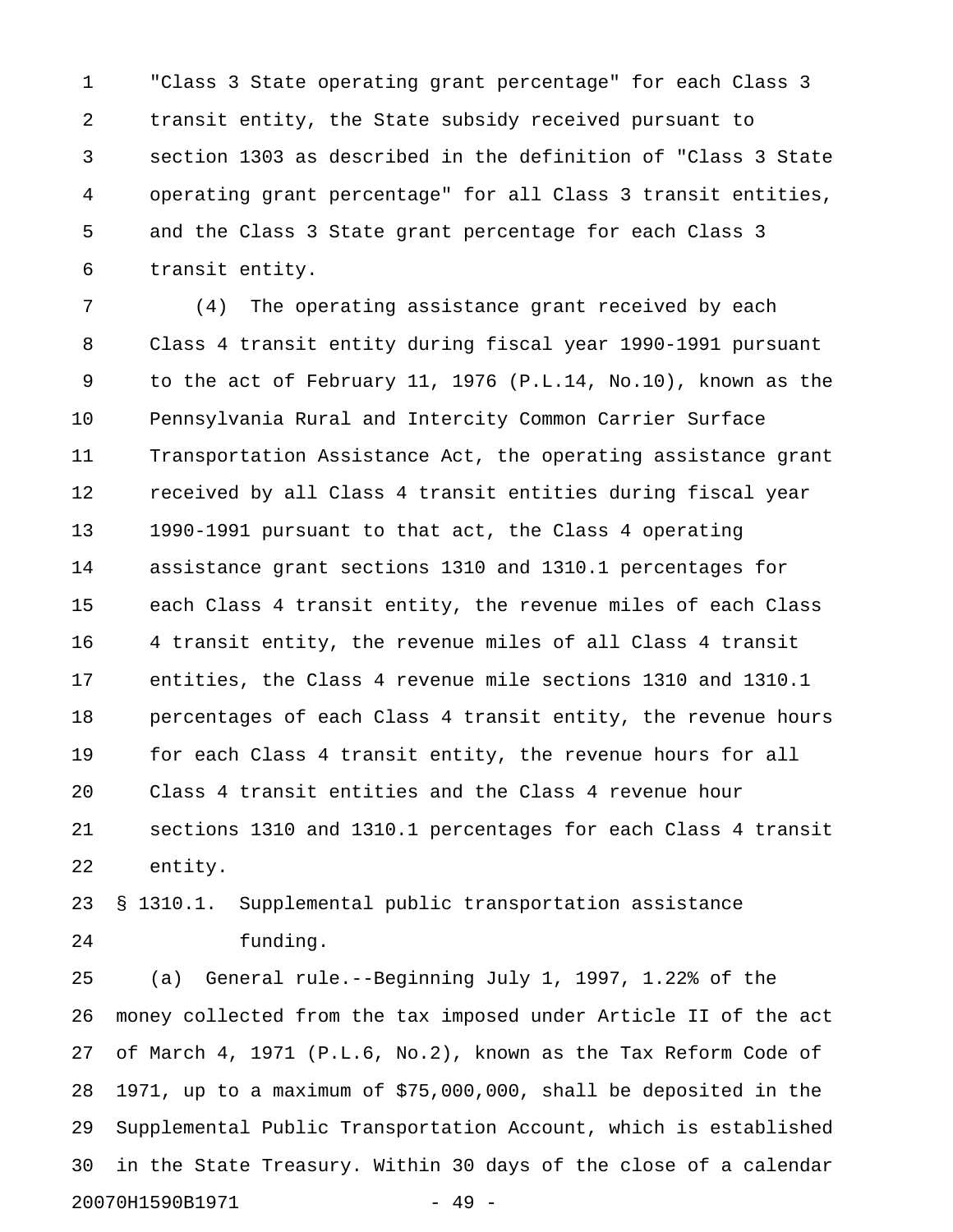1 month, 1.22% of the taxes received in the prior calendar month 2 shall be transferred to the account. No funds in excess of 3 \$75,000,000 may be transferred to the account in any one fiscal 4 year. The money in the account shall be used by the department 5 for supplemental public transportation assistance, to be 6 distributed under this section. Transit entities may use 7 supplemental assistance moneys for any of the purposes 8 enumerated in section 1311 (relating to use of funds 9 distributed). In addition to those enumerated purposes, Class 1, 10 2 and 3 transit entities also may use the base supplemental 11 assistance share for general operations. Class 4 transit 12 entities may use all supplemental assistance moneys for general 13 operations.

14 (b) Distribution.--During each fiscal year, capital project, 15 asset maintenance and other program funds designated as 16 supplemental public transportation assistance funding to be 17 distributed pursuant to this section shall be distributed as 18 follows:

19 (1) On or before the fifth day of each month, the 20 Treasury Department shall certify to the department the total 21 amount of money then available for distribution, and the 22 department shall disburse the money on or before the 20th day 23 of each month.

24 (2) Each month the department shall distribute to each 25 local transportation organization or transportation company 26 1/12 of the base supplemental assistance share of that local 27 transportation organization or transportation company.

28 (3) Each month the Treasury Department shall pay 1/12 of 29 the community transportation program section 1310.1 share for 30 that fiscal year to the Department of Transportation to make 20070H1590B1971 - 50 -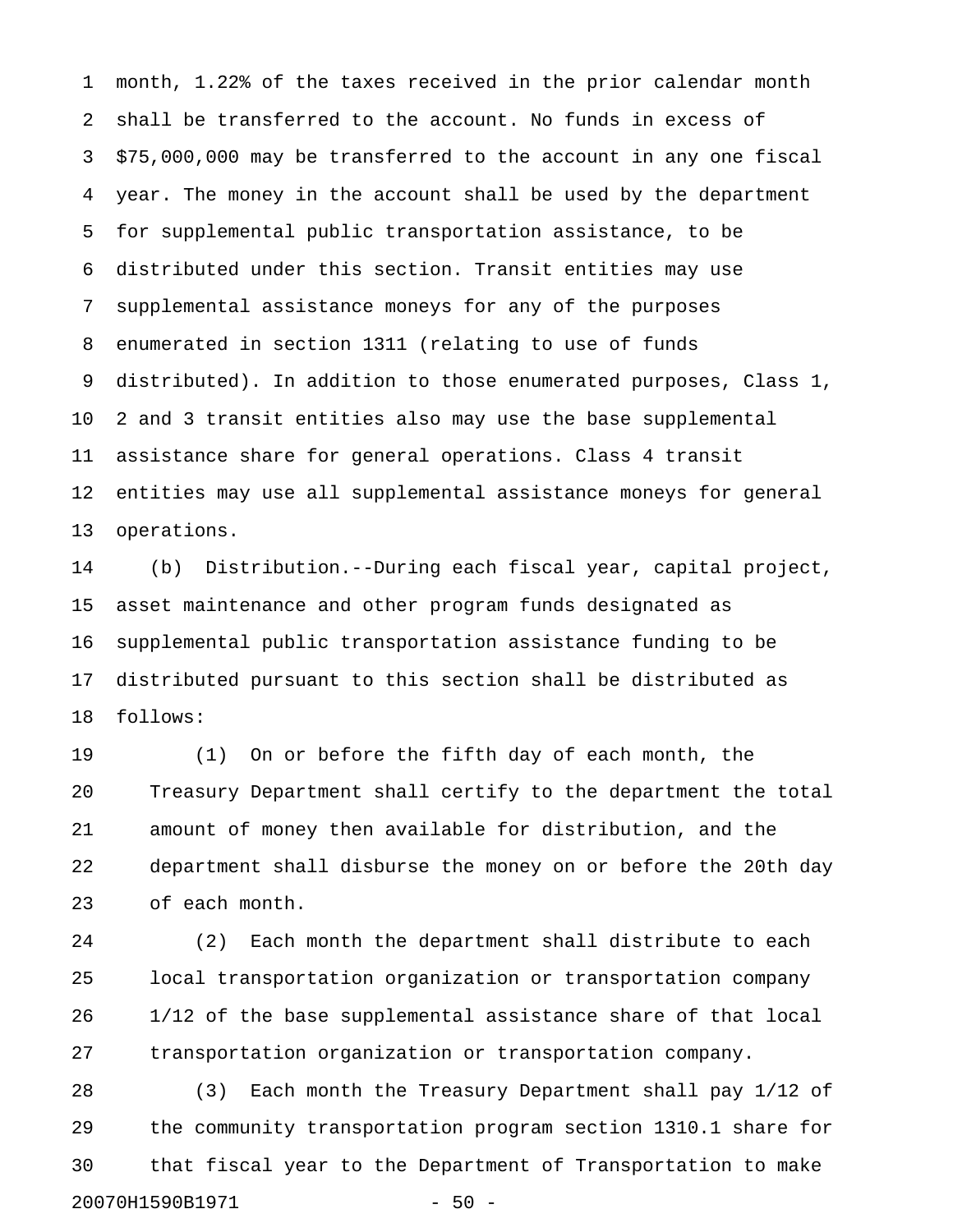1 grants to counties pursuant to section 1312 (relating to 2 community transportation programs) for the purpose of funding 3 capital projects of community transportation programs.

4 (4) Each month the department shall distribute 1/12 of 5 the Class 4 transit entity section 1310.1 share to Class 4 6 transit entities according to the same formula as provided 7 for distribution of funds under section 1310(b)(5) (relating 8 to distribution of funding), using the Class 4 transit entity 9 section 1310.1 share in place of the Class 4 transit entity 10 section 1310 share.

11 (5) Each month, after providing for payment of the 12 portion of the base supplemental assistance share, the 13 community transportation program section 1310.1 share and the 14 Class 4 transit entity section 1310.1 share to be distributed 15 that month, the department shall distribute all remaining 16 capital project, asset maintenance and other program funds 17 required to be distributed pursuant to this section according 18 to the same formula as provided for distribution of funds in 19 section 1310(b)(6), using the transit entity's section 1310.1 20 share in place of the transit entity's section 1310 share. 21 (c) Definitions.--As used in this section, the following 22 words and phrases shall have the meanings given to them in this 23 subsection. Any term used in this section but not defined in 24 this subsection shall have the meaning given in section 1310(f): 25 "Base supplemental assistance share." The P.L. 103-122 26 percentage for each local transportation organization or 27 transportation company multiplied by \$54,616,000. 28 "Capital project, asset maintenance and other program funds." 29 Moneys made available under this section to finance capital 30 projects and asset maintenance costs of local transportation

```
20070H1590B1971 - 51 -
```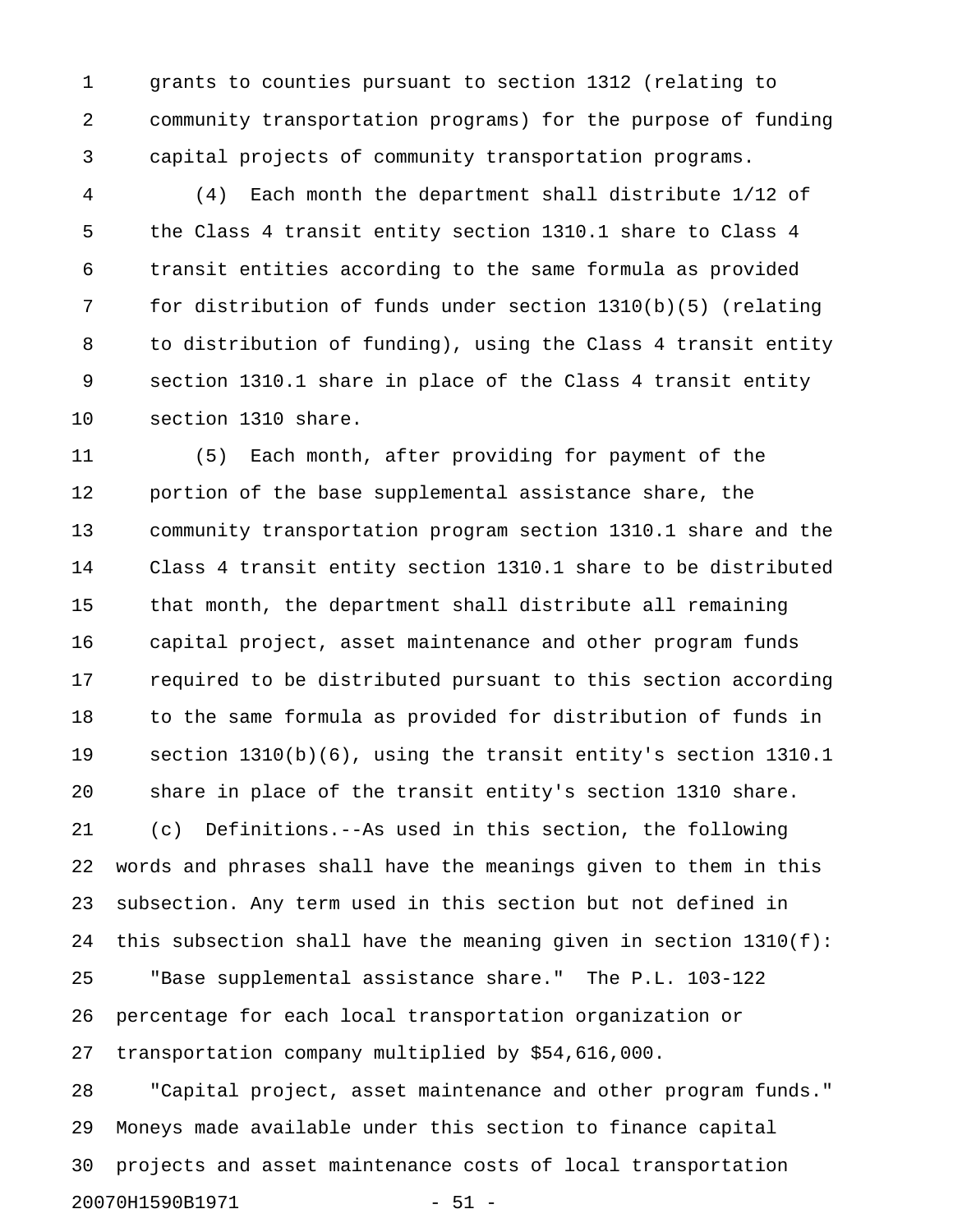1 organizations, transportation companies or community 2 transportation programs or to fund other programs specified in 3 this section.

4 "Class 1 section 1310.1 percentage." 70.3%.

5 "Class 2 section 1310.1 percentage." 25.4%.

6 "Class 3 section 1310.1 percentage." 4.3%.

7 "Class 1 to 3 section 1310.1 allocation." The total amount 8 of capital project, asset maintenance and other program funds 9 available for distribution by the Treasury Department during a 10 particular month less:

11 (1) the amount of the base supplemental assistance share 12 to be paid each month under subsection (b)(2);

13 (2) the amount of the community transportation program 14 section 1310.1 share to be paid each month under subsection 15 (b)(3); and

16 (3) the amount of the Class 4 transit entity section 17 1310.1 share to be paid each month under subsection (b)(4). 18 "Class 1 transit entity section 1310.1 share." The product 19 of the Class 1 section 1310.1 percentage times the Class 1 to 3 20 section 1310.1 allocation.

21 "Class 2 transit entity section 1310.1 share." The product 22 of the Class 2 section 1310.1 percentage times the monthly Class 23 1 to 3 allocation.

24 "Class 3 transit entity section 1310.1 share." The product 25 of the Class 3 section 1310.1 percentage times the monthly Class 26 1 to 3 allocation.

27 "Class 4 transit entity section 1310.1 share." For each 28 fiscal year, the total amount projected by the department to be 29 available for distribution in the fiscal year in accordance with 30 this section, less \$54,616,000, times 2.8%.

20070H1590B1971 - 52 -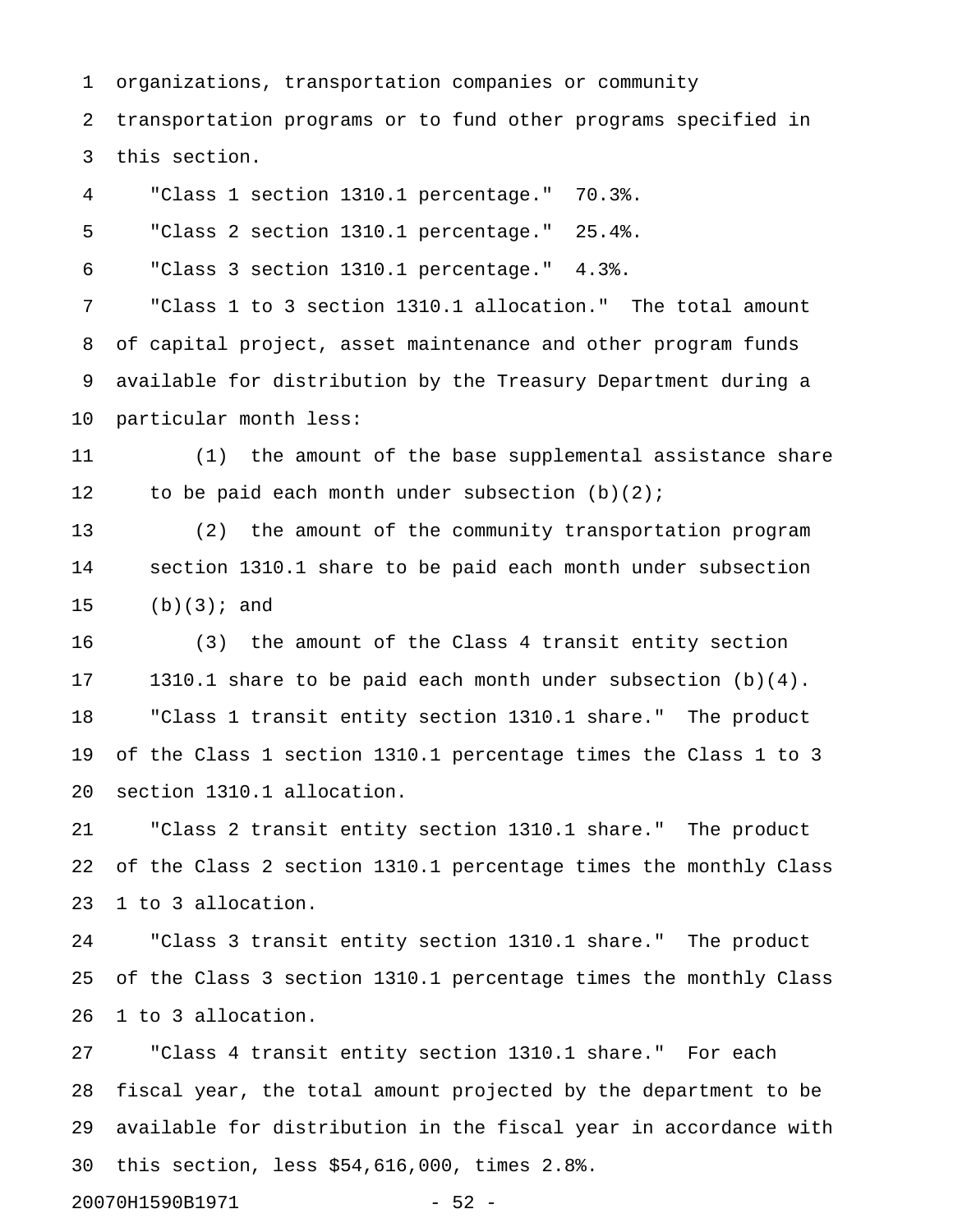1 "Class 3 Federal operating cap percentage." The percentage 2 determined by dividing the Federal operating ceiling for a Class 3 3 transit entity by the total of all Federal operating ceilings 4 for Class 3 transit entities.

5 "Class 3 total passenger section 1310.1 percentage." The 6 percentage determined by dividing the total passengers 7 transported by a Class 3 transit entity, as stated in the latest 8 Department of Transportation certification, by the total number 9 of passengers transported by all Class 3 transit entities, as 10 stated in the latest Department of Transportation certification. 11 "Class 3 vehicle hour section 1310.1 percentage." The 12 percentage determined by dividing the vehicle hours of a Class 3 13 transit entity, as stated in the latest Department of 14 Transportation certification, by the total number of vehicle 15 hours of all Class 3 transit entities, as stated in the latest 16 Department of Transportation certification.

17 "Class 3 vehicle mile section 1310.1 percentage." The 18 percentage determined by dividing the vehicle miles of a Class 3 19 transit entity, as stated in the latest Department of 20 Transportation certification, by the total number of vehicle 21 miles of all Class 3 transit entities, as stated in the latest 22 Department of Transportation certification.

23 "Class 4 operating assistance grant section 1310.1 24 percentage." The percentage determined by dividing the Class 4 25 transit entity adjusted base grant received by a Class 4 transit 26 entity, as stated in the latest Department of Transportation 27 certification, by the total Class 4 transit entity adjusted base 28 grants received by all Class 4 transit entities during fiscal 29 year 1990-1991, as stated in the latest Department of 30 Transportation certification.

20070H1590B1971 - 53 -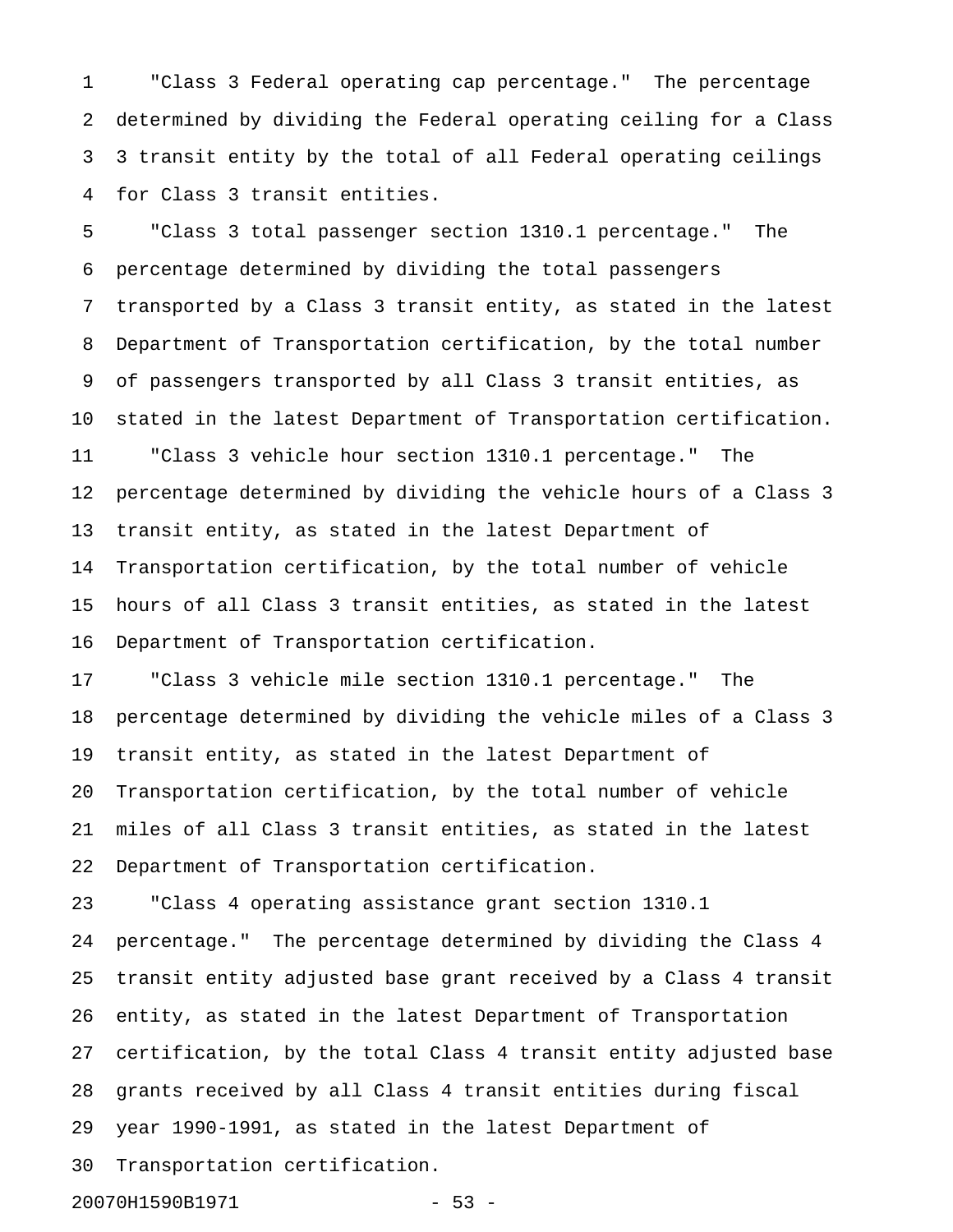1 "Class 4 revenue hour section 1310.1 percentage." The 2 percentage determined by dividing the revenue hours of a Class 4 3 transit entity, as stated in the latest Department of 4 Transportation certification, by the total number of revenue 5 hours of all Class 4 transit entities, as stated in the latest 6 Department of Transportation certification.

7 "Class 4 revenue mile section 1310.1 percentage." The 8 percentage determined by dividing the revenue miles of a Class 4 9 transit entity, as stated in the latest Department of 10 Transportation certification, by the total number of revenue 11 miles of all Class 4 transit entities, as stated in the latest 12 Department of Transportation certification.

13 "Community transportation program section 1310.1 share." The 14 greater of:

15 (1) \$1,200,000; or

16 (2) the total amount projected by the Department of 17 Transportation to be available for distribution in the 18 subject fiscal year in accordance with this section, less 19 \$54,616,000, times 2.5%.

20 "P.L. 103-122 percentage." The percentage determined by 21 dividing the operating assistance grant or operating assistance 22 limitation, whichever is greater, but not to exceed the total 23 apportionment of funds made available to a particular local 24 transportation organization or transportation company in this 25 Commonwealth for each Class 1 transit entity, Class 2 transit 26 entity and Class 3 transit entity and the base grants approved 27 for each Class 4 transit entity pursuant to Public Law 103-122, 28 107 Stat. 1199, for the Federal fiscal year ending September 30, 29 1994, by the total of such amounts for all Commonwealth local 30 transportation organizations and transportation companies 20070H1590B1971 - 54 -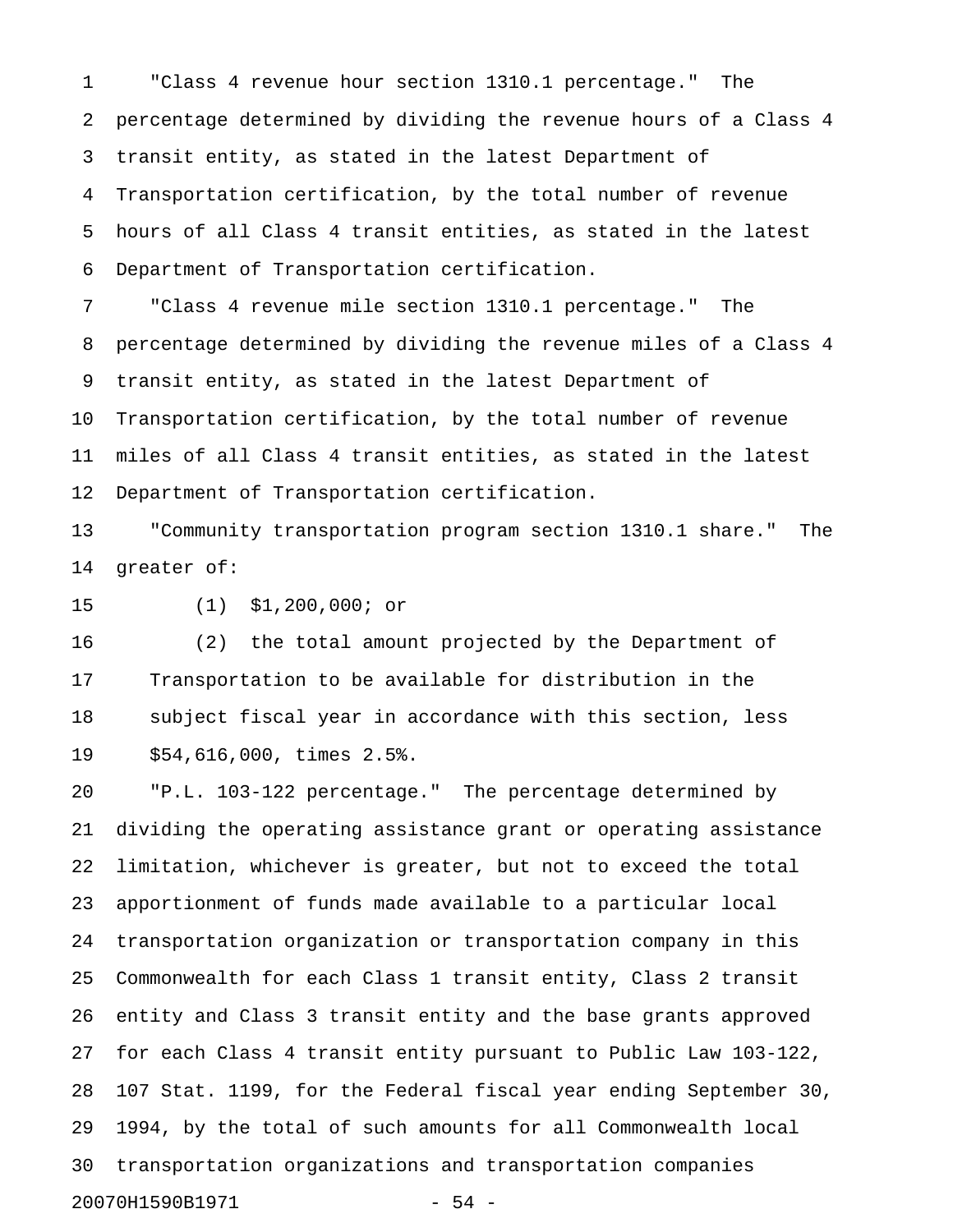1 pursuant to Public Law 103-122 for the fiscal year as determined 2 by the Department of Transportation.

3 § 1311. Use of funds distributed.

4 (a) Approval of department.--

5 (1) No money made available pursuant to section 1310 6 (relating to distribution of funding) shall be expended on 7 any capital project by any local transportation organization 8 or transportation company until after the local 9 transportation organization or transportation company submits 10 the project to the department for approval and the department 11 approves the project. At the option of the local 12 transportation organization or transportation company, 13 capital projects may be submitted to the department on an 14 annual basis at the time the local transportation 15 organization or transportation company submits its capital 16 budget to the department or at another time chosen by the 17 local transportation organization or transportation company.

18 (2) The department shall establish criteria for approval 19 of capital projects pursuant to this subsection, including, 20 but not limited to, consideration of estimated useful life, 21 demonstration of need and reasonableness of cost.

22 (3) Amendments to capital projects may be submitted at 23 any time to the department for its review and approval in 24 accordance with the procedures specified by the department.

25 (4) The department shall prescribe, under the authority 26 of this chapter, reasonable procedures, including deadlines, 27 for the department to review, comment and approve the capital 28 project or projects submitted by a local transportation 29 organization or transportation company.

30 (b) Funding purposes enumerated.--Moneys distributed 20070H1590B1971 - 55 -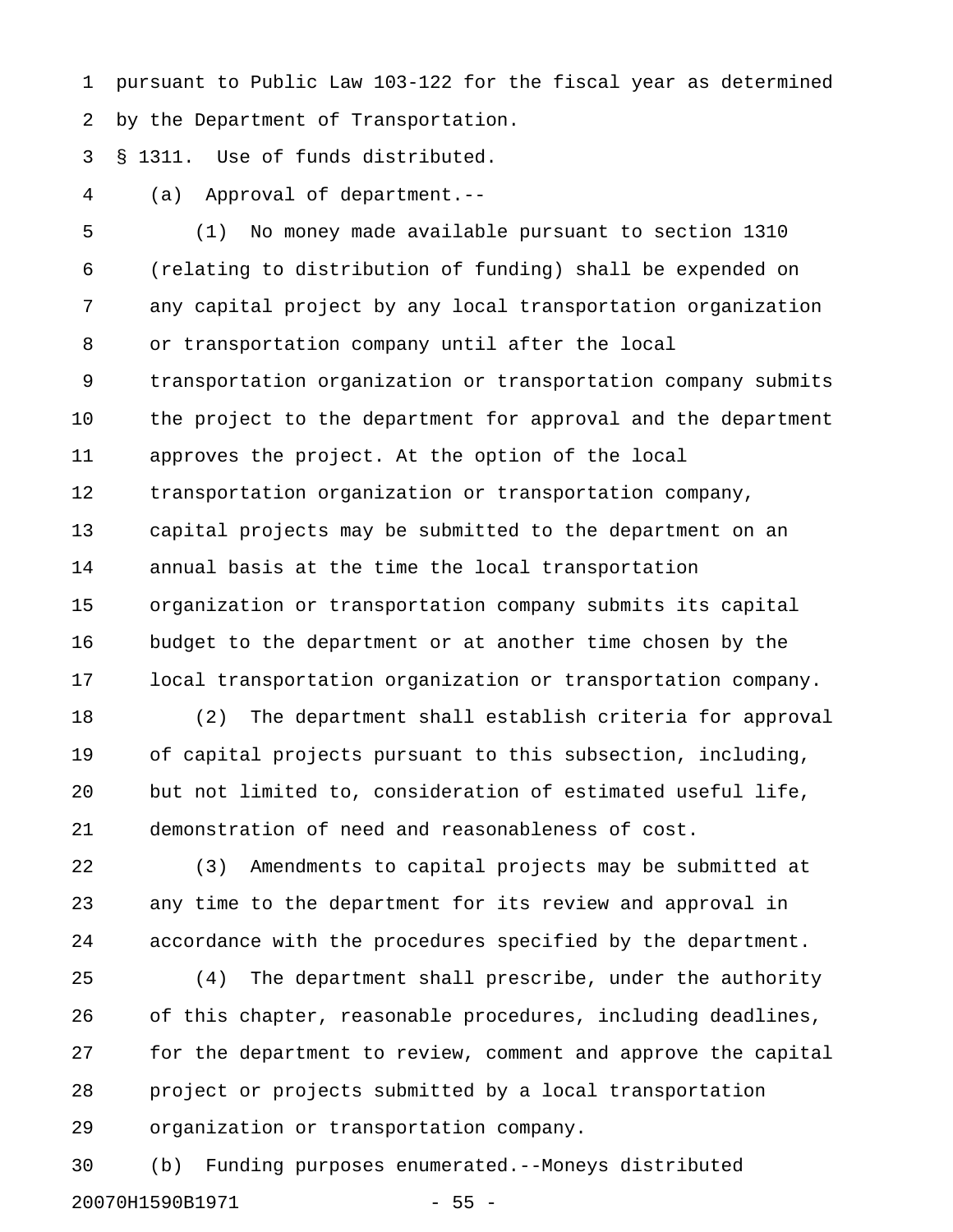1 pursuant to section 1310 shall be used by local transportation 2 organizations and transportation companies for purposes of 3 paying:

4 (1) all costs of capital projects, including, without 5 limitation, the costs of acquisition, construction, 6 installation, start-up costs of operations, improvement and 7 all work and materials incident thereto, provided that funds 8 expended for capital projects pursuant to section 1310 shall 9 be matched by local or private funding in an amount equal to 10 at least one-thirtieth of the project cost;

11 (2) debt service and the cost of issuance of bonds, 12 notes and other evidences of indebtedness which a local 13 transportation organization or transportation company is 14 permitted to issue under any law of this Commonwealth; and

15 (3) to the extent permitted by this section, asset 16 maintenance costs. Community transportation programs shall 17 use moneys distributed pursuant to this section only for 18 purposes enumerated in section 1312 (relating to community 19 transportation programs).

20 (c) Certain capital projects.--Notwithstanding any other 21 provision of law, each local transportation organization or 22 transportation company receiving moneys pursuant to section 1310 23 may use such moneys, in the discretion of such local 24 transportation organization or transportation company, to fund 25 all or a portion of capital projects listed in the program 26 prepared pursuant to section 2002(a)(13) of the act of April 9, 27 1929 (P.L.177, No.175), known as The Administrative Code of 28 1929.

29 (d) Management of funds.--

30 (1) Each local transportation organization or 20070H1590B1971 - 56 -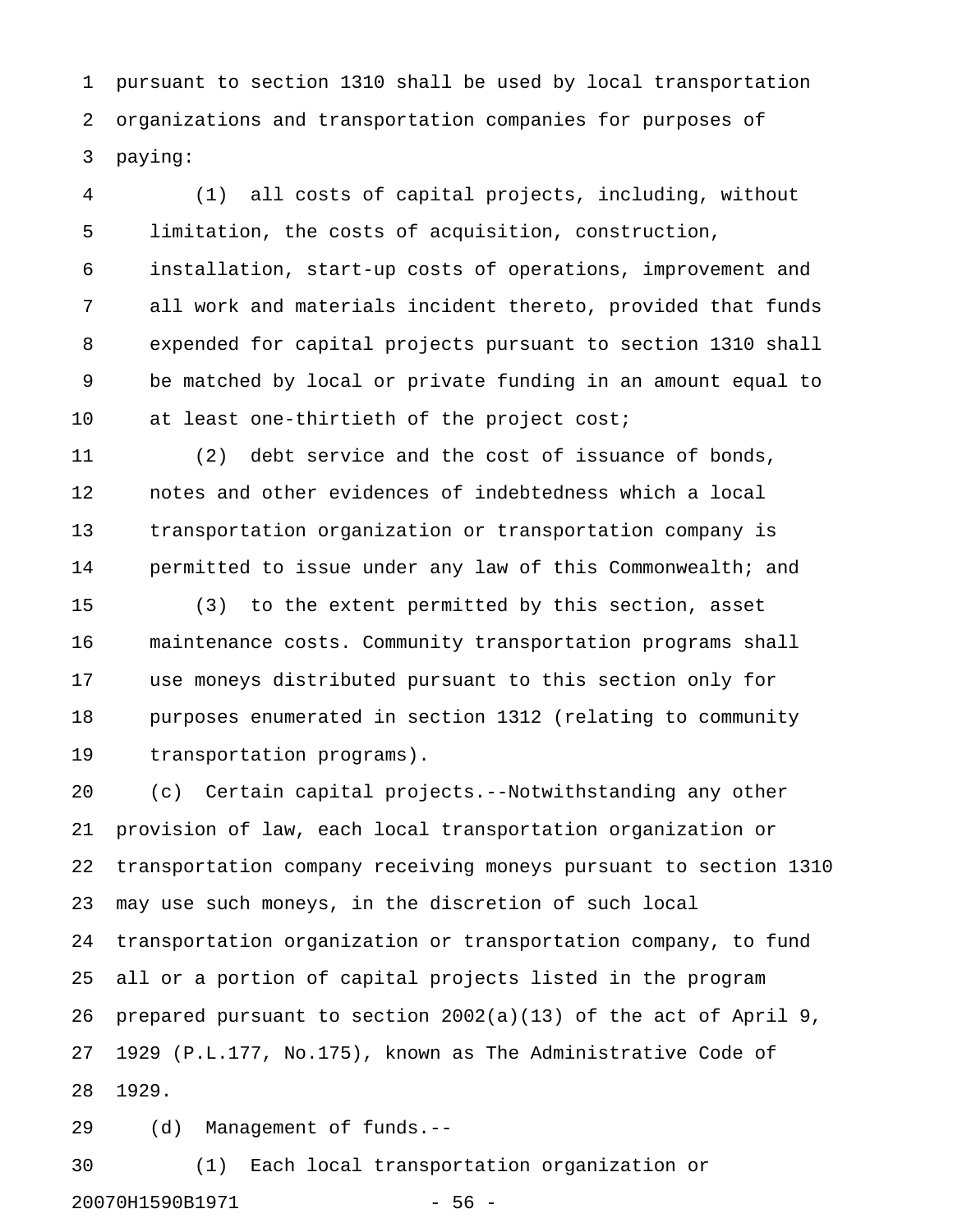1 transportation company receiving moneys pursuant to sections 2 1310 and 1310.1 (relating to supplemental public 3 transportation assistance funding) shall hold such moneys in 4 an account separate from other funds of the local 5 transportation organization or transportation company and 6 shall invest such moneys until such funds are used in 7 accordance with this section, with such funds being invested 8 in accordance with the limits on investment of the local 9 transportation organization or transportation company. 10 Notwithstanding any other provisions of this chapter, any 11 interest earned shall be used for capital projects and asset 12 maintenance costs during any period as determined by the 13 local transportation organization or transportation company.

14 (2) All moneys distributed pursuant to section 1310 and 15 utilized for asset maintenance under subsection (e) shall be 16 matched by local or private funding in an amount equal to at 17 least 1/30 of the amount expended for such purposes, except 18 that, in the case of Class 3 and 4 transit entities, no 19 matching funds shall be required if the department shall have 20 received from the local governmental funding source which 21 would otherwise provide the matching funds a certification 22 that compliance with the matching requirement would create an 23 undue financial burden upon the local governmental funding 24 source such that a curtailment of government services 25 endangering public health and safety would ensue.

26 (3) All moneys distributed pursuant to section 1310.1 27 and utilized under this section shall be matched by local or 28 private funding in an amount equal to at least 1/30 of the 29 amount expended for such purposes, except that, in the case 30 of Class 3 and 4 transit entities, no funds utilized for 20070H1590B1971 - 57 -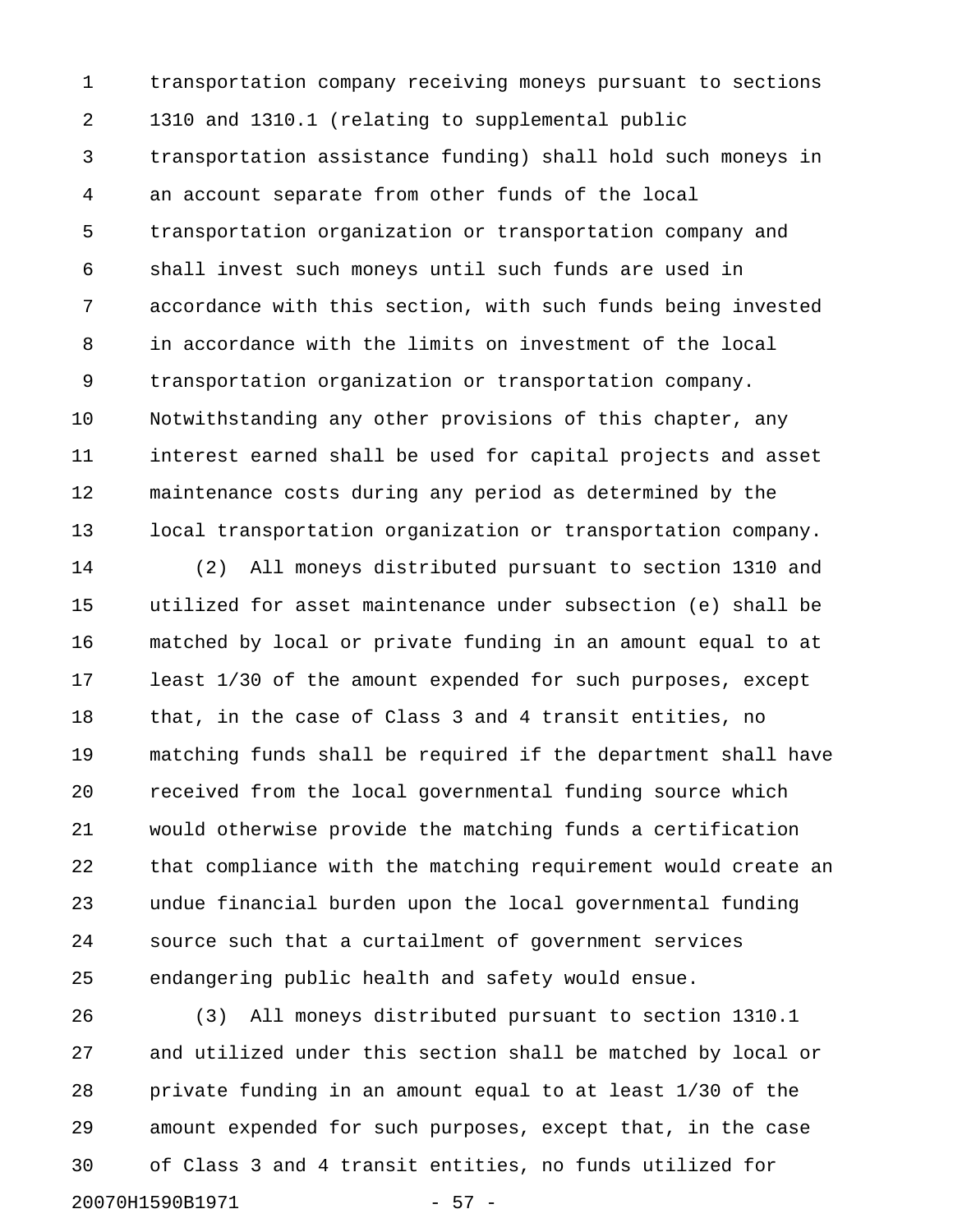1 asset maintenance under subsection (e) shall require a local 2 match if the department shall have received from the local 3 governmental funding source which would otherwise provide the 4 matching funds a certification that compliance with the 5 matching requirement would create an undue financial burden 6 upon the local governmental funding source such that a 7 curtailment of government services endangering public health 8 and safety would ensue.

9 (e) Asset maintenance.--

10 (1) Each local transportation organization or 11 transportation company may expend moneys distributed pursuant 12 to sections 1310 and 1310.1 shares to fund asset maintenance 13 costs as provided in this subsection.

14 (2) Moneys distributed pursuant to sections 1310 and 15 1310.1 may only be used to fund asset maintenance costs 16 incurred during the fiscal year in which such moneys are 17 allocated. Thereafter, such funds may only be used to fund 18 capital projects.

19 (3) On or before March 1 of each year, the department 20 shall certify to each local transportation organization or 21 transportation company the amount of capital project, asset 22 maintenance, base supplemental assistance and other program 23 funds which the department estimates each local 24 transportation organization or transportation company will be 25 entitled to receive during the ensuing fiscal year. Each 26 local transportation organization or transportation company 27 may expend moneys distributed pursuant to sections 1310 and 28 1310.1 shares to fund asset maintenance costs up to the 29 following maximum percentages of the estimate from the 30 department, including accrued interest, the amount received 20070H1590B1971 - 58 -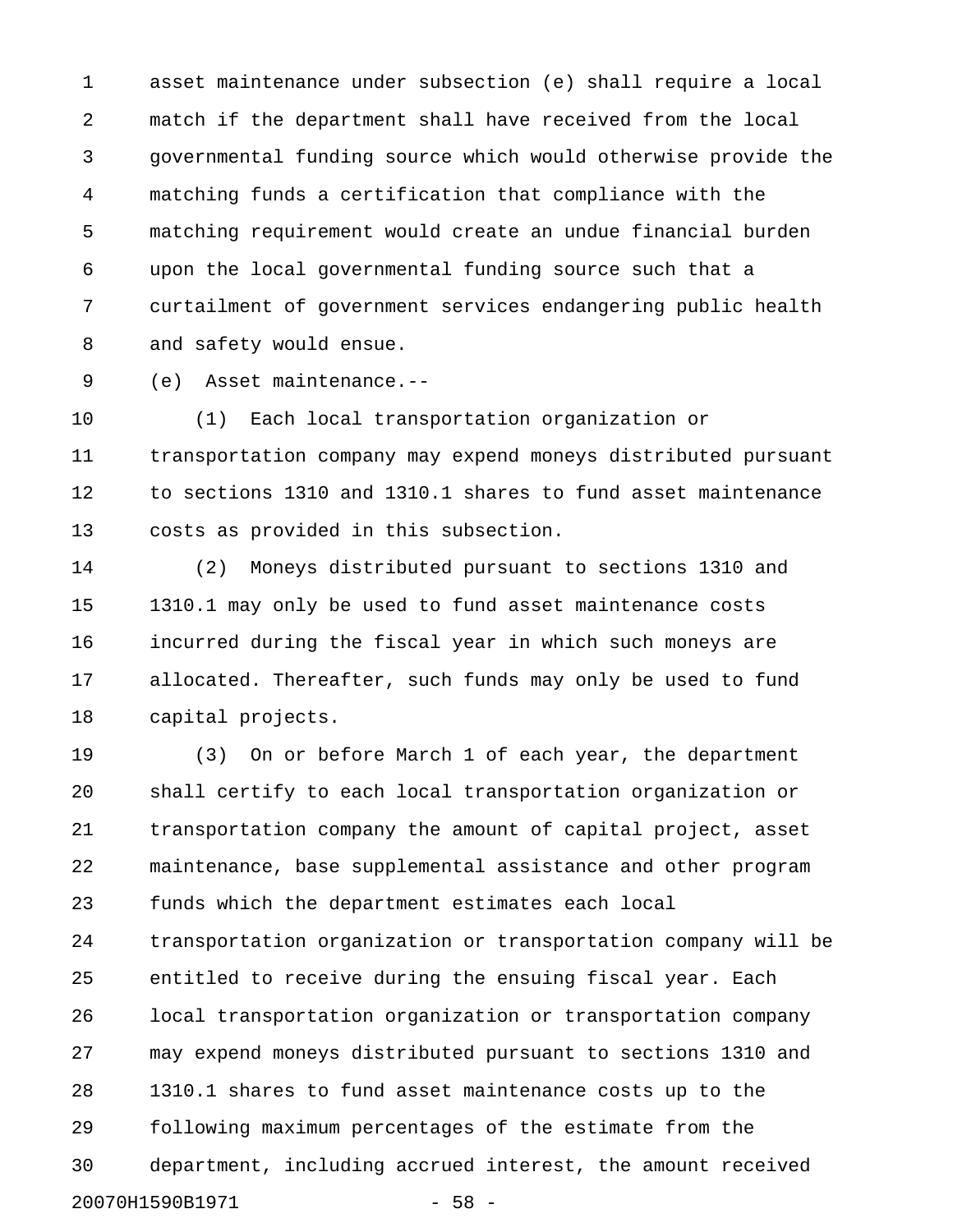1 during the prior fiscal year or the amount actually received 2 in the current fiscal year, whichever is greater:

3 (i) Class 1 transit entities may utilize for asset 4 maintenance costs up to a maximum of 30% of the funds 5 received pursuant to sections 1310 and 1310.1 shares.

6 (ii) Class 2 and 3 transit entities may utilize for 7 asset maintenance costs up to a maximum of 50% of the 8 funds received pursuant to sections 1310 and 1310.1.

9 (iii) (Deleted by amendment).

10 (iv) Class 4 transit entities may utilize for asset 11 maintenance costs up to a maximum of 50% of the funds 12 received pursuant to sections 1310 and 1310.1.

13 (f) Eligible projects.--Notwithstanding any other provision 14 of this chapter, moneys provided under section 1310 to community 15 transportation programs may be expended only in accordance with 16 section 1312 and only to fund all or a portion of eligible 17 projects of such entities as enumerated in section 1312.

18 (g) Matching funds.--The moneys provided to local 19 transportation organizations, transportation companies or 20 community transportation programs pursuant to section 1310 may 21 be used as matching funds to obtain Federal aid for capital 22 projects.

23 (h) Use by department.--Funds appropriated to the department 24 pursuant to section 1310(b)(2) and (4) may be utilized by the 25 department for the purposes provided in either of such 26 paragraphs.

27 (i) Accounting.--Within 120 days after the end of each 28 fiscal year for capital programs established by the local 29 transportation organization or transportation company pursuant 30 to section 1310(e), each local transportation organization and 20070H1590B1971 - 59 -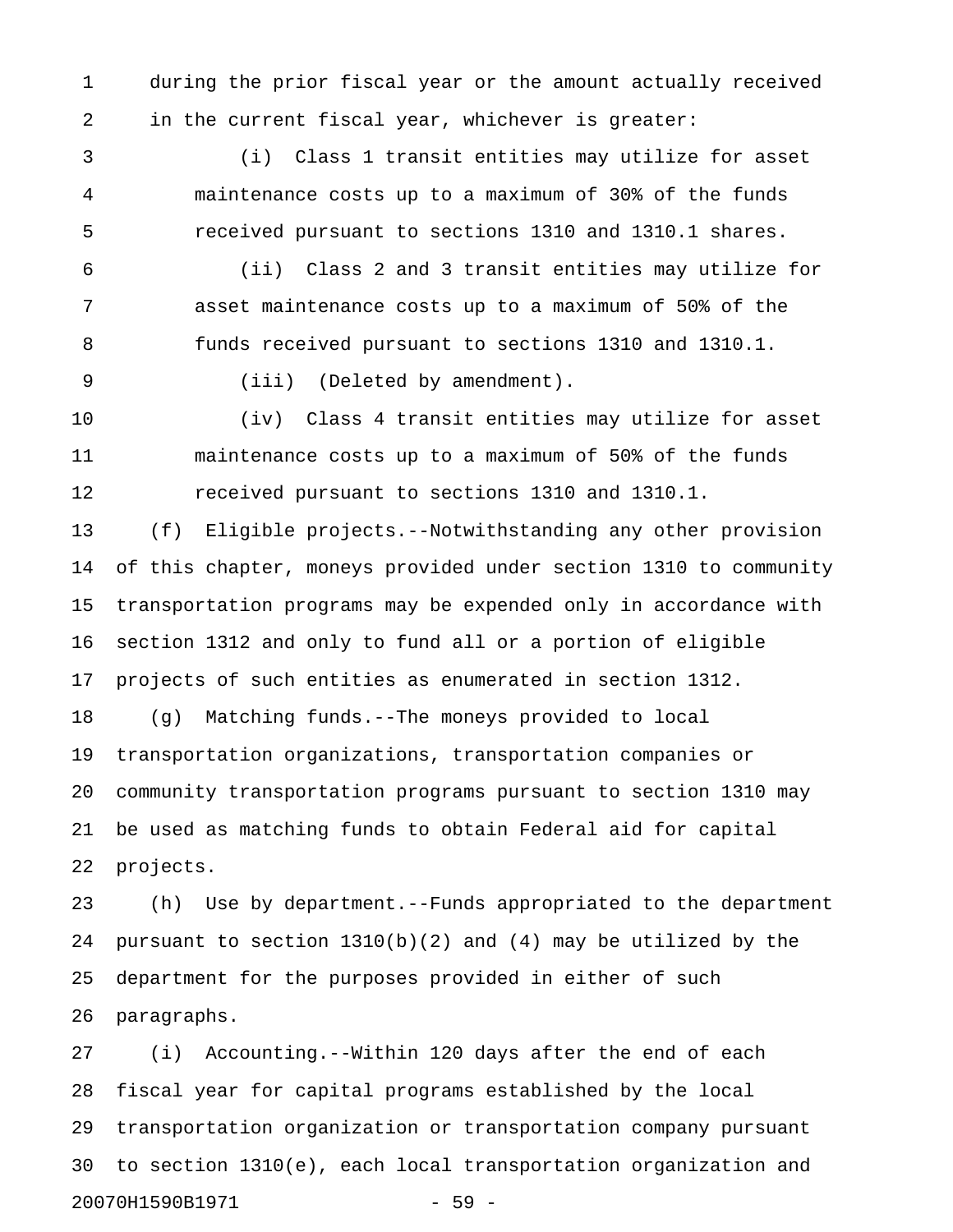1 transportation company receiving moneys pursuant to sections 2 1310 and 1310.1 shares shall transmit to the department an 3 accounting of all funds received pursuant to sections 1310 and 4 1310.1 shares in that fiscal year. The accounting shall be in a 5 form prescribed by the department and shall include a listing of 6 all expenditures on a project by project basis and the status of 7 all unspent funds. The local transportation organization or 8 transportation company shall grant access to the department or 9 its duly authorized representatives to any and all records 10 pertaining to funds received pursuant to sections 1310 and 11 1310.1 shares.

12 (j) Limit on certain amounts expended.--Notwithstanding any 13 law to the contrary and except as provided in subsection (a) for 14 Class 4 transit entities, local transportation organizations and 15 transportation companies are authorized to expend moneys 16 distributed pursuant to sections 1310 and 1310.1 shares for 17 asset maintenance costs in an amount not to exceed the greater 18 of:

19 (1) the maximum amount of asset maintenance expenditures 20 which could have been approved by the department for 21 expenditure by that local transportation organization or 22 transportation company for the 1991-1992 fiscal year pursuant 23 to section 17(a) of the act of August 5, 1991 (P.L.238, 24 No.26), entitled "An act amending Titles 74 (Transportation) 25 and 75 (Vehicles) of the Pennsylvania Consolidated Statutes, 26 codifying provisions relating to public transportation; 27 imposing certain fees and taxes; further providing for 28 certain Pennsylvania Turnpike projects; defining 'farm 29 equipment'; further providing for the responsibilities of 30 vehicle transferees, for exemptions from registration and 20070H1590B1971 - 60 -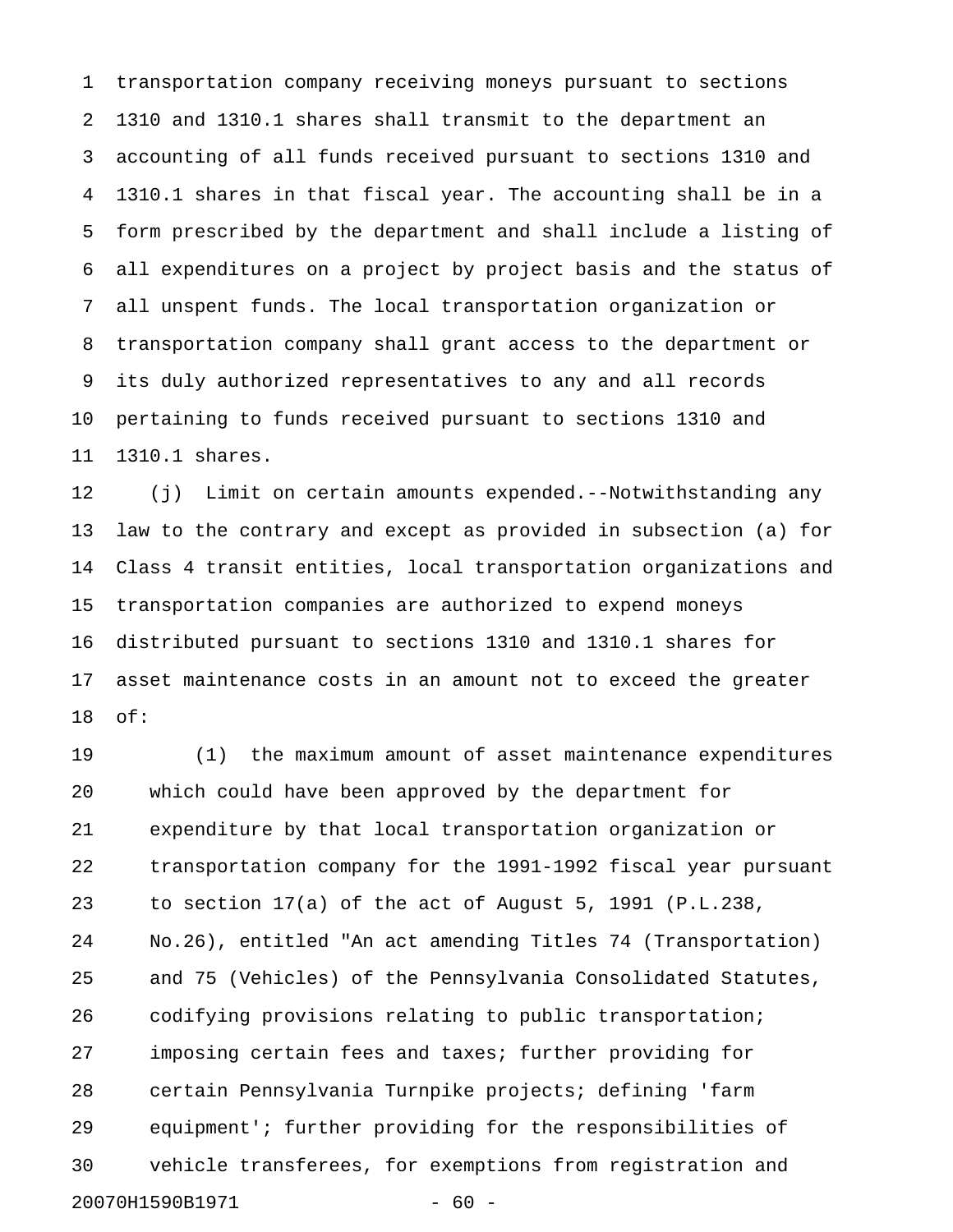1 certificates of title and for the use of dealer plates, 2 multipurpose dealer plates and farm equipment plates; further 3 providing for funeral processions; further providing for a 4 restricted receipts fund and for registration for snowmobiles 5 and ATV's; establishing the Snowmobile Trail Advisory 6 Committee; further providing for the highway maintenance and 7 construction tax; and making repeals," based upon a 8 projection of \$200,000,000 in total dedicated capital 9 assistance funds plus estimated amounts of supplemental 10 public transportation assistance funding available for 11 distribution pursuant to section 1310.1 in that fiscal year, 12 which estimate shall not be less than \$75,000,000 in any 13 fiscal year; or

14 (2) the amount permitted to be expended for such 15 purposes under subsection (e).

16 § 1312. Community transportation programs.

17 (a) Grants from lottery fund.--All counties except counties 18 of the first and second class shall be entitled to grants from 19 the State Lottery Fund for the purpose of adding, replacing, 20 upgrading and overhauling equipment and purchasing, constructing 21 or renovating facilities to serve as office and maintenance 22 sites for the provision of reduced fare demand-response service. 23 Equipment that may be purchased shall include, but shall not be 24 limited to, vehicles, vehicle rehabilitation, major drivetrain 25 components, communication equipment, computer equipment and 26 software and office equipment and furnishings. The amount 27 entitled to all counties and to be granted by the department 28 shall not exceed \$2,300,000. The department may require the 29 counties to coordinate the acquisition of equipment through a 30 Statewide purchase program should the department find such a 20070H1590B1971 - 61 -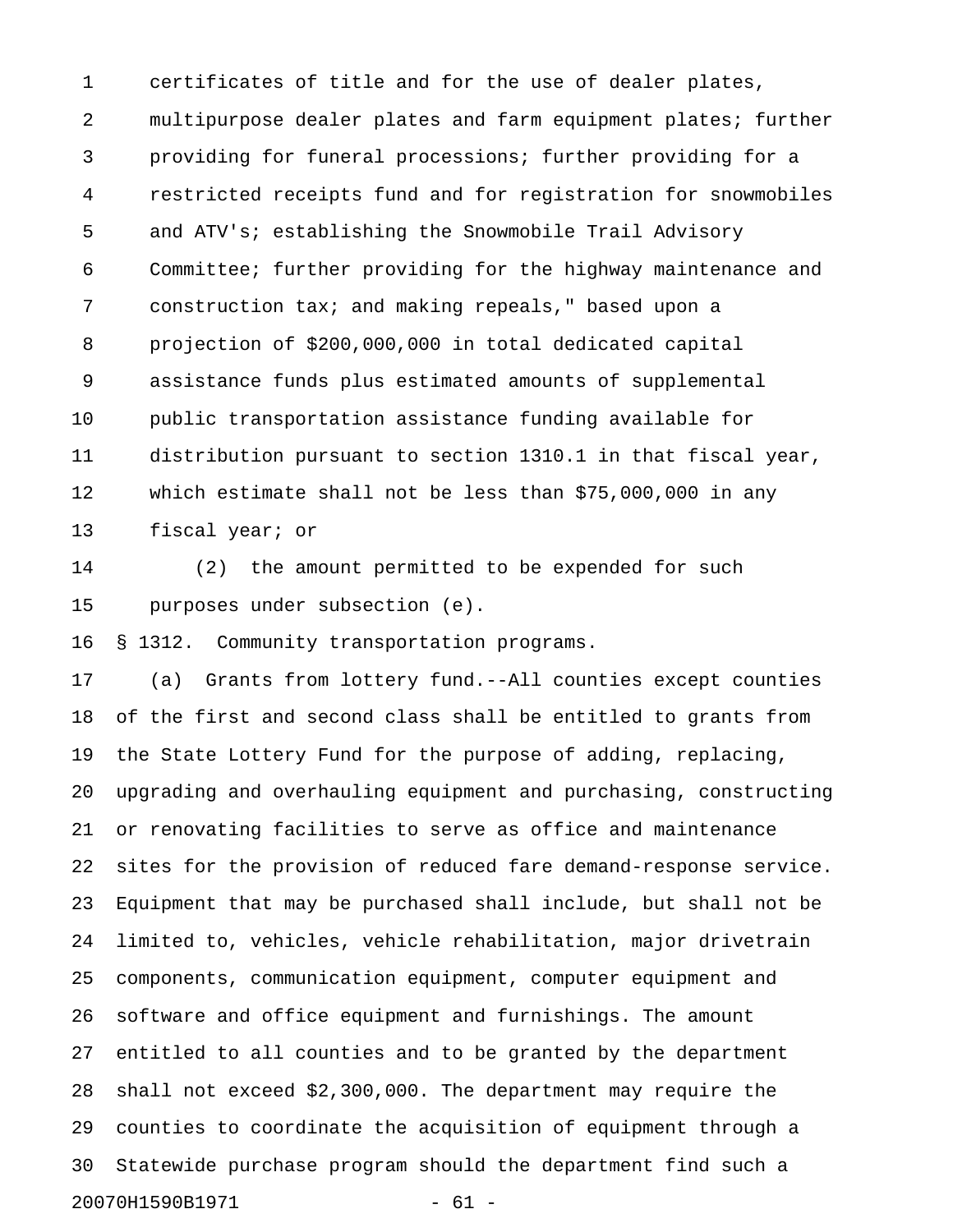1 program to be cost efficient.

2 (b) Procedure.--

3 (1) The department is hereby authorized to make grants 4 to all counties, except those of the first and second class, 5 or to entities designated by such counties to coordinate 6 services under this section in such county, for the purpose 7 of adding, replacing, upgrading and overhauling equipment for 8 the provision of shared-ride transit services responsive to 9 and accessible by the general public as well as the elderly 10 and disabled. If sufficient funds remain after all department 11 approvals for such equipment projects have been fully funded, 12 the department is hereby authorized to make grants for the 13 purchase, construction or renovation of facilities to serve 14 as office and maintenance sites for the provision of shared-15 ride transit services responsive to and accessible by the 16 general public as well as the elderly and disabled. Equipment 17 that may be purchased shall include, but shall not be limited 18 to, vehicles, vehicle rehabilitation, major drivetrain 19 components, communication equipment, computer equipment and 20 software and office equipment and furnishings.

21 (2) Counties other than counties of the first and second 22 class may obtain grants pursuant to this subsection by filing 23 with the department an application in a form prescribed by 24 it. The department shall require with such application a 25 transportation plan plus such other information as the 26 department may require.

27 (3) The applicant shall certify that all efforts 28 possible have been made to coordinate local service for the 29 elderly and disabled and the services to be offered with 30 these capital assets do not duplicate existing fixed route 20070H1590B1971 - 62 -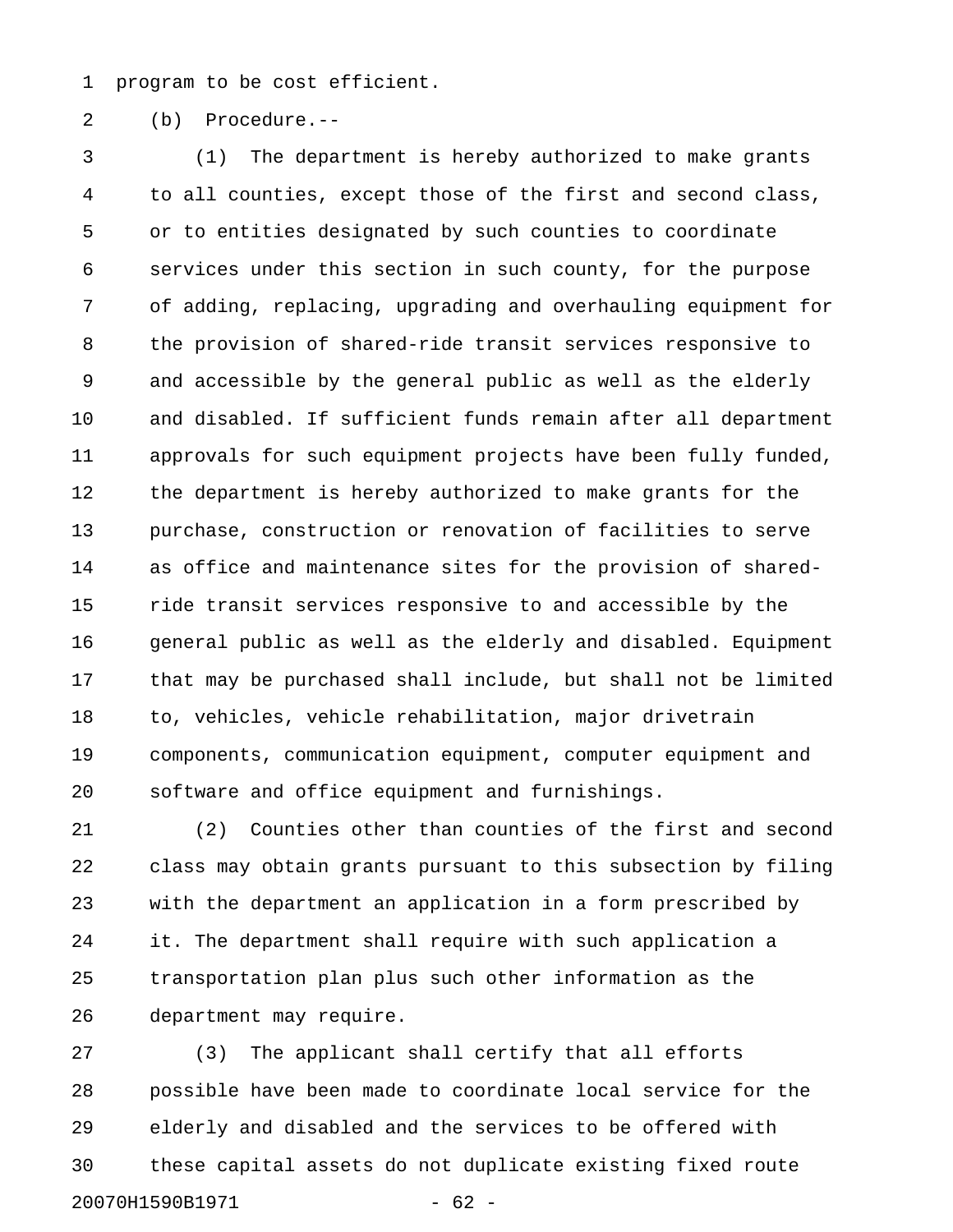1 services, as provided under the act of February 11, 1976 2 (P.L.14, No.10), known as the Pennsylvania Rural and 3 Intercity Common Carrier Surface Transportation Assistance 4 Act, and under other provisions of this part. The applicant 5 shall solicit comments from the local public body fixed route 6 provider and include any such comments as part of the 7 application.

8 (4) All purchases pursuant to this subsection shall be 9 made in accordance with bidding procedures established under 10 the act of May 2, 1945 (P.L.382, No.164), known as the 11 Municipality Authorities Act of 1945, or the act of August 9, 12 1955 (P.L.323, No.130), known as The County Code, whichever 13 is applicable.

14 (c) Availability of funds.--Funds not expended under this 15 section in the fiscal year in which they were made available 16 shall not lapse and shall be available for use pursuant to this 17 section in the next succeeding fiscal years.

18 § 1313. Additional programs.

19 (a) Projects and programs enumerated.--The department is 20 hereby authorized to incur costs directly or to make grants, 21 undertake and provide financial support:

22 (1) To new rural transportation systems for the purpose 23 of funding capital, asset maintenance and operating costs of 24 new rural transportation systems. New rural transportation 25 systems may obtain grants under this section by filing for 26 each fiscal year with the department an application in a form 27 prescribed by it. The department shall require with the 28 application a transportation plan plus such other information 29 as the department may require to establish to the 30 satisfaction of the department that the new rural 20070H1590B1971 - 63 -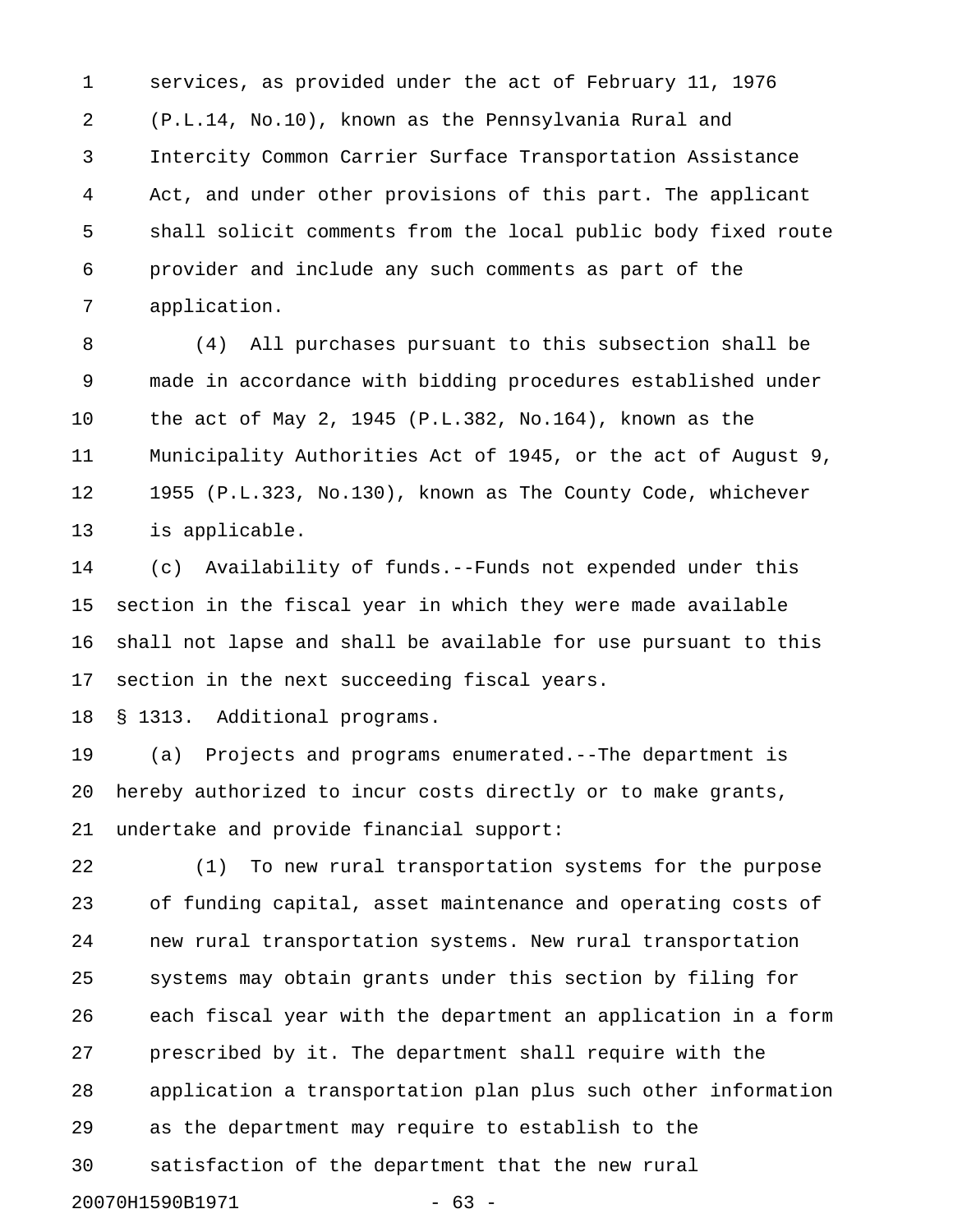1 transportation system is deserving of a grant under this 2 section.

3 (2) For the purpose of funding studies, analysis, 4 planning and development of programs for public 5 transportation assistance, services and facilities.

6 (3) To incur costs directly or to make grants for 7 department-initiated programs.

8 (4) To make grants to Class 4 transit entities for the 9 significant expansion of services by such entities from funds 10 remaining in the development, planning and rural expansion 11 share after all grants have been made for the fiscal year 12 pursuant to paragraphs (1) and (2). Grants from the 13 development, planning and rural expansion share shall be used 14 by the Class 4 transit entity for the construction, 15 acquisition, capital projects, asset maintenance and 16 operating costs of the expansion of such entity. Class 4 17 transit entities may obtain grants by filing for each fiscal 18 year with the department an application in a form prescribed 19 by it. The department shall require with the application a 20 transportation plan plus such other information as the 21 department may require to establish to the satisfaction of 22 the department that the Class 4 transit entity is deserving 23 of a grant under this section.

24 (b) Availability of funds.--Funds not expended under this 25 section in the fiscal year in which they were made available 26 shall not lapse and shall be available for use pursuant to this 27 section in the next succeeding fiscal years.

28 § 1315. Public transportation grants management accountability. 29 (a) Performance audits.--All classes of transit entities 30 shall complete periodic management performance audits which 20070H1590B1971 - 64 -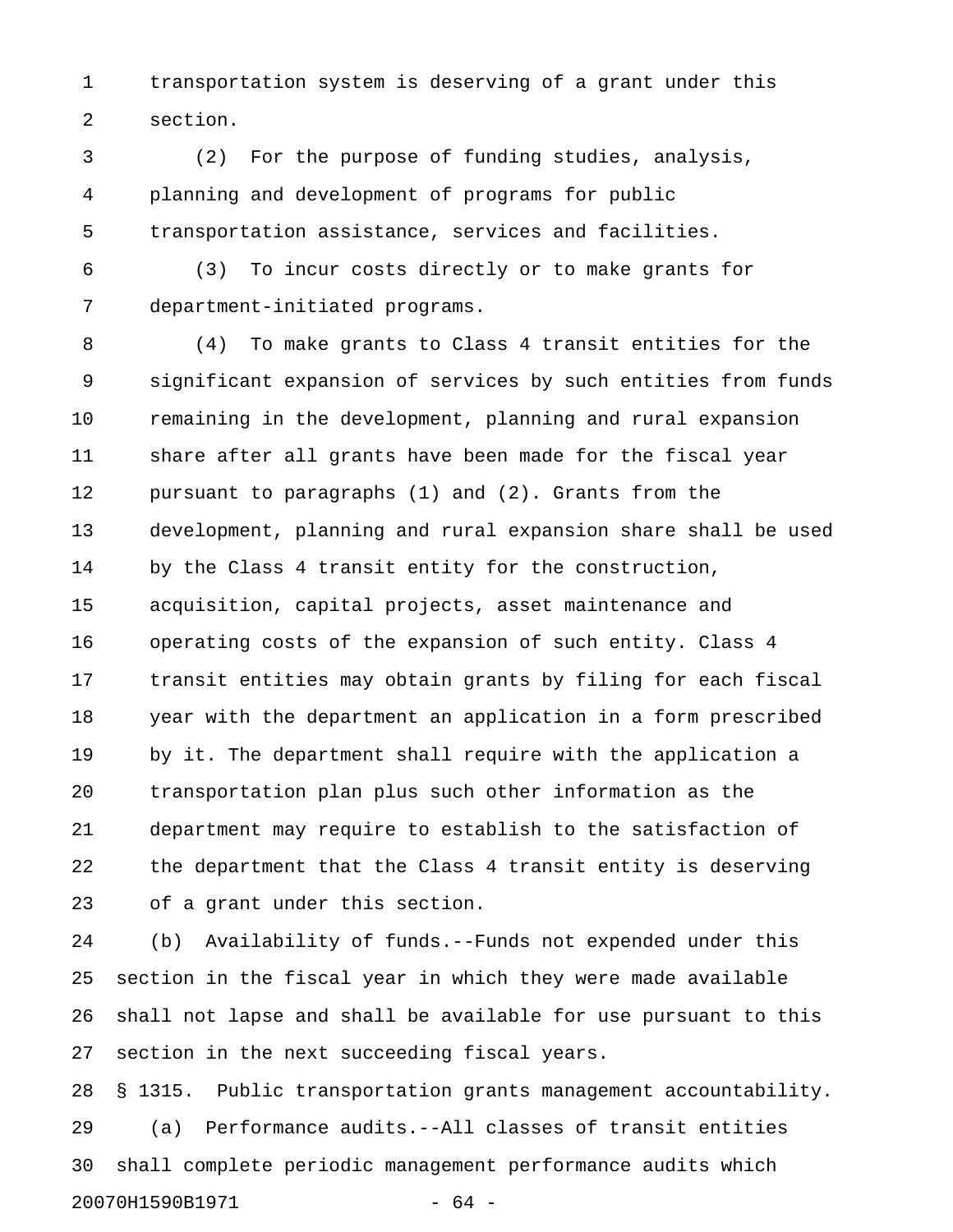1 shall encompass all public transportation programs and services 2 financed in whole or in part by grants provided by the 3 department as follows:

4 (1) The department shall establish criteria to be 5 included in a performance audit performed pursuant to this 6 section. The criteria shall be published in the Pennsylvania 7 Bulletin. Separate criteria may be established for each class 8 of transit entity.

9 (2) Management performance audits shall be completed 10 within ten months of their initiation and shall be performed 11 as follows:

12 (i) Class 1 transit entities shall begin the initial 13 management performance audit required pursuant to this 14 section no later than July 1, 1999, or, with the written 15 approval of the department, within five years of the 16 completion of the most recent performance audit. 17 Thereafter, Class 1 transit entities shall complete a 18 management performance audit at least once every five 19 years.

20 (ii) Class 2 transit entities shall begin the 21 initial management performance audit required by this 22 section no later than July 1, 2000, or, with the written 23 approval of the department, within five years of the most 24 recent performance audit. The department may extend the 25 initiation date for a period of up to five years. 26 Thereafter, Class 1 transit entities shall complete a 27 management performance audit at least once every five 28 years.

29 (iii) Class 3 transit entities in urbanized areas 30 with a population of 200,000 or greater shall begin the 20070H1590B1971 - 65 -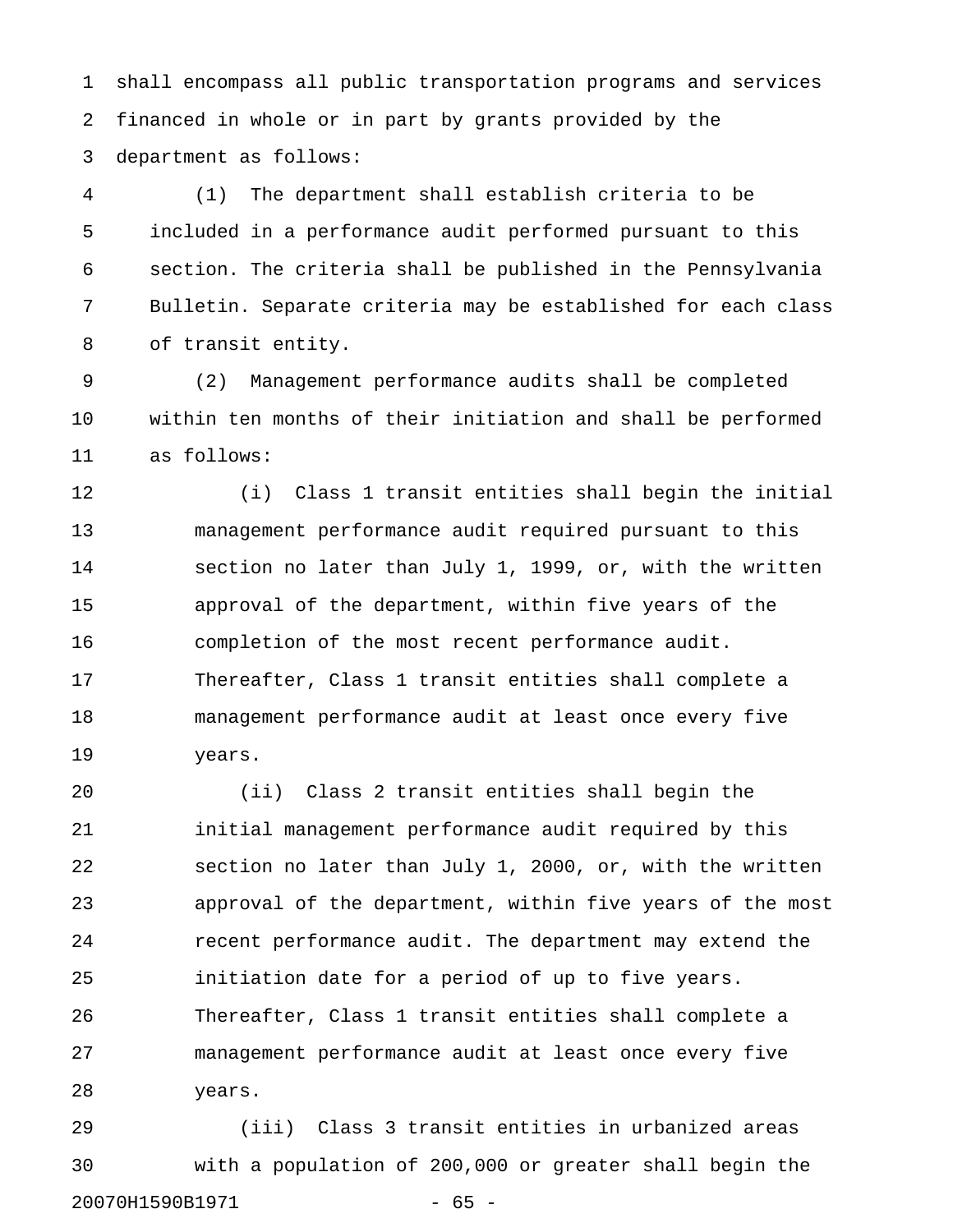1 initial management performance audit required by this 2 section no later than July 1, 2001. Class 3 transit 3 entities in urbanized areas with a population of less 4 than 200,000 shall begin the first management performance 5 audit required by this section no later than July 1, 6 2002. Thereafter, Class 3 transit entities shall perform 7 a management performance audit at least once every seven 8 years.

9 (iv) Class 4 transit entities shall begin the first 10 initial management performance audit required by this 11 section no later than July 1, 2002. Thereafter, Class 4 12 transit entities shall perform a management performance 13 audit at least once every ten years. The department shall 14 perform management performance audits for Class 4 15 entities through qualified independent contractors unless 16 written notice is provided to the department by the Class 17 4 transit entity that the transit entity wishes to 18 perform its own audit. The notice shall be provided no 19 later than one year prior to the initiation date of the 20 next scheduled audit.

21 (3) Class 1, 2 and 3 transit entities shall bear all 22 costs of performing management performance audits pursuant to 23 this section. The cost of such management performance audits 24 for Class 4 transit entities shall be paid by the department 25 from funds made available under section 1310(d) (relating to 26 distribution of funding).

27 (4) For Class 1, 2 and 3 transit entities, the 28 management performance audit shall be conducted by a 29 qualified independent auditor selected by competitive 30 procurement. Procurement documents shall specify the scope of 20070H1590B1971 - 66 -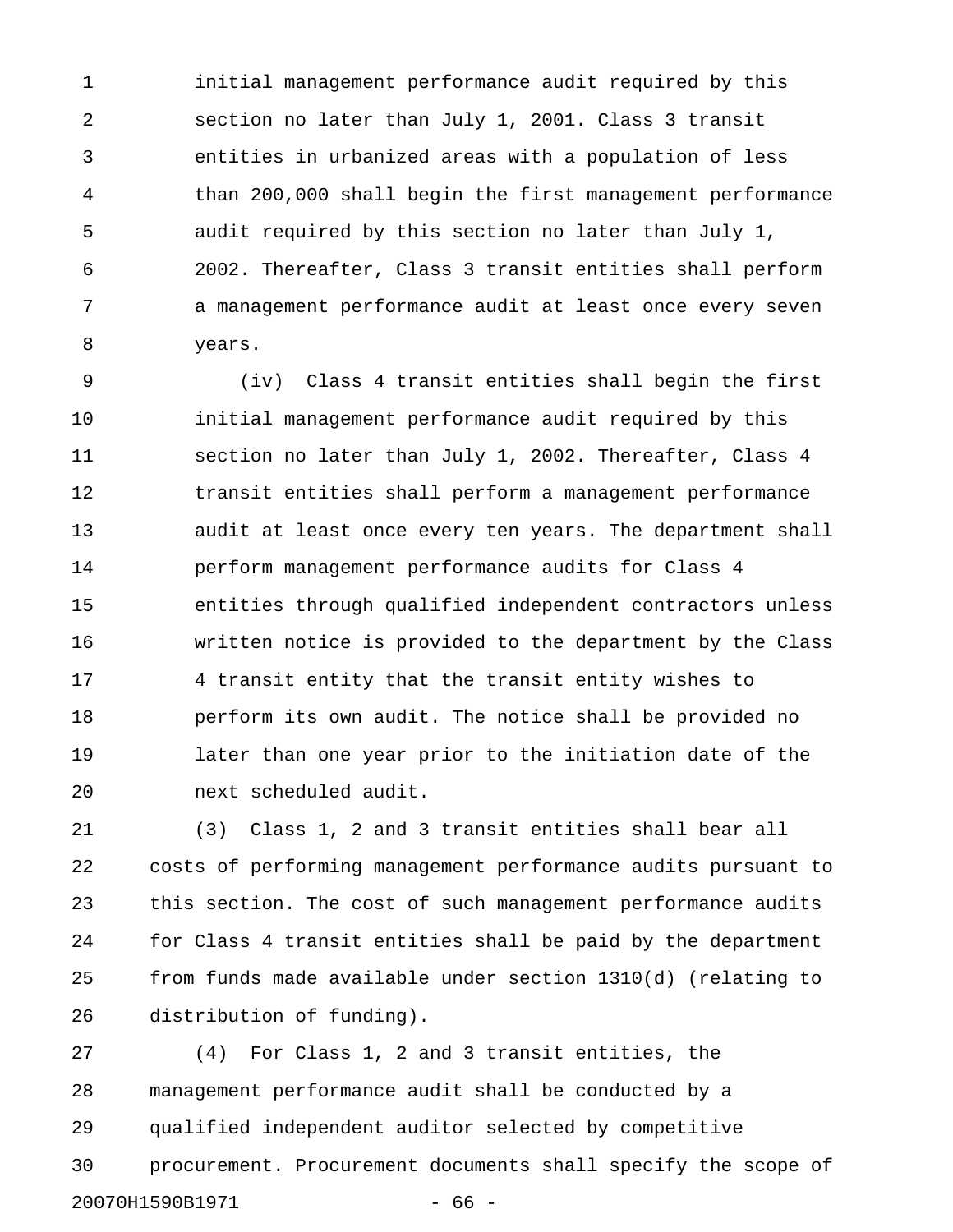1 the audit, comply with department criteria and be submitted 2 to the department for written approval prior to procurement. 3 (b) Submission of audit report; transit entity response.--

4 (1) Upon receipt of a final audit report from the 5 auditor or, in the case of Class 4 transit entities, from the 6 department, each transit entity shall prepare an action plan 7 addressing the findings and recommendations of the audit 8 report. The action plan shall be completed and approved by 9 the transit entity's governing body within two months of 10 receipt of the final audit report. The transit entity shall 11 implement its action plan in accordance with the time frames 12 specified in the plan.

13 (2) Upon approval of the action plan by the entity's 14 governing body, the transit entity shall submit the plan and 15 the auditor's report to the department. Class 1 and 2 transit 16 entities shall also submit their action plans to the 17 Legislative Budget and Finance Committee, the chairman and 18 minority chairman of the Transportation Committee of the 19 Senate and the chairman and minority chairman of the 20 Transportation Committee of the House of Representatives. 21 (c) Customer satisfaction surveys.--Customer satisfaction 22 surveys shall be conducted as follows:

23 (1) All Class 1 and 2 entities shall conduct customer 24 satisfaction surveys at least once every two years. Class 3 25 and 4 transit entities shall conduct customer satisfaction 26 surveys at least once every three years. An initial customer 27 satisfaction survey for each transit entity shall be 28 completed and submitted to the department no later than 29 December 31, 1998.

30 (2) The department shall provide guidelines regarding 20070H1590B1971 - 67 -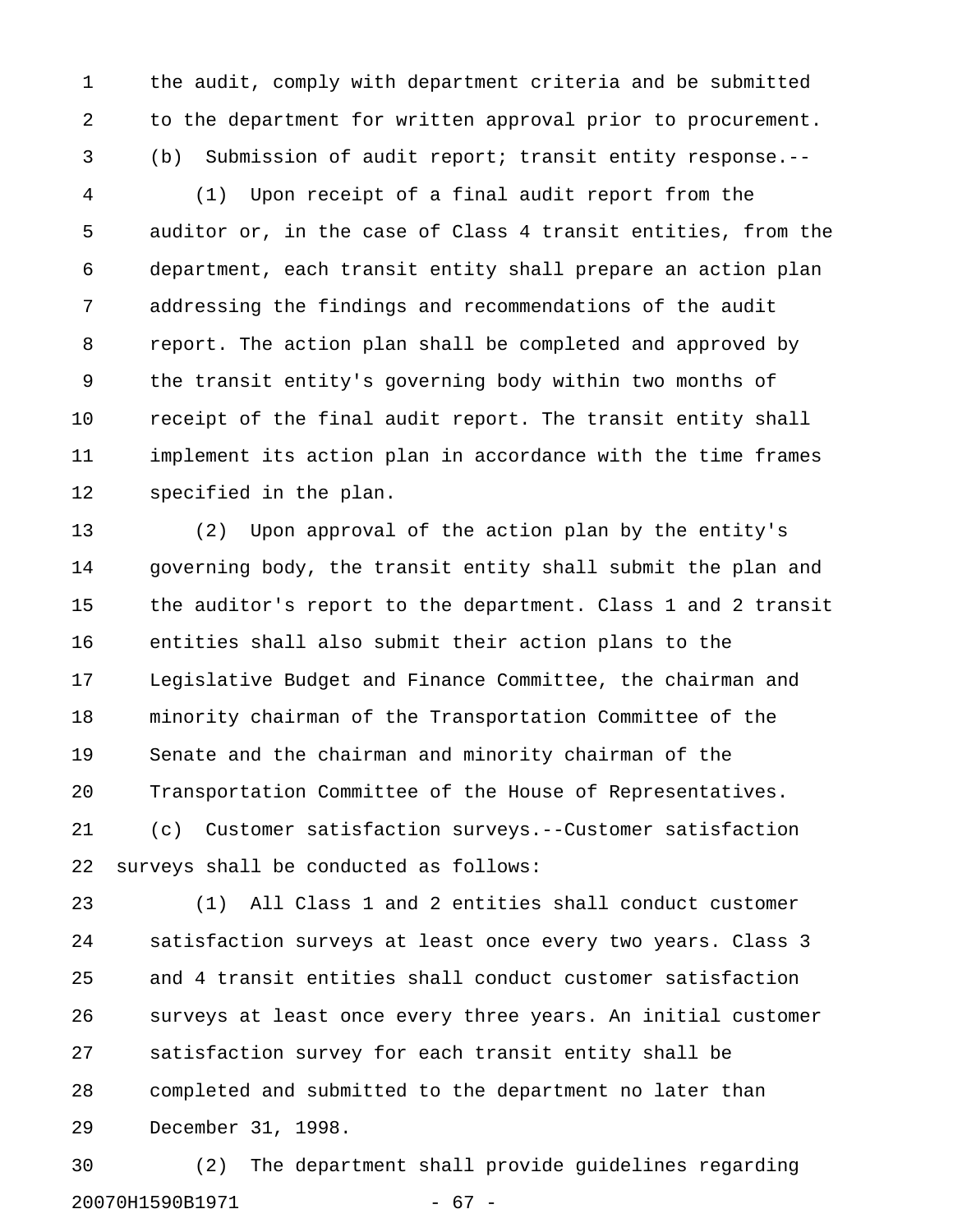1 the scope of the surveys and suggested questions which may be 2 included in the surveys.

3 (3) Upon completion of the survey, the transit entity 4 shall submit a report to the department containing survey 5 methodology, survey results, relevant trends in the level of 6 customer satisfaction and actions taken or planned to improve 7 customer satisfaction.

8 (d) Suspension of grant funds.--The department may suspend 9 eligibility for grants under section 1303 (relating to annual 10 appropriation and computation of subsidy) for any transit entity 11 which fails to comply with any of the provisions of this 12 section.

13 (e) Restoration or continuation of funding.--The department 14 shall continue eligibility of a transit entity for grants under 15 section 1303 if the entity has initiated its audit or survey in 16 a timely manner and the delay in completion of the audit or 17 survey is not the fault of the transit entity. The department 18 shall restore eligibility of a suspended transit entity at such 19 time as the audit or survey is completed in accordance with the 20 requirements of this section.

21 (f) Cost reduction and productivity improvement.--As part of 22 its annual application for funding under section 1303, Class 1, 23 2, 3 and 4 transit entities shall include a report outlining 24 initiatives it has undertaken to reduce costs and improve 25 productivity.]

26 Section 2. Title 74 is amended by adding a chapter to read: 27 CHAPTER 13A 28 SUSTAINABLE MOBILITY OPTIONS \_\_\_\_\_\_\_\_\_\_\_\_\_\_\_\_\_\_\_\_\_\_\_\_\_\_\_\_

29 Sec. \_\_\_\_

30 13A01. Declaration of policy.

20070H1590B1971 - 68 -